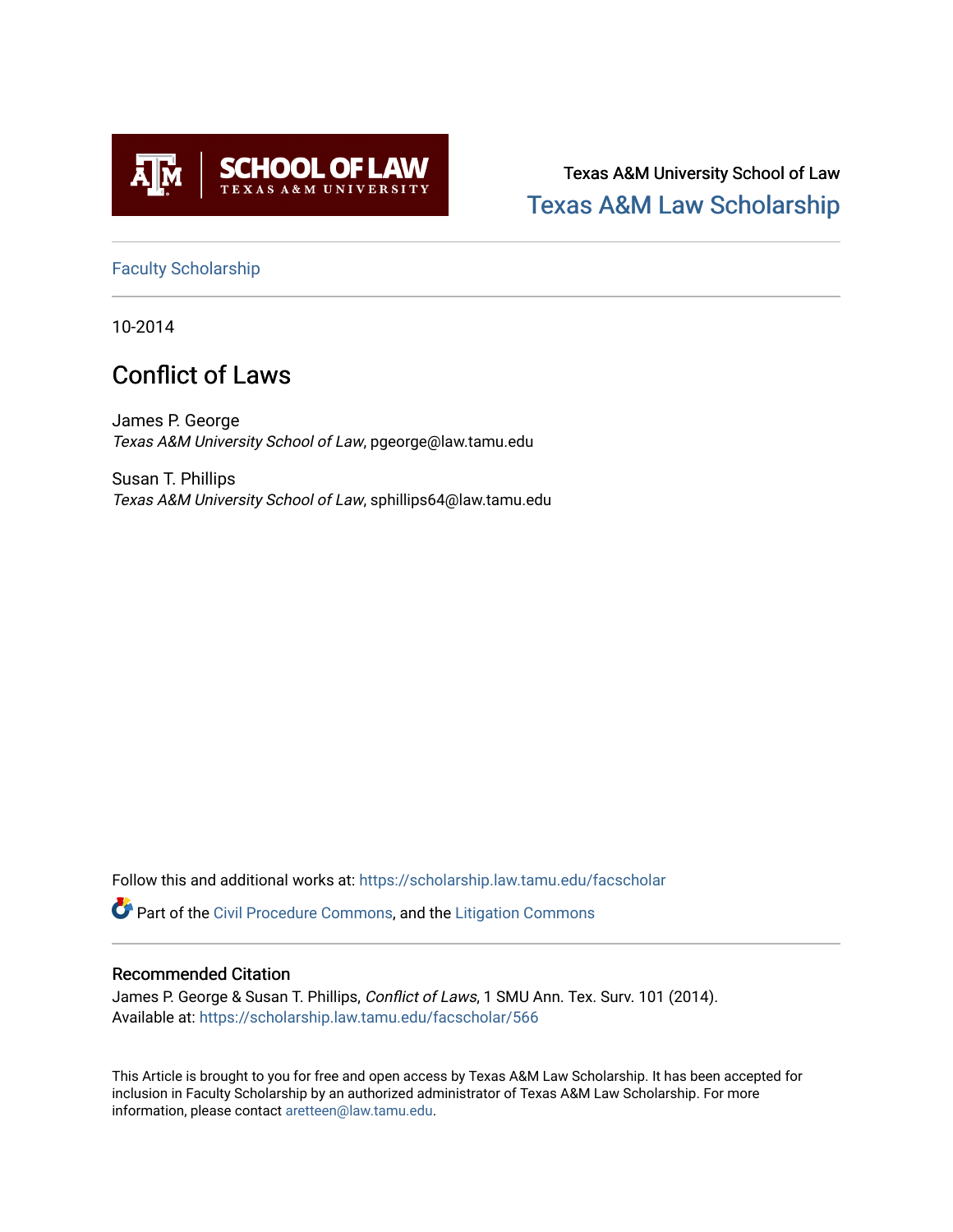# CONFLICT OF LAWS

*James P. Georg[e\\*](#page-1-0)*

*Susan T. Phillips[\\*\\*](#page-1-1)*

# TABLE OF CONTENTS

- I. FORUM CONTESTS
	- A. FORUM CLAUSES
		- *1. Prorogating Forum Clauses 2. Derogating Forum Clauses*
		- B. TEXAS LONG-ARM AND MINIMUM CONTACTS
		- C. FEDERAL LONG-ARM STATUTES AND NATIONWIDE CONTACTS
		- D. INTERNET-BASED JURISDICTION
		- E. FORUM NON CONVENIENS
- II. CHOICE OF LAW
	- A. STATUTORY CHOICE-OF-LAW RULES
	- B. THE MOST SIGNIFICANT RELATIONSHIP TEST
		- *1. Choice-of-Law Clauses in Contracts*
		- *2. Contracts Not Designating a Governing Law*
		- *3. Torts*
	- C. FEDERAL CHOICE-OF-LAW RULES
	- D. OTHER CHOICE-OF-LAW ISSUES
- III. FOREIGN JUDGMENTS
	- A. SISTER-STATE JUDGMENTS
	- B. FOREIGN COUNTY JUDGMENTS
	- C. PRECLUSION
- IV. CONCLUSION

States' and nations' laws collide when foreign factors appear in a lawsuit. Nonresident litigants, incidents outside the forum, and judgments from other jurisdictions can create problems with personal jurisdiction, choice of law, and the recognition of foreign judgments. This Article reviews Texas conflict cases from Texas state and federal courts during

<span id="page-1-0"></span><sup>\*</sup> Professor of Law, Texas A&M University School of Law. George is active in the American Law Institute and a board member of the American Society of Comparative Law.

<span id="page-1-1"></span><sup>\*\*</sup> Professor of Law and Director of the Dee J. Kelly Law Library, Texas A&M University School of Law. The authors thank Cassie Bruner, Patrick Flanagan, Lisa Goodman, and Laura McKinnon for their expert research skills.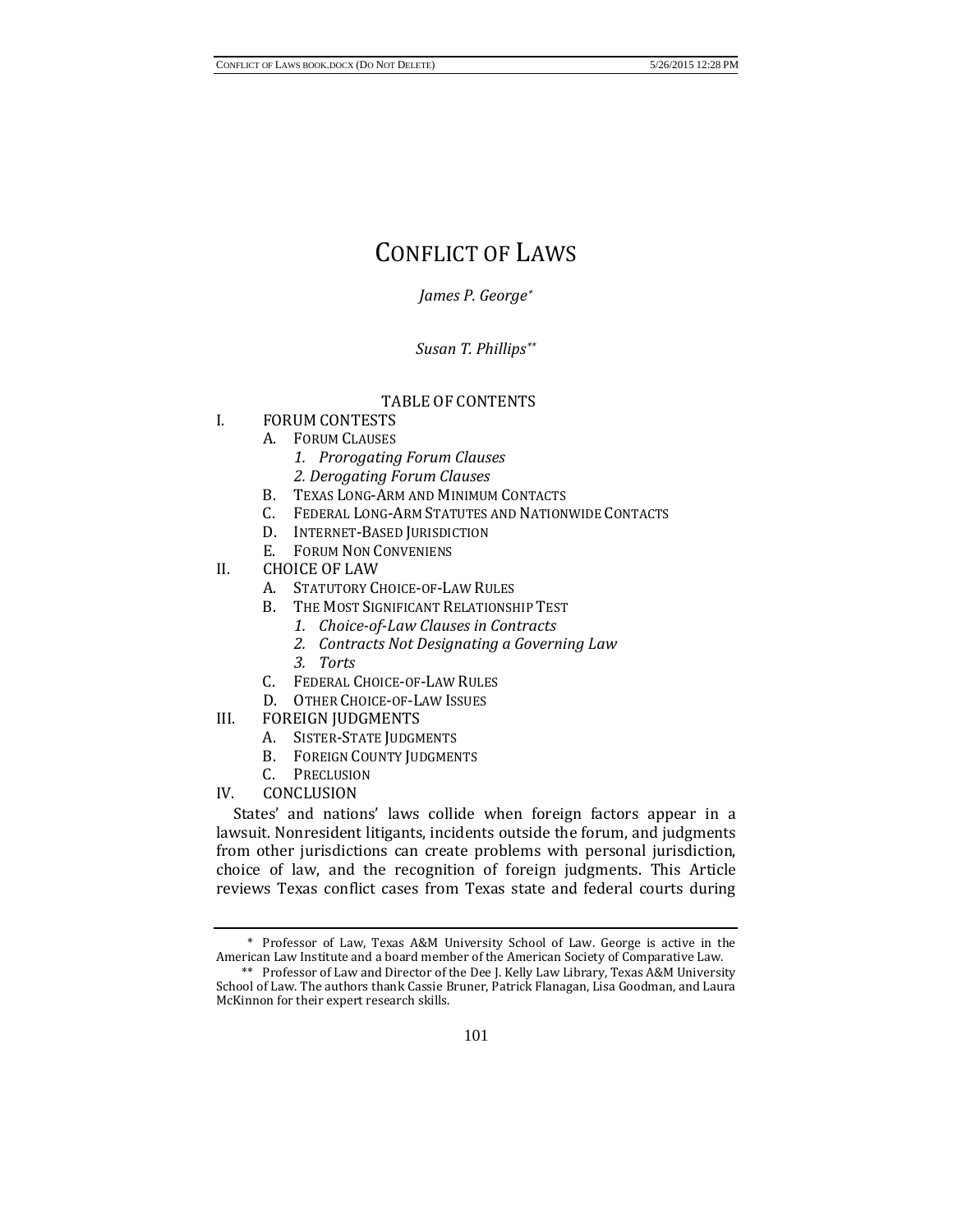the Survey-period from November 1, 2011 through October 31, 2013. The Article excludes cases involving federal–state conflicts; intrastate issues, such as subject matter jurisdiction and venue; and conflicts in time, such as the applicability of prior or subsequent law within a state. State and federal cases are discussed together because conflict of laws is mostly a state-law topic, except for a few constitutional limits, resulting in the same rules applying to most issues in state and federal courts.[1](#page-2-0)

Although no data are readily available to confirm this, Texas is no doubt a primary state in the production of conflict-of-laws precedents. This results not only from its size and population, but also from its placement bordering four states and a civil-law nation, and its significant international trade volume. Texas state and federal courts provide a fascinating study of conflicts issues every year, but the volume of case law now greatly exceeds this Survey's ability to report on them, a function both of journal space and authors' time. In addition, the current Survey covers two years and will accordingly limit its review to a few highlight cases and an examination of a couple of trends.

The most notable highlight is a non-Texas case, which is nevertheless important because it comes from the Fifth Circuit Court of Appeals, distinguishing the Circuit's view on stream-of-commerce jurisdiction from the U.S. Supreme Court's recent plurality in 2011.[2](#page-2-1) Choice-of-law cases include two interesting trends, one good and one bad. The good trend is Texas courts' increasingly sophisticated use—notably in tort cases—of the variety of subject-specific sections in the Second Restatement of Conflict of Laws.[3](#page-2-2) The bad trend, holding over from the 2012 Survey, is the number of courts acquiescing to contractual choice of law clauses without the scrutiny required under Texas law and the Restatement.[4](#page-2-3) Along with these cases, the Survey-period produced a number of notable holdings discussed below.

#### I. FORUM CONTESTS

Asserting jurisdiction over a nonresident defendant requires amenability to Texas jurisdiction and receipt of proper notice.[5](#page-2-4) Amenability may be established by consent (usually based on a contract's forum-selection clause), waiver (failing to make a timely objection), or extr[at](#page-2-6)erritorial service of process under a Texas long-arm statute.<sup>[6](#page-2-5)</sup> Because most aspects of notice are purely matters of forum law,<sup>7</sup> this

<span id="page-2-1"></span><span id="page-2-0"></span><sup>1.</sup> For a thorough discussion of the choice-of-law function in federal courts, see RUSSELL J. WEINTRAUB, COMMENTARY ON THE CONFLICT OF LAWS 722–72 (6th ed. 2010).

<sup>2.</sup> *See infra* notes 6–14.

<sup>3.</sup> *See infra* notes 162–78.

<sup>4.</sup> *See infra* notes 120–30.

<span id="page-2-6"></span><span id="page-2-5"></span><span id="page-2-4"></span><span id="page-2-3"></span><span id="page-2-2"></span><sup>5.</sup> James P. George et al., *Conflict of Laws*, 65 SMU L. REV. 391, 393 (2012) (discussing J. McIntyre Mach., Ltd. v. Nicastro, 131 S. Ct. 2780 (2011)).

<sup>6.</sup> *Id.* 7. *Id.*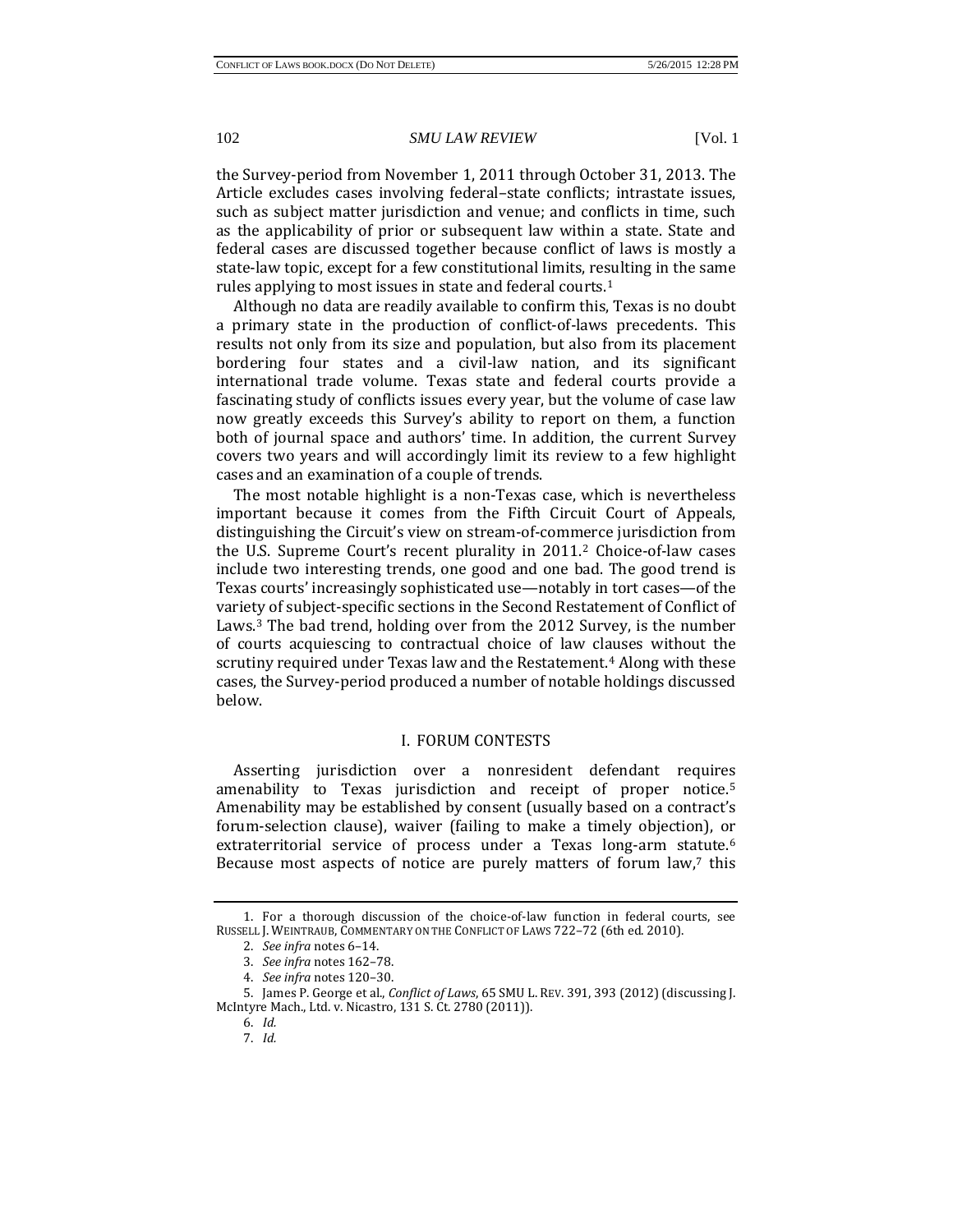Article will focus primarily on the issues relating to amenability.

Stream-of-commerce once again takes center stage, with nuanced opinions continuing to muddy the waters but not changing the law. The 2012 Survey article highlighted the U.S. Supreme Court's decision in *J. McIntyre Machinery, Ltd. v. Nicastro*, where the Court held New Jersey did not have personal jurisdiction over an English manufacturer in a products liability action brought by a man injured in New Jersey while using the manufacturer's sole metal-shearing machine sold in New Jersey through a U.S. distributor.<sup>[8](#page-3-0)</sup> In 2013, the Court of Appeals for the Fifth Circuit had to determine *McIntyre*'s impact on the Circuit's stream-of-commerce approach in an action originating in a Mississippi federal court, reported here for its significance throughout the Fifth Circuit.

*Ainsworth v. Moffett Engineering, Ltd.* was a products liability and wrongful death action against an Irish forklift manufacturer, Moffett, which objected [t](#page-3-1)o Mississippi jurisdiction for its lack of direct contacts with the forum.<sup>9</sup> The district court rejected Moffett's challenge but before appeal could be heard, the Supreme Court handed down *McIntyre*, requiring [t](#page-3-2)he Fifth Circuit to reevaluate its stream-of-commerce approach.10 The Fifth Circuit's approach had been that minimum contacts are satisfied if the court "'finds that the defendant delivered the product into the stream of commerce with the expectation that it would be purchased by or used by consumers in the forum state.'"[11](#page-3-3) This requires only foreseeability or awareness that the product will reach the forum, but "contacts must be more than 'random, fortuitous, or attenuated, or of the unilateral activity of another party of third person.'"[12](#page-3-4)

The crux of whether *McIntyre* would change the Fifth Circuit approach rested on *McIntyre*'s plurality status, lacking a majority opinion or binding effect.[13](#page-3-5) Although the Supreme Court's careful reasoning was an opportunity for courts to reconsider their analyses, the Fifth Circuit chose instead to look to the narrowest grounds for reaching the conclusion.[14](#page-3-6) The plurality opinion, written by Justice Kennedy and joined by Chief Justice Roberts and Justices Scalia and Thomas, reasoned that a defendant has to target the forum and not merely predict that its products will reach there.[15](#page-3-7) Because the Fifth Circuit's stream-of-commerce approach does not require targeting the forum, the court conceded its approach did not

<sup>8.</sup> *Id.*

<span id="page-3-1"></span><span id="page-3-0"></span><sup>9.</sup> Ainsworth v. Moffett Eng'g, Ltd., 716 F.3d 174, 175 (5th Cir.), *cert. denied*, 134 S. Ct. 644 (2013).

<sup>10.</sup> *Id.*; J. McIntyre Mach., Ltd. v. Nicastro, 131 S. Ct. 2780 (2011).

<span id="page-3-3"></span><span id="page-3-2"></span><sup>11.</sup> *Ainsworth*, 716 F.3d at 177 (quoting Bearry v. Beech Aircraft Corp., 818 F.2d 370, 374 (5th Cir. 1987).

<span id="page-3-7"></span><span id="page-3-6"></span><span id="page-3-5"></span><span id="page-3-4"></span><sup>12.</sup> *Ainsworth*, 716 F.3d at 177 (quoting ITL Int'l, Inc. v. Constenla, S.A., 669 F.3d 493, 498 (5th Cir. 2012) (quoting Burger King Corp. v. Rudzewicz, 471 U.S. 462, 475 (1985)).

<sup>13.</sup> *Ainsworth*, 716 F.3d at 176.

<sup>14.</sup> *Id.* at 178.

<sup>15.</sup> *McIntyre*, 131 S. Ct. at 2788.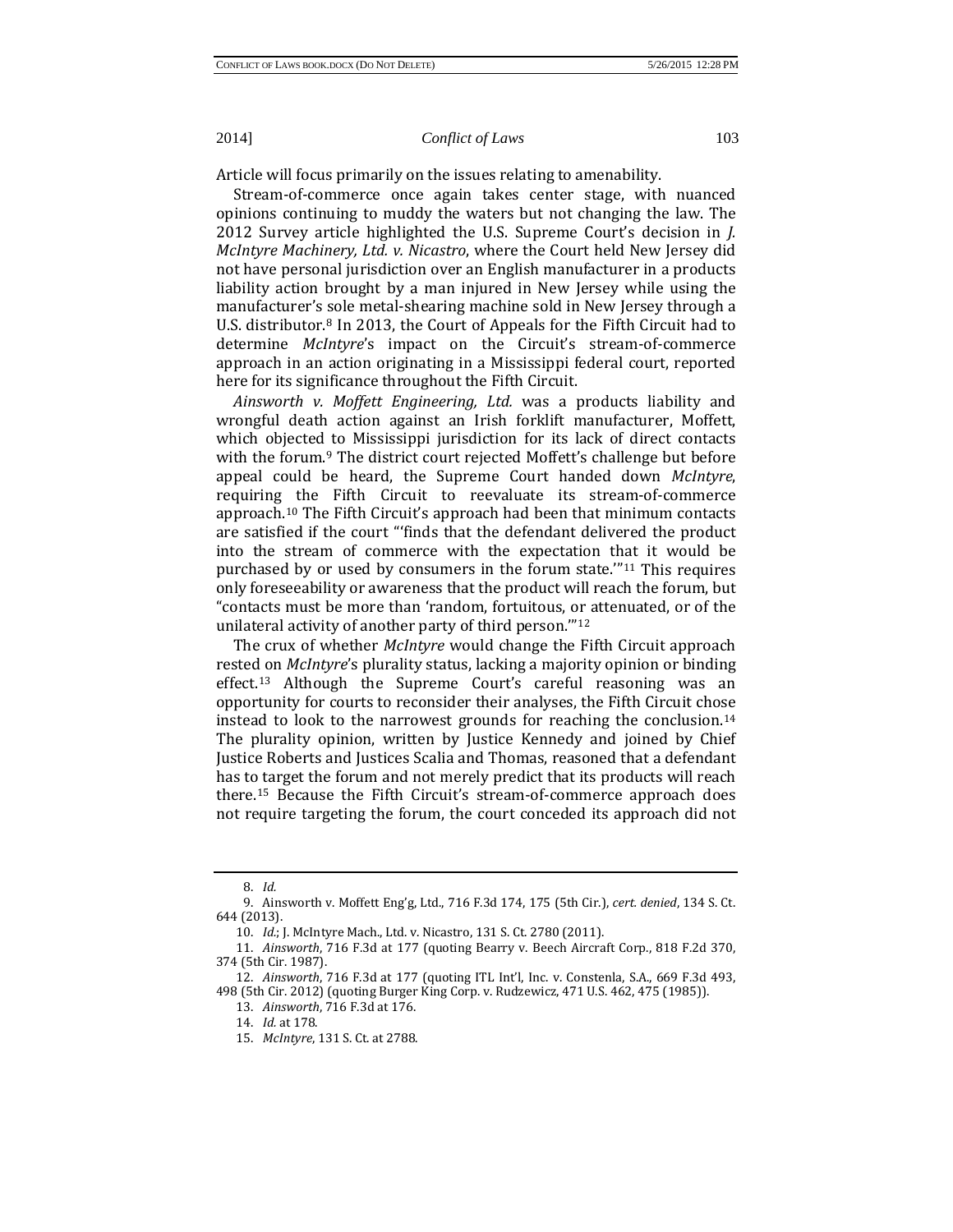meet the plurality's requirement.[16](#page-4-0) Noting, however, that Justice Breyer did not join Justice Kennedy's reasoning and instead concurred merely by applying precedent to the facts, the Fifth Circuit distinguished the *Ainsworth* facts.[17](#page-4-1) While *McIntyre*'s rejection of New Jersey jurisdiction was based on a single sale in the forum, Moffett's distributor had sold 203 of its forklifts worth \$3,959,000.00 in Mississippi over a nearly ten-year span.[18](#page-4-2)

Just as *McIntyre* did not change the law, *Ainsworth* did not change the law in the Fifth Circuit. The *McIntyre* plurality left existing stream-ofcommerce jurisprudence intact, and the Fifth Circuit took advantage of that, along with a significant fact distinction, to keep its precedent intact.[19](#page-4-3) With [th](#page-4-4)e Supreme Court denying certiorari to *Ainsworth* in November 2013,20 defendants who hope for purposeful availment as the singular test for specific jurisdiction are no closer to their wish.

#### A. FORUM CLAUSES

Contracting parties may agree to a forum-selection clause designating either an optional or the exclusive site for litigation or arbitration.[21](#page-4-5) When a contracting party sues in the designated forum, the clause is said to be a prorogation clause, that is, one supporting the forum's jurisdiction over the contractually-consenting defendant.[22](#page-4-6) When a contracting party sues in a non-selected forum in violation of the contract, the clause is said to be a derogation clause, that is, one undermining the forum's jurisdiction.[23](#page-4-7)

#### *1. Prorogating Forum Clauses*

Even though prorogation clauses tend to be routine because they establish the forum's jurisdiction,<sup>[24](#page-4-8)</sup> two Survey-period cases raise notewort[hy](#page-4-9) interpretation issues. In *Bob Montgomery Chevrolet v. Dent Zone Cos.*, <sup>25</sup> the court rejected plaintiff's argument for an incorporationby-reference forum clause. Dent, a Texas business specializing in paintless auto dent repairs, contracted with Kentucky-based Bob Montgomery Chevrolet (Montgomery) to be one of Dent's certified repair centers where Dent's technicians would work on cars brought to the Kentucky

<span id="page-4-0"></span><sup>16.</sup> *Ainsworth*, 716 F.3d at 178.

<span id="page-4-1"></span><sup>17.</sup> *Id.* at 178–79.

<span id="page-4-2"></span><sup>18.</sup> *Id.* at 179.

<sup>19.</sup> *Id.* at 177–79.

<sup>20.</sup> Moffett Eng'g, Ltd. v. Ainsworth, 134 S. Ct. 644 (2013).

<sup>21.</sup> PETER HAY ET AL., CONFLICT OF LAWS 534 (5th ed. 2010).

<sup>22.</sup> *Id.*

<sup>23.</sup> *Id.*

<span id="page-4-8"></span><span id="page-4-7"></span><span id="page-4-6"></span><span id="page-4-5"></span><span id="page-4-4"></span><span id="page-4-3"></span><sup>24.</sup> *E.g.*, Office VP, LLC v. Ideal Health, Inc., No. A-11-CV-741 LY, 2012 WL 787041 (W.D. Tex. Mar. 6, 2012) (contract's designation of Texas as exclusive forum subjected New York defendants to Texas jurisdiction in claim by website designer for unpaid service fees).

<span id="page-4-9"></span><sup>25.</sup> Bob Montgomery Chevrolet v. Dent Zone Cos., 409 S.W.3d 181, 193 (Tex. App.— Dallas 2013, no pet.).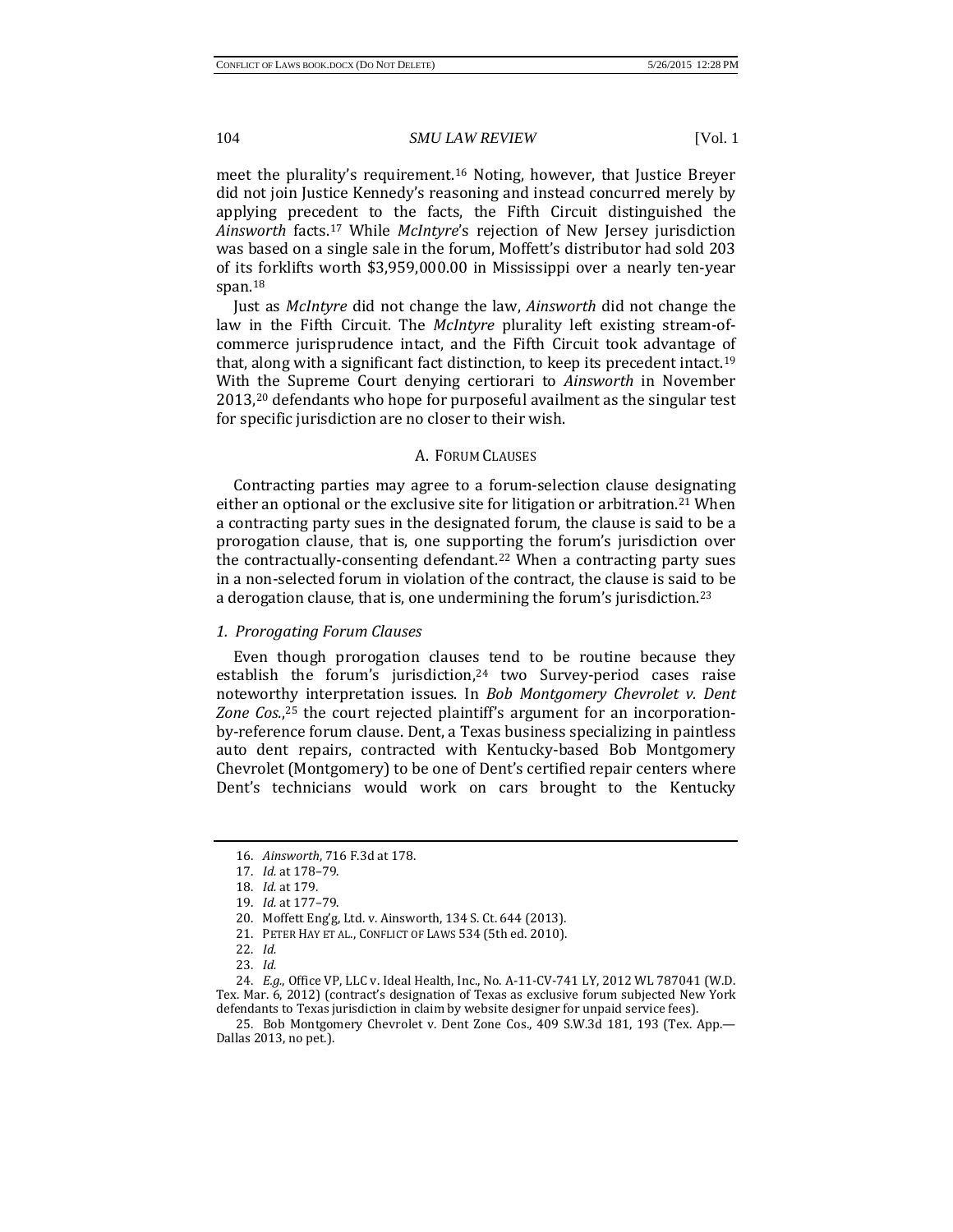dealership.[26](#page-5-0) When the relationship broke down, Dent sued Montgomery in Texas for breach of contract.<sup>[27](#page-5-1)</sup> The trial court found personal jurisdiction based on Dent's form contract which cross-referenced a Dent website containing a forum selection clause.<sup>[28](#page-5-2)</sup> The court of appeals reversed and granted Montgomery's special appearance, holding that the contract's reference to the website could not be treated as Montgomery's intent to be bound by the external agreement.[29](#page-5-3)

*Bancroft Life & Casualty ICC, Ltd. v. FFD Resources III, LLC*<sup>30</sup> was an unusual instance where plaintiff's primary claim was jurisdictio[na](#page-5-4)lly valid in Texas, but defendant's counterclaim was not because it was subject to a mandatory forum clause compelling litigation in St. Lucia, West Indies.[31](#page-5-5) Plaintiff's claim was distinguishable from defendant's counterclaim because it was based on distinct loan documents executed in Texas and governed by Texas law.[32](#page-5-6)

Although not dis[cu](#page-5-7)ssing forum clauses as such, the court in *Adhikari v. Daoud & Partners*<sup>33</sup> held that an indemnity contract subjects the indemnitor to the indemnitee's claim to enforce the agreement anywhere the indemnitee is sued.[34](#page-5-8)

#### 2. DEROGATING CLAUSES

Courts generally enforce forum clauses na[mi](#page-5-9)ng another jurisdiction as the exclusive site for litigation or arbitration.35 Two Survey-period cases show why exclusive forum clauses may fail.

*Steakley v. Round One Investments, L.P.*<sup>36</sup> was an action for securities fraud regarding Texas plaintiffs' investme[nt](#page-5-10) in a California enterprise. The investment agreement included a mandatory California forum clause, but plaintiffs sued for fraud in Texas.<sup>[37](#page-5-11)</sup> The trial court granted defendants' motion to dismiss because of the California clause, but the court of appeals

37. *Id.* at \*1.

<sup>26.</sup> *Id.* at 184–85.

<sup>27.</sup> *Id.* at 184–86.

<sup>28.</sup> *Id.* at 197.

<sup>29.</sup> *Id.* at 188–97.

<span id="page-5-4"></span><span id="page-5-3"></span><span id="page-5-2"></span><span id="page-5-1"></span><span id="page-5-0"></span><sup>30.</sup> Bancroft Life & Cas. ICC, Ltd. v. FFD Res. III, LLC, No. H-11-2382, 2012 WL 5032111 (S.D. Tex. Oct. 17, 2012).

<sup>31.</sup> *Id.* at \*2.

<span id="page-5-6"></span><span id="page-5-5"></span><sup>32.</sup> *Id.* at \*3. The opinion did not discuss whether the counterclaim was compulsory or permissive, but it was possibly permissive because it was related to distinct agreements, though not necessarily a distinct transaction.

<span id="page-5-7"></span><sup>33.</sup> Adhikari v. Daoud & Partners, No. 09-cv-1237, 2012 WL 718933, at \*6 (S.D. Tex. Mar. 5, 2012).

<sup>34.</sup> *Id.*

<span id="page-5-9"></span><span id="page-5-8"></span><sup>35.</sup> *E.g.*, *In re* Counsel Fin. Servs., LLC, No. 13-12-00151-CV, 2013 WL 3895317, at \*12 (Tex. App.—Corpus Christi July 25, 2013, no pet.) (memo op., not designated for publication) (dismissing in deference to New York choice-of-forum clause).

<span id="page-5-11"></span><span id="page-5-10"></span><sup>36.</sup> Steakley v. Round One Invs., L.P., No. 01-09-00022-CV, 2012 WL 3628800, at \*1 (Tex. App.—Houston [1st Dist.] Aug. 23, 2012, no pet.) (memo op., not designated for publication).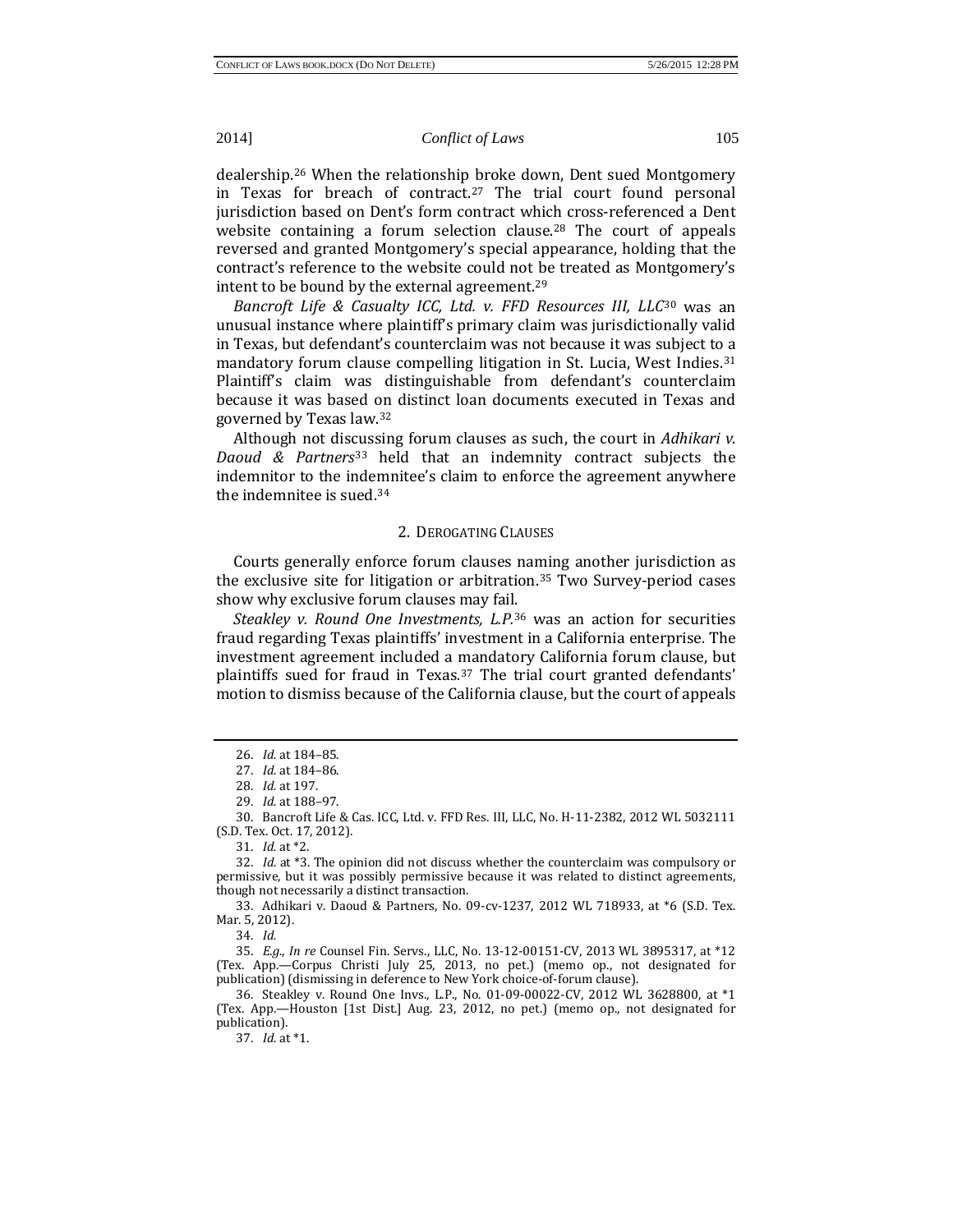reversed on a finding that the claims did not fall within the forum clause's scope.[38](#page-6-0) *Brown v. Mesa Distributors, Inc.*[,39](#page-6-1) arose from an equipment lease in which the lessee fell behind in payments. The lease had a forum clause stating that lessee Brown consented to jurisdiction in Pennsylvania, but did not restrict either party to filing there. When the lessor's assignee sued in Texas to collect on overdue payments, the trial court upheld Texas jurisdiction because the forum clause was permissive rather than mandatory, and the court of appeals affirmed.[40](#page-6-2)

# B. TEXAS LONG-ARM AND MINIMUM CONTACTS

Texas uses "limits-of-due-process" long-arm statutes, meaning that the minimum contacts t[es](#page-6-3)t is the only necessary foundation for personal jurisdiction in Texas.<sup>41</sup> The Texas long-arm statutes also apply in Texas federal courts, except where Congress has enacted a federal long-arm statute for certain federal l[aw](#page-6-5) claims.[42](#page-6-4)

*York v. Tropic Air, Ltd.*,43 which provides the Survey-period's most interesting analysis, found general jurisdiction over a Belize-based airline for a 2008 air crash in Belize that injured Texas residents. The court found general jurisdiction based on Tropic Air's extensive Texas contacts, all unrelated to the accident which occurred in Belize.<sup>[44](#page-6-6)</sup> The only related Texas contact was that plaintiffs were Texas residents[.45](#page-6-7) The court carefully examined the historical bases for general jurisdiction in the Supreme Court's only three opinions on the topic<sup>[46](#page-6-8)</sup> and contrasted Tropic Air's strong Texas presence with the comparatively weaker presence of the Columbia-based defendant (also an air-transport business) in *Helicopteros*.[47](#page-6-9) Curiously missing in the court's opinion is any reference to the Supreme Court's recent "at home" standard for general jurisdiction, which requires the defendant's forum contacts be so pervasive that defendant is essentially at home in the forum state.<sup>[48](#page-6-10)</sup> On the other hand,

43. York v. Tropic Air, Ltd., No. V-10-55, 2012 WL 1077198 (S.D. Tex. Mar. 28, 2012).

<span id="page-6-0"></span><sup>38.</sup> *Id.* at \*3–4. *Accord* Sunday Riley Modern Skin Care, LLC v. Maesa, No. H-12-1650, 2013 WL 5231860, at \*7 (S.D. Tex. Sept. 12, 2013) (finding consumer claims against New York cosmetics company fell outside of New York forum clause).

<span id="page-6-3"></span><span id="page-6-2"></span><span id="page-6-1"></span><sup>39.</sup> Brown v. Mesa Distribs., Inc., 414 S.W.3d 279, 281 (Tex. App.—Houston [1st Dist.] 2013, no pet.).

<sup>40.</sup> *Id.* at 283–84.

<sup>41.</sup> TEX. CIV. PRAC. & REM. CODE ANN. § 17.042 (West 2008).

<sup>42.</sup> FED. R. CIV. P. 4(k)(1)(A).

<sup>44.</sup> *Id.* at \*3–5.

<sup>45.</sup> *Id.* at \*4.

<span id="page-6-8"></span><span id="page-6-7"></span><span id="page-6-6"></span><span id="page-6-5"></span><span id="page-6-4"></span><sup>46.</sup> *Id.* at \*1–3 (discussing Perkins v. Benquet Consol. Mining Co., 342 U.S. 437 (1952); Helicopteros Nacionales de Colombia, S.A. v. Hall, 466 U.S. 408 (1984); and Goodyear Dunlop Tires Operations, S.A. v. Brown, 131 S. Ct. 2846 (2011)).

<sup>47.</sup> *Tropic Air*, 2012 WL 1077198, at \*14.

<span id="page-6-10"></span><span id="page-6-9"></span><sup>48.</sup> *See Goodyear*, 131 S. Ct. at 2851; *see also* Akerblom v. Ezra Holdings, Ltd., 848 F. Supp. 2d 673 (S.D. Tex. 2012), *aff'd*, 509 F. App'x 340 (5th Cir. 2013) (no mention in trial court or appellate opinions of the at-home standard in courts' rejection of general jurisdiction over Singapore-based companies for transactions centered there).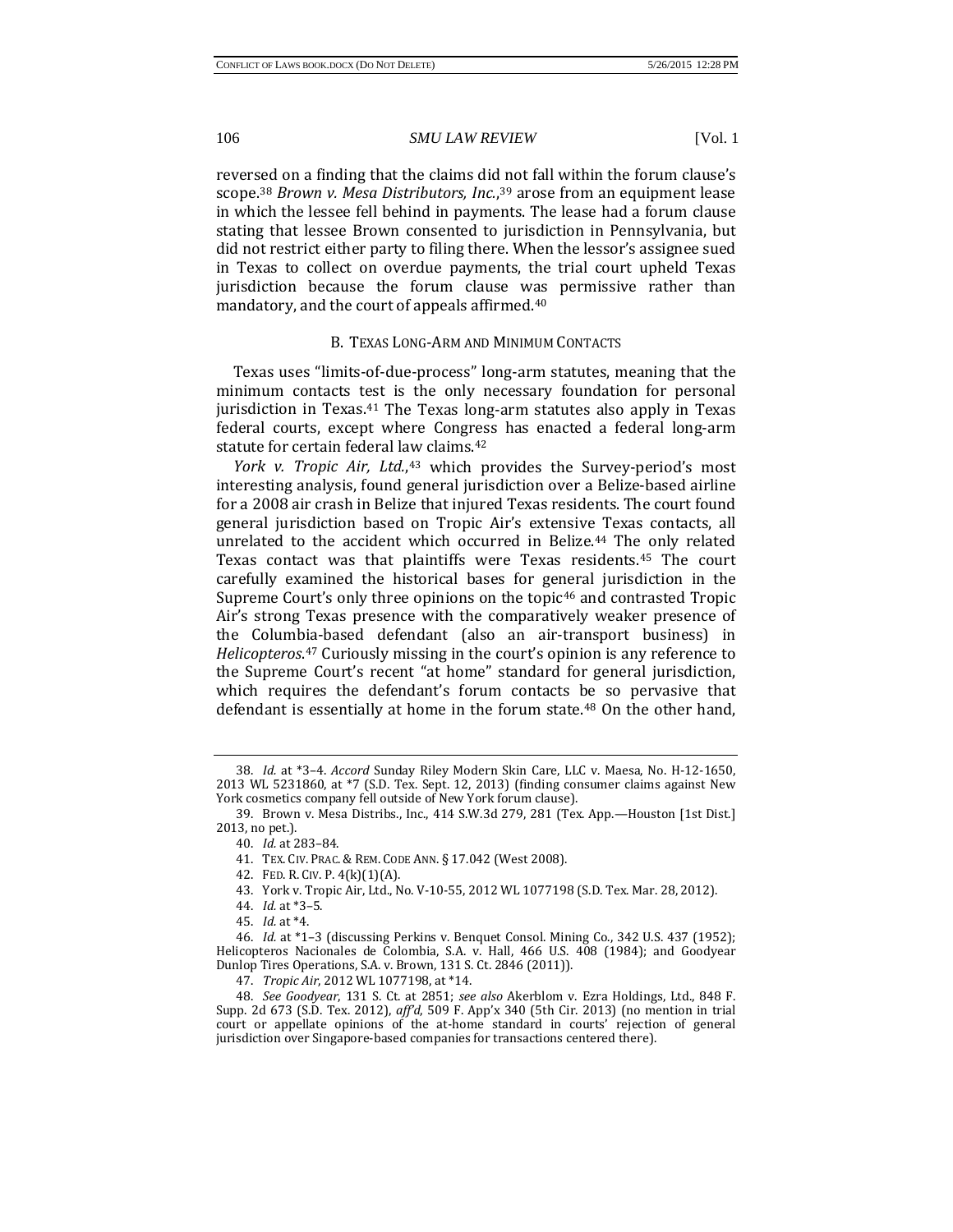the court pointed out that Tropic Air's chief executive officer had a home in Texas,[49](#page-7-0) which may be sufficient to meet the at-home standard.

In other cases, Texas state and federal courts found jurisdiction over a Russian company reg[ard](#page-7-1)ing a trade secrets claim but not over a claim for tortious interference;50 a Kentucky company which ordered products from a Texas manufacturer and failed to pay after delivery to Kentucky;[51](#page-7-2) and a Florida resident who was an officer of a Florida-based venture, in an action for fraud by defendant's co-investor who lived in Texas.[52](#page-7-3) Conversely, courts found no jurisdiction over two of three defendants in a Houston-based company's claim for contract payments against Chinese companies with offices in Asia and Europe[,53](#page-7-4) a national fraternal organization for a dram shop claim arising from alcohol served at a local affiliate chapter[,54](#page-7-5) a Japanese company for failed electronic component that caused automobile accidents based on uncontrol[led](#page-7-6) acceleration with twenty-four related cases consolidat[ed](#page-7-7) in Houston,55 a New York nonprofit for tort claims arising in Israel,56 and a Georgia [au](#page-7-8)tomotive repair shop for negligence that caused a later accident in Texas.<sup>57</sup>

### C. FEDERAL LONG-ARM STATUTES AND NATIONWIDE CONTACTS

Texas long-arm statutes apply in both state and federal courts in Texas<sup>58</sup> except where Congress has enacted a federal long-arm statute<sup>[59](#page-7-10)</sup> or where a foreign defendant lacks jurisdictional contacts with [an](#page-7-11)y state but has sufficient contacts with the United States as a whole.<sup>60</sup> Three notable Survey-period cases were instructive about the reach and function of federal long-arm statutes. *Grynberg v. BP P.L.C.* is the most intricate discussion, anal[yzi](#page-7-12)ng both the federal long-arm and the Foreign Sovereign Immunities Act,<sup>61</sup> in denying jurisdiction for claims related to failed business dealings for oil and gas development in Kazakhstan[.62](#page-7-13) *United* 

59. *See* FED. R. CIV. P. 4(k)(1)(D).

<sup>49.</sup> *Tropic Air*, 2012 WL 1077198, at \*13.

<sup>50.</sup> Moncrief Oil Int'l, Inc. v. OAO Gazprom, 414 S.W.3d 142, 147–48 (Tex. 2013).

<span id="page-7-2"></span><span id="page-7-1"></span><span id="page-7-0"></span><sup>51.</sup> Betafence USA LLC v. Davis Distrib., Inc., No. 3:12-CV-1478-B, 2012 WL 5182909, at \*1, \*7 (N.D. Tex. Oct. 19, 2012).

<sup>52.</sup> Fairchild v. Barot, 946 F. Supp. 2d 573, 575–76 (N.D. Tex. 2013).

<span id="page-7-4"></span><span id="page-7-3"></span><sup>53.</sup> Solid Sys. CAD Servs. v. Total Risc Tech., Pty. Ltd., No. H-12-03176, 2013 WL 3787495, at \*5–6 (S.D. Tex. July 18, 2013).

<span id="page-7-5"></span><sup>54.</sup> Grand Aerie Fraternal Order of Eagles v. Haygood, 402 S.W.3d 776, 778–82 (Tex. App.—Eastland 2013, no pet.) (also rejecting plaintiff's argument for alter-ego jurisdiction between the national organization and its local affiliate).

<span id="page-7-6"></span><sup>55.</sup> DENSO Corp. v. Hall, 396 S.W.3d 681, 686 (Tex. App.—Houston [14th Dist.] 2013, no pet.).

<span id="page-7-7"></span><sup>56.</sup> Weisskopf v. United Jewish Appeal-Fed'n of Jewish Philanthropies of N.Y., Inc., 889 F. Supp. 2d 912, 916 (S.D. Tex. 2012).

<span id="page-7-12"></span><span id="page-7-11"></span><span id="page-7-10"></span><span id="page-7-9"></span><span id="page-7-8"></span><sup>57.</sup> Kawaja v. Crawford's Auto Repair, 413 S.W.3d 194, 196 (Tex. App.—Beaumont 2013, no pet.).

<sup>58.</sup> *See* FED. R. CIV. P. 4 (k)(1)(A); TEX. CIV. PRAC. & REM. CODE ANN. § 17.02 (West 2008).

<sup>60.</sup> *See* FED. R. CIV. P. 4(k)(2).

<sup>61.</sup> 28 U.S.C. §§ 1330, 1602–11 (2012).

<span id="page-7-13"></span><sup>62.</sup> Grynberg v. BP P.L.C., 855 F. Supp. 2d 625 (S.D. Tex. 2012).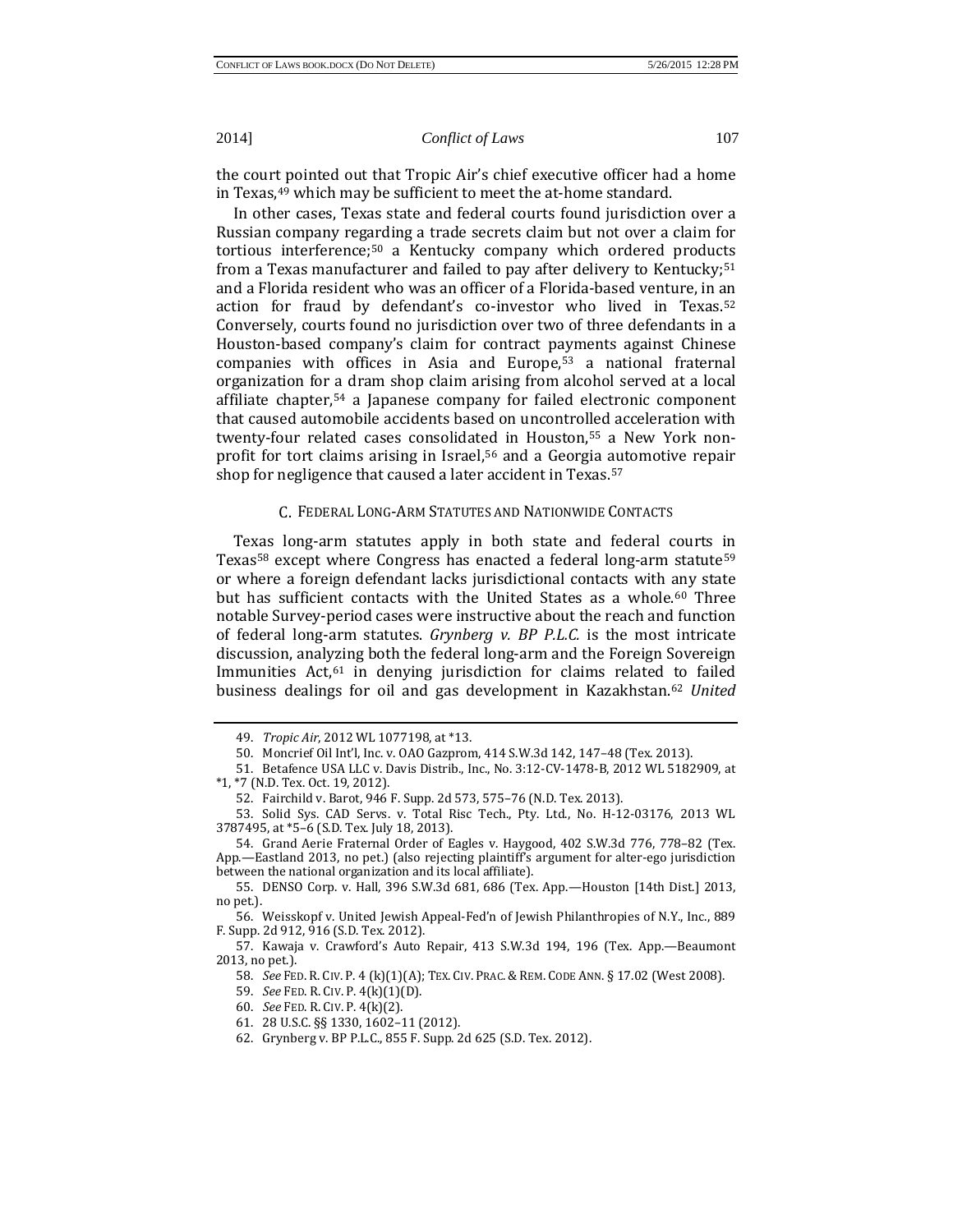*States ex rel. Tucker v. Christus Health*<sup>63</sup> offers a proper contrast to *Grynberg*'s detailed analysis with a [q](#page-8-0)uick-but-proper finding of jurisdiction over Georgia-based medical facilities in a *qui tam* action. [64](#page-8-1) The plaintiff had worked only in Georgia. Although the Georgia defendants' alleged fraud was related to actions by Texas defendants, the court pointed out that the only necessary finding was that the Georgia defendants had contacts with the United States and that the lack of Texas contacts was irrelevant.[65](#page-8-2)

*SuperMedia, Inc. v. Foy*<sup>66</sup> illustrated a third feature of federal long-arm statutes—their limited [sc](#page-8-3)ope. This was an employer's declaratory judgment action against retirees, seeking a declaration that it[s r](#page-8-4)etirement plan amendments complied with federal law under ERISA.67 Plaintiffs were a group of companies with a common Texas base whose employee benefits plans were governed by Texas law.<sup>68</sup> Several defendants (that is, employees or retirees) who did not live or work in Texas challenged personal jurisdiction. The court held that ERISA's nationwide federal longarm statute did not apply to the alleged facts and that jurisdiction over these non-resident employee-defendants was lacking, $69$  which shifted the analysis to traditional minimum contacts, which also did not capture these defendants.[70](#page-8-7)

#### D. INTERNET-BASED JURISDICTION

A number of American jurisdictions, including Texas and the Fifth Circuit, apply the *Zippo* sliding scale to assess personal jurisdiction based on Internet contacts.[71](#page-8-8) The Survey-period produced several cases in which plaintiffs based their jurisdictional argument significantly on Internet

68. *Id.* at \*9.

69. *Id.* at \*2–6 (interpreting the ERISA long arm statute, 29 U.S.C. § 1132(e)(2)).

<span id="page-8-0"></span><sup>63.</sup> United States *ex rel*. Tucker v. Christus Health, No. 09-1819, 2012 WL 5351212, at \*2 (S.D. Tex. Oct. 23, 2012).

<span id="page-8-1"></span><sup>64.</sup> *See id.* at \*1 n.1. *Qui tam* is a shortened form of a Latin term of art for false claims for government reimbursement, governed by the False Claims Act, 31 U.S.C. 3732(a).

<sup>65.</sup> *Tucker*, 2012 WL 535121, at \*2.

<span id="page-8-3"></span><span id="page-8-2"></span><sup>66.</sup> SuperMedia, Inc. v. Foy, No. 3:12-CV-2034-G, 2013 WL 4014453 (N.D. Tex. Aug. 7, 2013).

<span id="page-8-5"></span><span id="page-8-4"></span><sup>67.</sup> *Id.* at \*1. (ERISA stands for The Employee Retirement Income Security Act of 1974, 29 U.S.C. §§ 1001–1461. (2012 & Supp. I. 2013).

<sup>70.</sup> *Id.* at \*6–9.

<span id="page-8-8"></span><span id="page-8-7"></span><span id="page-8-6"></span><sup>71.</sup> *See* Zippo Mfg. Co. v. Zippo Dot Com, Inc., 952 F. Supp. 1119, 1124 (W.D. Pa. 1997). The test breaks down Internet use into a spectrum of three areas. *Id.* One end of the spectrum finds the defendant clearly doing business in the forum based on contracts repeatedly entered into with forum residents; the spectrum's other end is passive websites not involving the defendant's intentional contact with the forum and not leading to jurisdiction. *Id.* The spectrum's difficult middle involves the forum resident's exchange of information with the defendant's host computer, and jurisdiction is based on the level of interactivity and the commercial nature of the information exchanged. *Id.* The Fifth Circuit adopted the *Zippo* test in *Mink v. AAAA Dev. LLC*, 190 F.3d 333, 336 (5th Cir. 1999). Texas appellate courts have used it as well. *See, e.g.*, Townsend v. Univ. Hosp.–Univ. of Colo., 83 S.W.3d 913, 922 (Tex. App.—Texarkana 2002, pet. denied); Experimental Aircraft Ass'n v. Doctor, 76 S.W.3d 496, 506-07 (Tex. App.—Houston [14th Dist.] 2002, no pet.).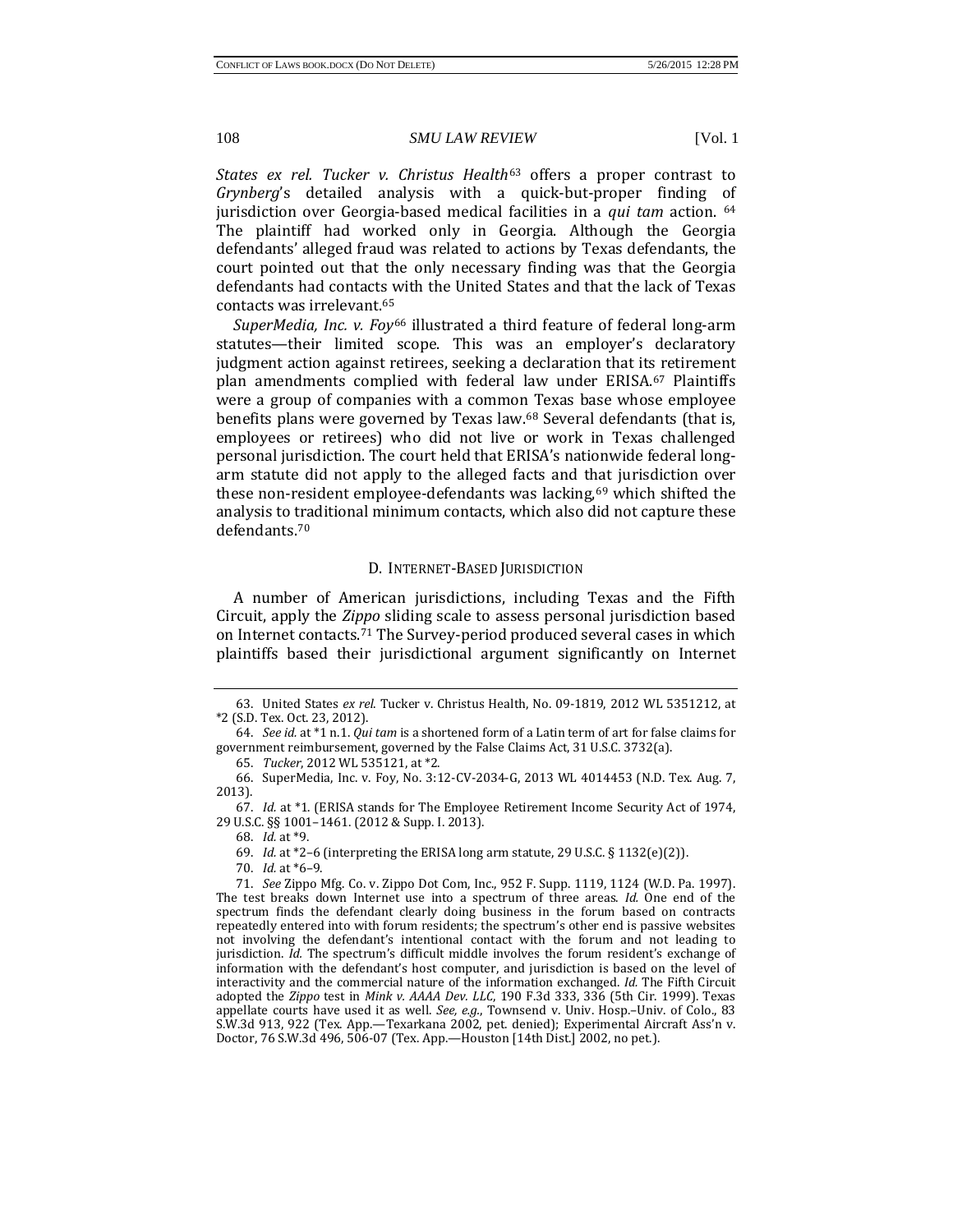activity.

Although several cases involved routine *Zippo* analysis,[72](#page-9-0) two cases indicated the relevance of the websites' related businesses, hotel reservations and higher education to the contacts analysis. In *Diem v. Quinn Hotel Praha, A.S.*, Texas-resident Diem sued the owners of a hotel in Prague, Czech Republic, for injuries suffered during her stay which she booked over the hotel's website.[73](#page-9-1) The court found the website to be intermediate under *Zippo* and looked at the extent of the site's interactivity and the nature of the forum contacts.<sup>[74](#page-9-2)</sup> First, the court recognized the uniqueness of hotel reservation websites.[75](#page-9-3) The court then found no specific jurisdiction because Diem's mere accessibility to a website did not purposely direct its contact to Texas and Diem's use of the website was not the but-for causation of her injuries.<sup>76</sup>

*American University System, In[c.](#page-9-5) v. American University* involved educational institutions' websites.<sup>77</sup> Plaintiff sought a declaratory judgment in Texas federal court that it did not infringe on trademarks of a D.C. uni[ve](#page-9-6)rsity and a West Virginia distance learning instruction provider.78 Under a general jurisdiction inquiry, the court noted that activities typical of national prominent universiti[es](#page-9-7) are not contacts that subject educational institutions to jurisdiction.<sup>79</sup> The fact that the defendants had intermediate websites that, among other activities typical to universities, sold products to Texas residents did not subject the defendants to general personal jurisdiction.<sup>[80](#page-9-8)</sup>

Perhaps the novelty, as well as the mystery, of the Internet has worn off for the Fifth Circuit. In *Pervasive Software, Inc. v. Lexware GmbH & Co. Kg*, a breach of contract action, the court emphasized the jurisdictional inquiry can stil[l](#page-9-9) be completed using the traditional personal jurisdiction analysis.81 Courts should evaluate cases on a case-by-case basis, and the *Zippo* test simply aids the determination of purposeful conduct[.82](#page-9-10)

<span id="page-9-0"></span><sup>72.</sup> *See* York v. Tropic Air, Ltd., No. V-10-55, 2012 WL 1077198, at \*3–16 (S.D. Tex. Mar. 28, 2012); Driving Force Techs., Inc. v. Panda Distrib., Inc., No. 4:10-cv-24, 2012 WL 1645634, at \*1–8 (E.D. Tex. May 10, 2012); Kidwai v. St. Matthew's Univ. Sch. of Med., No. H-12-455, 2012 WL 2403516, at \*1–2 (S.D. Tex. June 22, 2012); Ward v. Rhode, No. 6:11CV531, 2012 WL 4499307, at \*3–8 (E.D. Tex. Sept. 7, 2012); Knight Corp. v. Knight, 367 S.W.3d 715, 725–31 (Tex. App.—Houston [14th Dist.] 2012, no pet.); Washington DC Party Shuttle, LLC v. IGuide Tours, 406 S.W.3d 723, 727–28, 731–39 (Tex. App.—Houston [14th Dist.] 2012, pet. denied).

<span id="page-9-4"></span><span id="page-9-3"></span><span id="page-9-2"></span><span id="page-9-1"></span><sup>73.</sup> Diem v. Quinn Hotel Praha, A.S., No. H-10-2848, 2012 WL 524182, at \*1 (S.D. Tex. Feb. 15, 2012).

<sup>74.</sup> *Id.* at \*2.

<sup>75.</sup> *Id.* at \*3.

<sup>76.</sup> *Id.* at \*2–4.

<sup>77.</sup> Am. Univ. Sys., Inc. v. Am. Univ., 858 F. Supp. 2d 705, 708 (N.D. Tex. 2012).

<sup>78.</sup> *Id.* at 708–09.

<sup>79.</sup> *Id.* at 713–14.

<sup>80.</sup> *Id.* at 712–16.

<span id="page-9-10"></span><span id="page-9-9"></span><span id="page-9-8"></span><span id="page-9-7"></span><span id="page-9-6"></span><span id="page-9-5"></span><sup>81.</sup> Pervasive Software, Inc. v. Lexware GmbH & Co. Kg, 688 F.3d 214, 226–27 (5th Cir. 2012).

<sup>82.</sup> *Id.*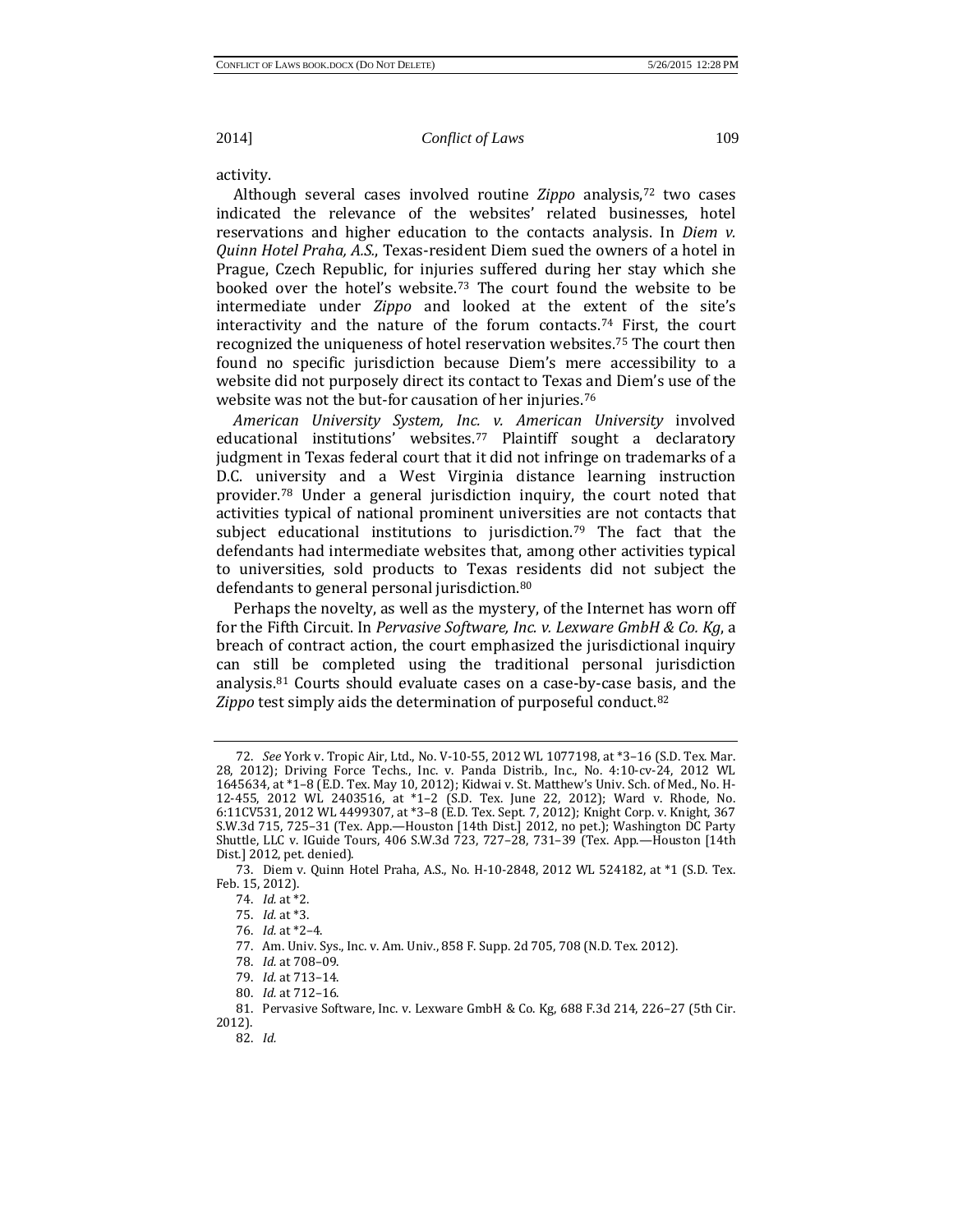#### E. FORUM NON CONVENIENS

Forum non conveniens, or inconvenient forum, is an old common-law objection to jurisdiction based on significant inconvenience to one or more defendants.[83](#page-10-0) It is also available by statute in the federal system and in many states for intra-jurisdictional transfers that do not require dismissal[.84](#page-10-1) Where interstate or international case movement is involved, forum non conveniens is truly jurisdictional because it involves the forum's declining of otherwise-valid jurisdiction, as well as the dismissal of the local case, for refiling in a distinct forum.[85](#page-10-2)

Because intra-federal transfers under § 1404 do not implicate conflicts between states or nations, they are not considered here, even though such transfers may involve significant distances. This Article is limited to interjurisdictional forum non conveniens under the common law which is available in state and federal courts in Texas under the same two-part test requiring the movant to show the availability of an adequate alternative forum and that a balancing of private and public interests favors transfer.<sup>[86](#page-10-3)</sup>

While the courts granted the majority of motions to dismiss for forum non conveniens during the Survey-period, the Southern District of Texas denied a dismissal for forum non conveniens, but it granted an alternative motion to stay in one noteworthy case, *MacDermid Offshore Solutions, LLC v. Niche Products, LLC*.[87](#page-10-4) This case involved causes of action filed in both the Southern District of Texas and the Patents County Court in England,

<span id="page-10-0"></span><sup>83.</sup> Alexander Reus, *Judicial Discretion: A Comperative View of The Doctrine of Forum Non Conveniens in The United States, The United Kingdom, and Germany*, 16 LOY. L.A. INT'L & COMP. L.J., 455, 459–60 (1994).

<span id="page-10-1"></span><sup>84.</sup> 28 U.S.C. § 1404 (2012) is the federal statutory provision for inconvenient forum objections seeking transfer to another federal court. Texas law provides for in-state venue transfers based on convenience under TEX. CIV. PRAC. & REM. CODE ANN. § 15.002(b) (West 2002).

<sup>85.</sup> 14 Sonja Larsen, et al., Tex. Jur. 3d Courts § 45 (1996 & Supp. 2014).

<span id="page-10-3"></span><span id="page-10-2"></span><sup>86.</sup> *See* Gulf Oil Corp. v. Gilbert, 330 U.S. 501, 508 (1947); Piper Aircraft Co. v. Reyno, 454 U.S. 235, 241 (1981); McLennan v. Am. Eurocopter Corp., 245 F.3d 403, 424 (5th Cir. 2001). The private factors look to the parties' convenience and include the "relative ease of access to sources of proof; [the] availability of compulsory process for attendance of unwilling, and the cost of obtaining attendance of willing, witness[es]; [the] possibility of view of premises, if . . . appropriate . . . ; and all other practical problems that make trial of a case easy, expeditious and inexpensive." *Id.* (alterations in original) (quoting Dickson Marine, Inc. v. Panalpina, Inc., 179 F.3d 331, 342 (5th Cir. 1999)). The public factors look to the courts' concerns and the forum state's interests, and include the "'administrative difficulties flowing from court congestion; the local interest in having localized controversies decided at home; the interest in having the trial of a diversity case in a forum that is at home with the law that must govern the action; the avoidance of unnecessary problems in conflict of laws; and the unfairness of burdening citizens in an unrelated forum with jury duty.'" *Id.* Texas forum non conveniens law is multi-faceted. TEX. CIV. PRAC. & REM. CODE ANN. § 71.051 (West 2008) applies to personal injury and wrongful death claims. Common-law forum non conveniens, in line with *Gulf Oil Corp. v. Gilbert*, governs all other interstate and international forum convenience issues in Texas state courts. *See In re* Smith Barney, Inc., 975 S.W.2d 593, 596 (Tex. 1998).

<span id="page-10-4"></span><sup>87.</sup> MacDermid Offshore Solutions, LLC v. Niche Prods., LLC, No. 4:12-CV-2483, 2013 WL 3980870, at \*1 (S.D. Tex. Aug. 2, 2013).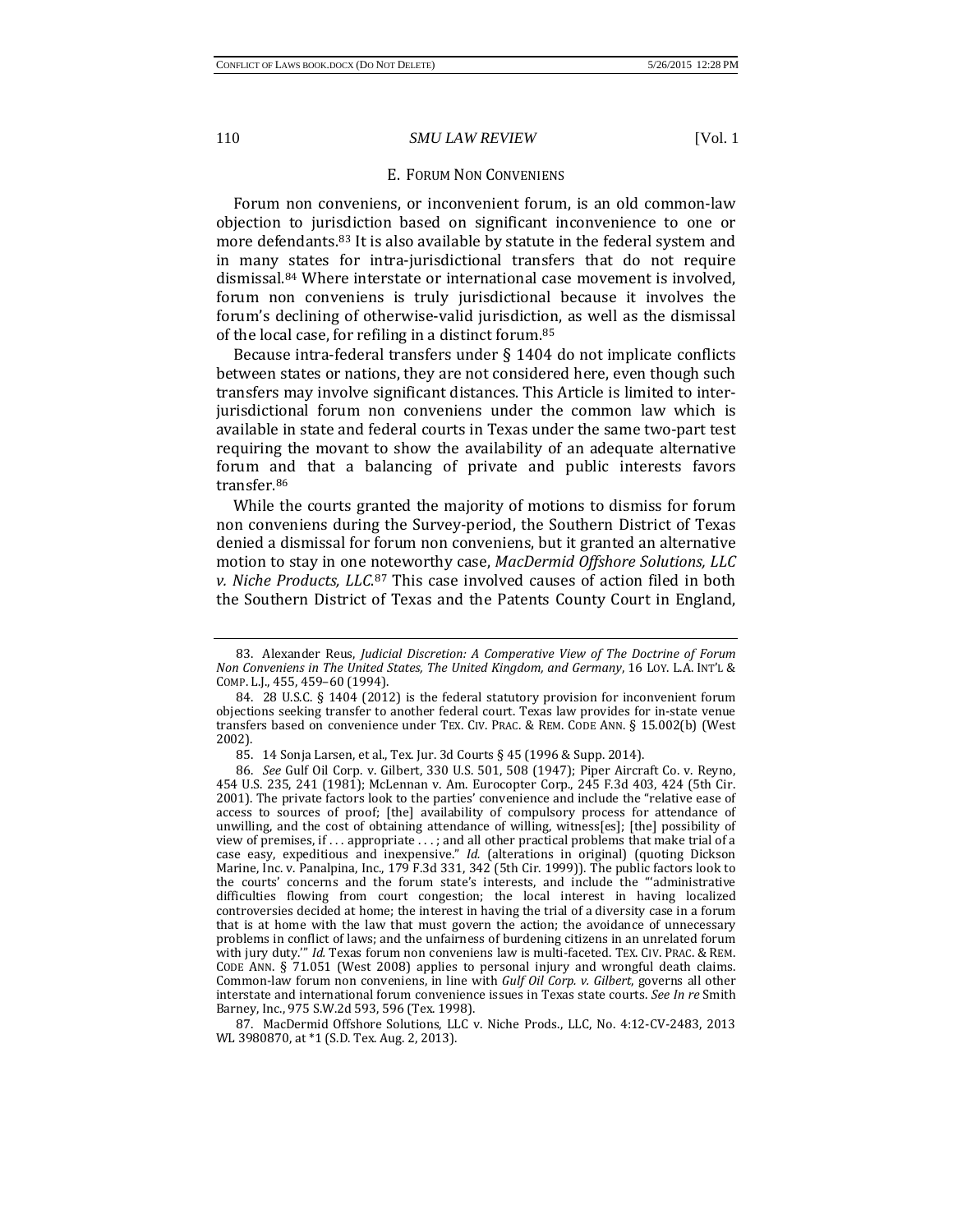with both actions having a underlying allegation of fraud by two competing manufacturers and sellers of hydraulic fluid, Niche Products Ltd, a British Company, and MacDermid, a Delaware limited liability company with a place of business in Texas.<sup>[88](#page-11-0)</sup> While the district court found the English court both available and adequate, $89$  the court found that the resulting equal balance of relevant private and public interest factors did not favor dismissal.[90](#page-11-2) Although the district court acknowledged the English court was an appropriate court to rule on the paramount issue of fact, that is whether MacDermid's two hydraulic fluids were materially different from each other, the court was unwilling to grant dismissal.<sup>[91](#page-11-3)</sup> The court reasoned that if it granted dismissal and the English court found the issue of fact in MacDermid's favor, MacDermid would no longer have access to the American courts to seek recompense although the favorable finding of fact would indicate it would prevail in its claims in the district court[.92](#page-11-4) Consequently, the district court granted a stay to allow the English court to rule and leave the American court's door open for relief if the issue of fact favored MacDermid.[93](#page-11-5)

In *Liberty Mutual Insurance Co. v. Transit Mix Concrete & Materials Co.*,[94](#page-11-6) a construction worker was injured at the Texarkana airport, located in Arkansas, resulting in two lawsuits—Liberty Mutual's subrogation claim for worker's compensation payments, filed in Texas, and the victim's direct action filed in Arkansas. In the Texas case, Transit Mix moved for a forum non conveniens dismissal for refiling in Arkansas, which the trial court granted and Liberty Mutual appealed. The Dallas Court of Appeals affirmed in an interesting discussion of the distinction between statutory and common law forum non conveniens, $95$  and a thoroughly-explained choice of law decision that Arkansas law governed the immediate subrogation issues.<sup>96</sup>

<span id="page-11-0"></span>Routine forum-non-conveniens analyses included dismissals in favor of courts in  $(1)$  Israel regarding a partnership dispute;<sup>[97](#page-11-9)</sup>  $(2)$  Peru for a

<span id="page-11-7"></span><span id="page-11-6"></span><span id="page-11-5"></span><span id="page-11-4"></span><span id="page-11-3"></span><span id="page-11-2"></span><span id="page-11-1"></span>94. Liberty Mut. Ins. Co. v. Transit Mix Concrete & Materials Co., No. 96-12-00117-CV, 2013 WL 3329026, at \*1 (Tex. App.—Texarkana June 28, 2013, pet. denied).

95. In Texas, forum non conveniens issues regarding personal injury are statutory, *see* TEX. CIV. PRAC. & REM. CODE § 71.051 (West 2008), while generic commercial disputes are covered by common law principles. *Liberty Mut.*, 2013 WL 3329026, at \*1. Transit Mix argued for common law governance but the court held that the personal injury statute governed because the Texas dispute was derivative of the Arkansas personal injury case. *Id.* at \*1–2.

<span id="page-11-8"></span>96. Consistent with the well-done opinions noted in the tort choice of law section below, the court applied the Restatement's sections 145 (the general tort principle), 146 (personal injury), as well as section 6's most significant relationship test. *See id.* at \*3–8.

<span id="page-11-9"></span>97. SES Prods., Inc. v. Aroma Classique, LLC, No. 01-12-00219-CV, 2013 WL 2456797 (Tex. App.—Houston [1st Dist.] June 6, 2013, no pet.).

<sup>88.</sup> *Id.* at \*1–2.

<sup>89.</sup> *Id.* at \*8.

<sup>90.</sup> *Id.* at \*9.

<sup>91.</sup> *Id.* at \*10.

<sup>92.</sup> *Id.* at \*9–10.

<sup>93.</sup> *Id.* at \*10–11.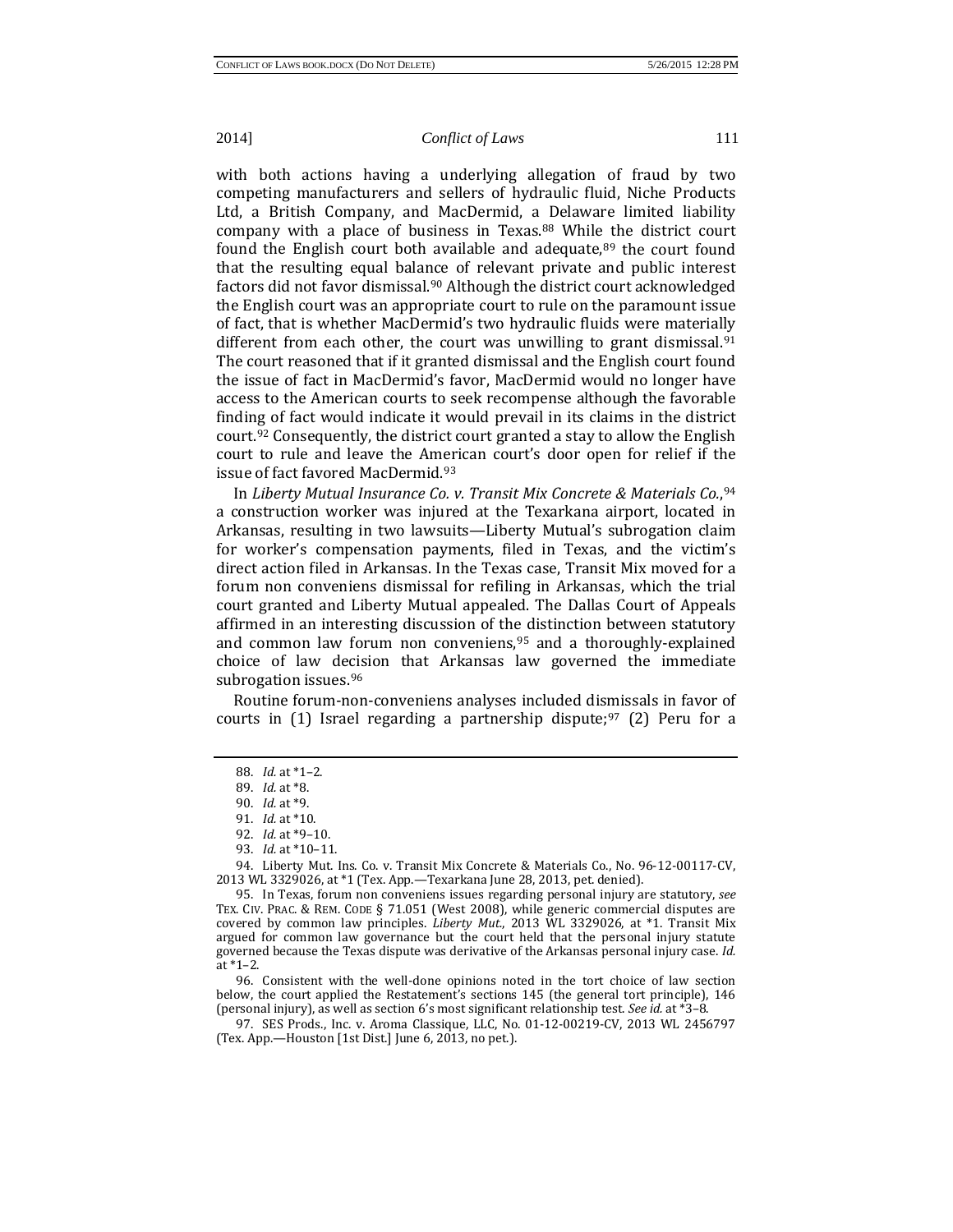wrongful death action arising from an oil tanker explosion in Peruvian coastal waters;<sup>[98](#page-12-0)</sup> (3) New Zealand for a breach of warranties action arising from an acquisition agreement;<sup>[99](#page-12-1)</sup> (4) Canada for misappropriation of trade secrets in two related actions;<sup>[100](#page-12-2)</sup> and (5) Australia for a breach of contract action involving a joint development agreement to exploit and sell in North America proprietary software encryption technology owned by an Australian company.[101](#page-12-3)

# II. CHOICE OF LAW

Choosing the applicable substantive law is a question, like personal jurisdiction and judgment enforcement, involving both forum law and constitutional issues. Understanding these issues requires a clear focus on basic principles. First, choice of law is a question of state law both in state and federal courts.[102](#page-12-4) Second, it is a question of forum law. *Renvoi*—the practice of using another state's choice-of-law rule—is almost never employed unless the forum state directs it, and even then, the forum state remains in control.[103](#page-12-5) Third, the forum state has broad power to make choice-of-law decisions, either legislatively or judicially, subject only to limited constitutional requirements.[104](#page-12-6)

Within the forum state's control of choice of law is a hierarchy of choice-of-law rules. At the top are legislative choice-of-law rules, that is, statutes directing the application of a certain state's laws, based on events or people important to the operation of each specific law.[105](#page-12-7) Second in the choice-of-law hierarchy is party-controlled choice of law, that is, choice-oflaw clauses in contracts that control unless public policy dictates

<span id="page-12-3"></span>101. K2M3, LLC v. Cocoon Data Holding Pty. Ltd., No. 13-11-00194-CV, 2012 WL 2469705 (Tex. App.—Corpus Christi June 28, 2012, pet. denied).

102. *See* Klaxon Co. v. Stentor Elec. Mfg. Co., 313 U.S. 487, 496–97 (1941).

<span id="page-12-5"></span><span id="page-12-4"></span>103. The Restatement (Second) creates a presumption against *renvoi* except for limited circumstances. *See* RESTATEMENT (SECOND) OF CONFLICT OF LAWS § 8 (1971). Although commentators defend the limited use of *renvoi*, they acknowledge its general lack of acceptance in the United States except in limited circumstances, usually found in statutes directing the use of *renvoi*. *See* HAY ET AL., *supra* note 21, at 162–68; WEINTRAUB, *supra* note 1, at 102–09. Texas law provides for *renvoi* in specified sections of the Uniform Commercial Code. *See* TEX. BUS. & COM. CODE ANN. § 1.301(b) (West 2009) (identifying nine sections in which Texas courts must look to the choice of law rule of another state). For federal courts, *Klaxon* reiterates the forum state's control of choice of law. *Klaxon*, 313 U.S. at 496–97.

104. *See infra* note 130 and accompanying text.

<span id="page-12-7"></span><span id="page-12-6"></span>105. RESTATEMENT (SECOND) OF CONFLICT OF LAWS § 6(1), cmt. a (1971); *see, e.g.*, Owens Corning v. Carter, 997 S.W.2d 560, 564 (Tex. 1999) (applying an earlier version of the Texas wrongful death statute requiring the court to "apply the rules of substantive law that are appropriate under the facts of the case") (citing TEX. CIV. PRAC. & REM. CODE ANN. § 71.031 (West 2008) (as amended in 1997 with the same wording as this provision)).

<span id="page-12-0"></span><sup>98.</sup> *In re* BPZ Res., Inc., 359 S.W.3d 866 (Tex. App.—Houston [14th Dist.] 2012, orig. proceeding [mand. denied]).

<span id="page-12-1"></span><sup>99.</sup> Royal Ten Cate USA, Inc. v. TTAH Trust Co., No. A-11-CA-1057 LY, 2013 WL 56151 (W.D. Tex. Jan. 3, 2013).

<span id="page-12-2"></span><sup>100.</sup> Logan Int'l, Inc. v. 1556311 Alberta Ltd., 929 F. Supp. 2d 625 (S.D. Tex. 2012); Logan Int'l Inc. v. SureTech Completions (USA), Inc., No. H-13-0492, 2013 WL 3005592 (S.D. Tex. June 10, 2013).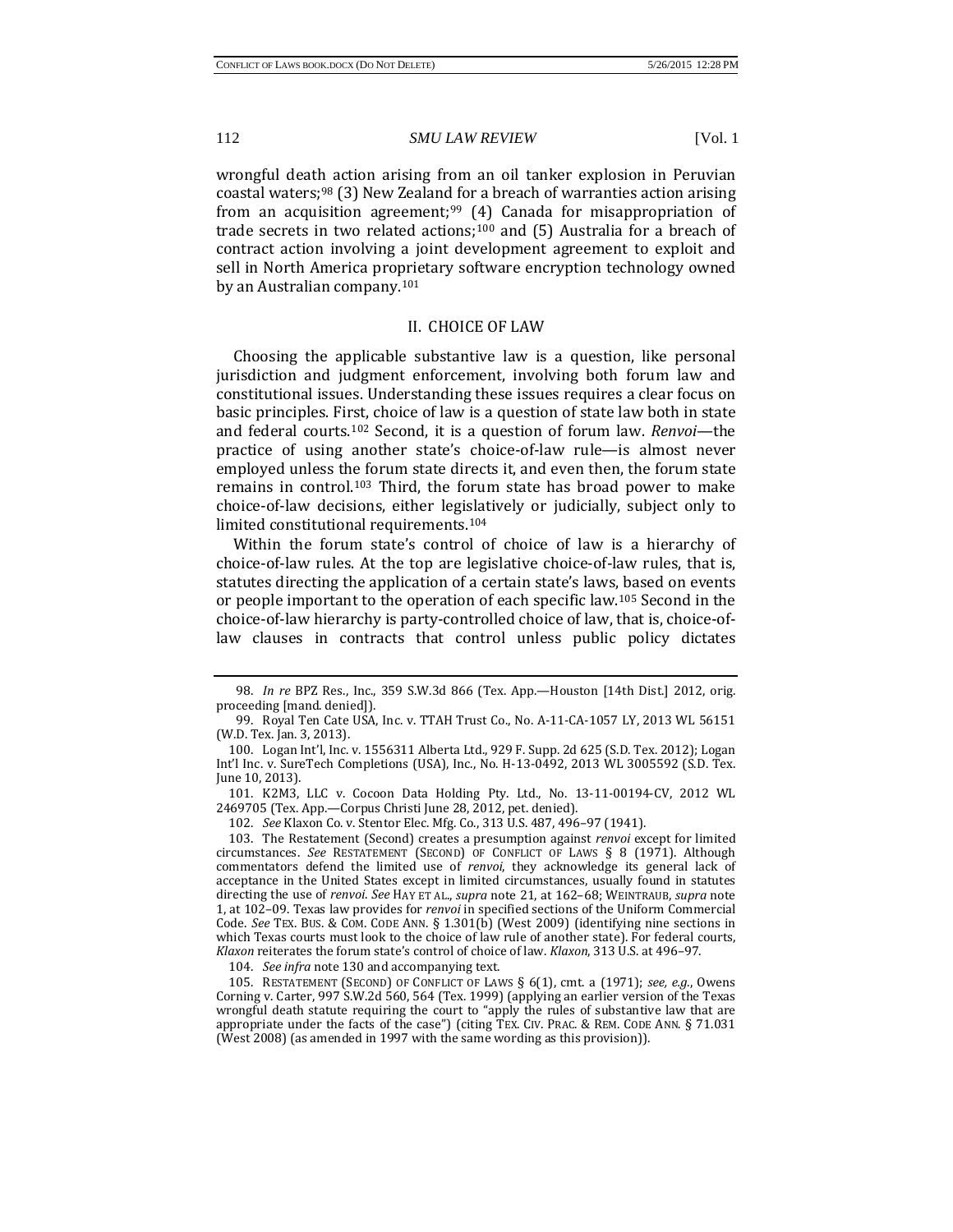otherwise.[106](#page-13-0) Third in the hierarchy is the common law, now controlled in Texas by the most significant relationship test of the Restatement (Second) of Conflict of Laws.[107](#page-13-1) This Survey article is organized according to this hierarchy, that is, statutory choice of law, followed by choice-of-law clauses, and concluding with choice of law under the most significant relationship test. This grouping of cases results in a discussion that mixes Texas Supreme Court opinions with those of Texas intermediate appellate courts, federal district courts, and the Fifth Circuit. In spite of this mix, readers should of course note that to the extent choice of law is a state issue (that is, except for constitutional issues), the only binding opinions are those of the Texas Supreme Court.[108](#page-13-2)

#### A. STATUTORY CHOICE-OF-LAW RULES

Statutory choice-of-law rules express a public policy interest that overrides the multi-factor considerations in typical choice-of-law analyses or the party autonomy principal in contract disputes. Some choice-of-law statutes compel the application of Texas law and some the application of another state's or nation's law. In each case, the application of law is based on a designated event or relationship deemed paramount.

A common example of a statute designating forum law is the Texas Insurance Code, which directs the application of Texas law to any insurance contract payable to "any citizen or inhabitant of this state by any insurance company or corporation doing business within this State."[109](#page-13-3) *Preferred Contractors Insurance Co. Risk Retention Group, LLC v. Oyoque Masonry, Inc.*,[110](#page-13-4) an insurer's declaratory judgment action for noncoverage of a truck driver's injury, is a good example of Texas law displacing the contract's chosen law on an issue of interpretation. Finnels was a truck driver who worked as an independent contractor for Gulf Coast Express, a company owned by Jose Oyoque, who also owned Oyoque Masonry, Inc. (OMI).<sup>111</sup> Finnels was injured while unloading a concrete wall, built by OMI, which Finnels was delivering to the installation site. The opinion provides no geographic information, but the setting is

<span id="page-13-0"></span><sup>106.</sup> *See* RESTATEMENT (SECOND) OF CONFLICT OF LAWS § 187 (1988) (Law of the State Chosen by the Parties) (allowing contracting parties to choose a governing law, within defined limits). Texas has adopted § 187. *See* DeSantis v. Wackenhut Corp., 793 S.W.2d 670, 677–78 (Tex. 1990).

<span id="page-13-1"></span><sup>107.</sup> *See* RESTATEMENT (SECOND) OF CONFLICT OF LAWS § 6 (1971) (listing the seven balancing factors for the most significant relationship test).

<span id="page-13-2"></span><sup>108.</sup> The exception is when a court rules on a constitutional issue, such as legislative jurisdiction or full faith and credit. *See, e.g.*, Compaq Computer Corp. v. LaPray, 135 S.W.3d 657, 680 (Tex. 2004) (legislative jurisdiction); Certain Underwriters at Lloyd's, London v. Chi. Bridge & Iron Co., 406 S.W.3d 326 (Tex. App.—Beaumont 2013, pet. denied) (full faith and credit).

<sup>109.</sup> TEX. INS. CODE ANN. art. 21.42 (West 2009).

<span id="page-13-5"></span><span id="page-13-4"></span><span id="page-13-3"></span><sup>110.</sup> Preferred Contractors Ins. Co. Risk Retention Grp., LLC v. Oyoque Masonry, Inc., No. 4:12-CV-1406, 2013 WL 3899332 (S.D. Tex. July 26, 2013).

<sup>111.</sup> *Id.* at \*1.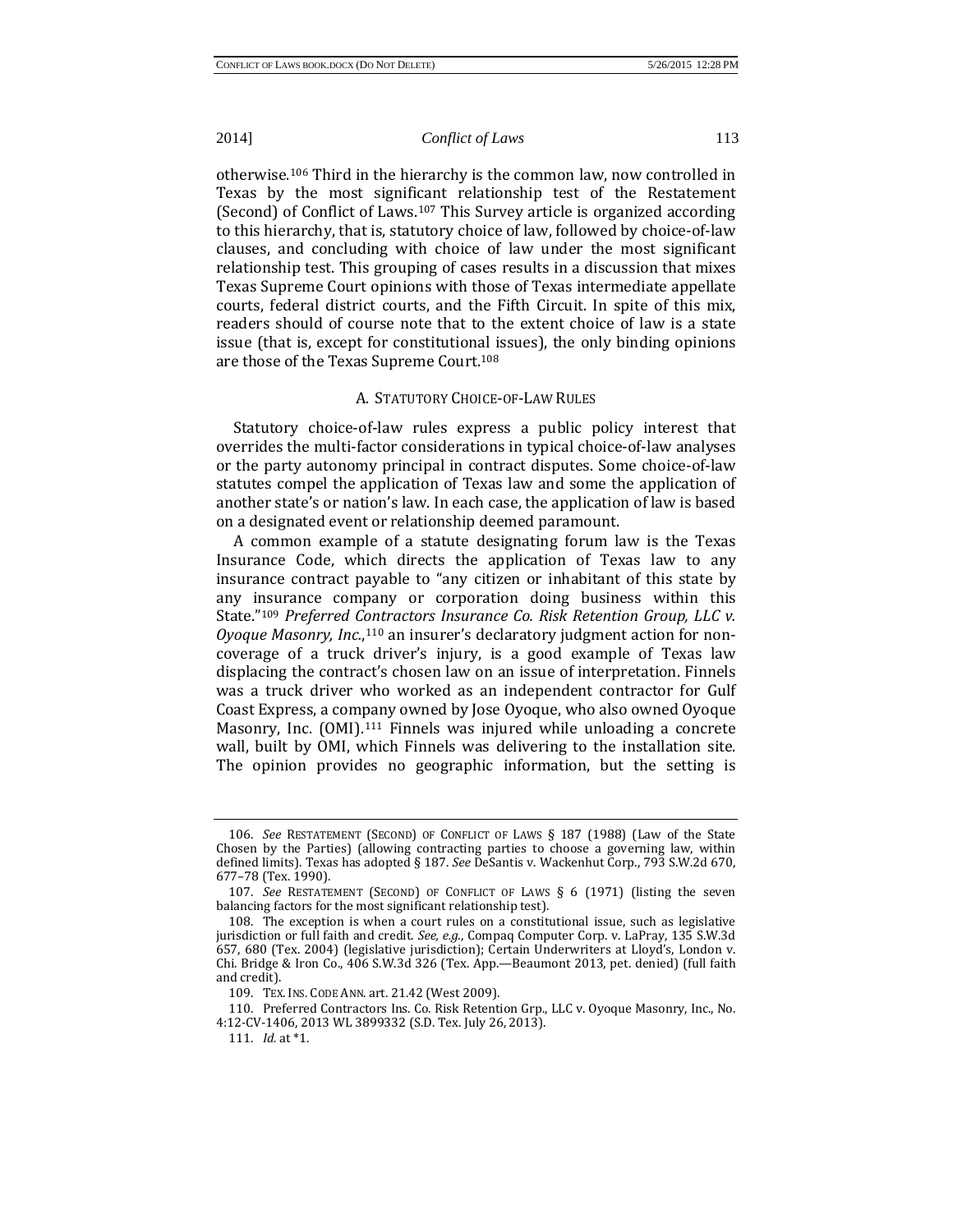apparently Texas where  $OMI$  is based<sup>[112](#page-14-0)</sup> and where two lawsuits were filed related to Finnels's injury. Finnels filed the first action in a Texas state court in Galveston, suing Gulf Coast and OMI[.113](#page-14-1) When OMI's insurer, Preferred Contractors, refused to defend or indemnify OMI in the Galveston suit, OMI filed this action in a federal court in Houston[.114](#page-14-2) Preferred Contractors had declined coverage based on the insurance contract's exclusion of employment-based claims, including those of independent contractors like Finnels.[115](#page-14-3) OMI argued that the insurance contract was governed by its designated Montana law, under which Finnels's employment relationship was limited to Gulf Coast, making him a covered third-party in relation to OMI[.116](#page-14-4) The federal court found this to be a straightforward application of the Texas Insurance Code's directive (further indicating a Texas setting for the injury) and used Texas law to interpret coverage in Preferred's favor[.117](#page-14-5)

In contrast to forum-directed statutes, the internal affairs doctrine is an example of a statute designating what is often non-forum law for claims based on a corporation's int[erna](#page-14-7)l affairs.[118](#page-14-6) *U.S. Bank National Ass'n v. Verizon Communications, Inc.*<sup>119</sup> involved claims against Verizon and others for breach of fiduciary duty and promoter liability. In 2006 Verizon spun off its domestic directories business to create Idearc, Inc. When Idearc failed and filed for bankruptcy, the bankruptcy court appointed U.S. Bank as litigation trustee to pursue claims against Verizon and others involved in Idearc's founding and alleged wrongs afterward.[120](#page-14-8) On the claims of breach of fiduciary duty and promoter liability, the litigation trustee argued that the most-significant-relationship test dictated the application of New York or Texas law which supported the trustee's claims[.121](#page-14-9) Verizon successfully countered that the Texas choice-of-law rule was trumped by the Texas statute codifying the internal affairs doctrine which invalidated trustee's argument on these claims.<sup>[122](#page-14-10)</sup>

<span id="page-14-8"></span><span id="page-14-7"></span><span id="page-14-6"></span>119. U.S. Bank Nat'l Ass'n v. Verizon Commc'ns, Inc., 892 F. Supp. 2d 805 (N.D. Tex. 2012).

<span id="page-14-0"></span><sup>112.</sup> *Id.*

<sup>113.</sup> *Id.* at \*1 n.2.

<sup>114.</sup> *Id.* at \*1.

<sup>115.</sup> *Id.* at \*1–2.

<sup>116.</sup> *Id.* at \*2.

<span id="page-14-5"></span><span id="page-14-4"></span><span id="page-14-3"></span><span id="page-14-2"></span><span id="page-14-1"></span><sup>117.</sup> *Id.* Without analyzing Montana law, the court also speculated that the result would not differ under Montana law. *Id.*

<sup>118.</sup> TEX. BUS. ORGS. CODE ANN. § 1.102 (West 2012).

<sup>120.</sup> *Id.* at 807.

<sup>121.</sup> *Id.*

<span id="page-14-10"></span><span id="page-14-9"></span><sup>122.</sup> *Id.* at 827–28; *see also* Collins v. Sydow (*In re* NC12, Inc.), 478 B.R. 820 (Bankr. S.D. Tex. 2012) (applying Nevada law as the incorporating state to determine whether the shareholders' claims were theirs to raise in a collateral action or were direct injuries assertable only by the debtor company); ExxonMobil Global Servs. Co. v. Gensym Corp., No. 1:12-CV-442-JDR, 2013 WL1314461 (W.D. Tex. Mar. 28, 2013) (applying Delaware law to determine the alter ego issue between defendant Gensym and its parent corporation which plaintiff sought to add as defendant).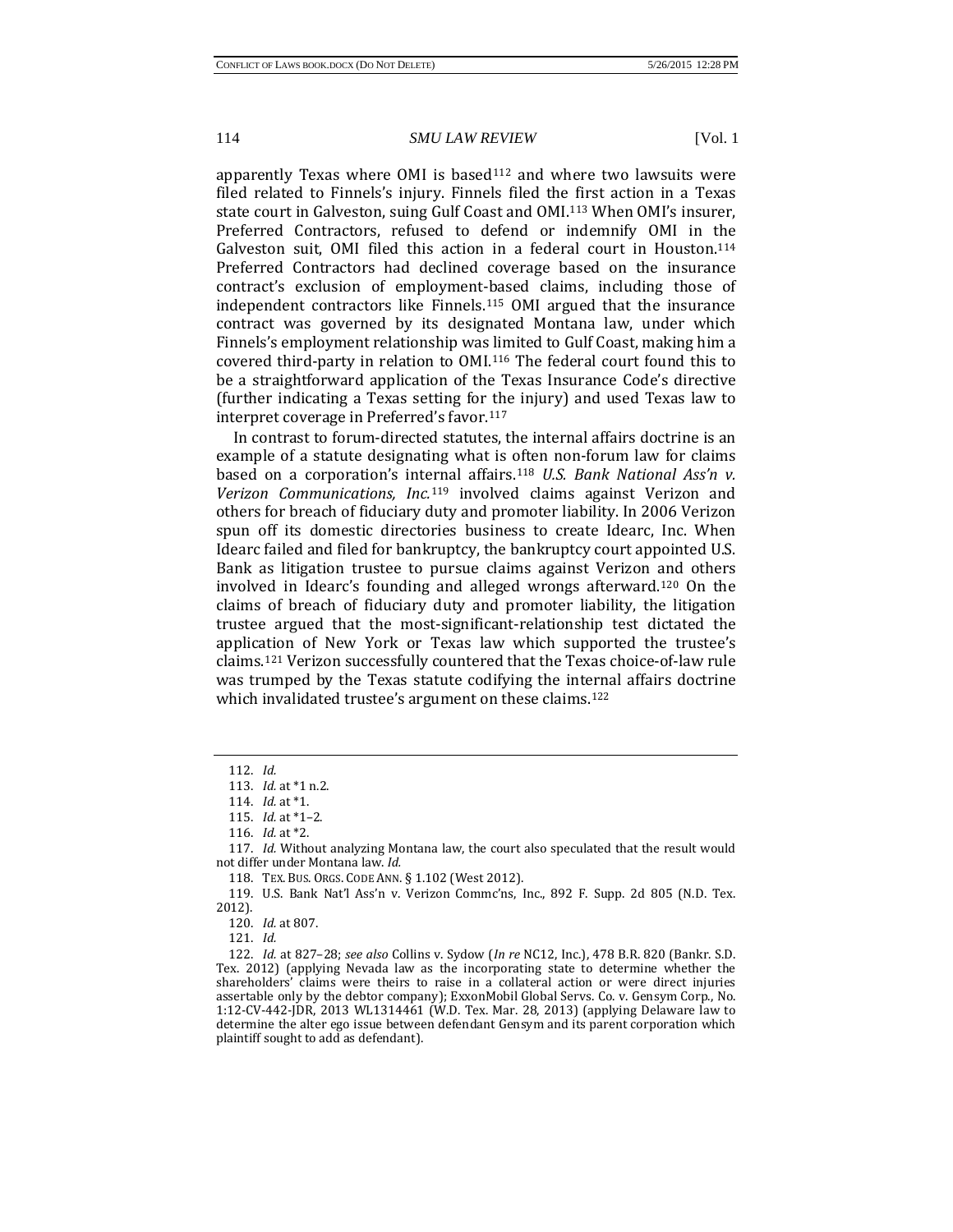*Barrash v. American Ass'n of Neurological Surgeons, Inc.*<sup>123</sup> illustrates that not every internal dealing falls under the internal aff[air](#page-15-0)s doctrine. Plaintiff Barrash is a medical doctor in Illinois who was cited for professional misconduct by defendant American Association of Neurological Surgeons (AANS).[124](#page-15-1) When Barrash lost an internal appeal within AANS, he sued AANS for breach of contract and related tort claims[.125](#page-15-2) Responding to AANS's motion to dismiss for failure to state a claim, Barrash argued that his contract claim under AANS's bylaws should be governed by Illinois law as the state of AANS's incorporation.[126](#page-15-3) The court rejected this, explaining that in this instance the bylaws operated as a contract with plaintiff, a non-board member.[127](#page-15-4) This shifted the analysis from the internal affairs doctrine to the Restatement's section 301 which called for the application of the law with the most significant relationship to the dispute, which the court found to be Texas as the place where the pertinent facts and possible injury occurred.[128](#page-15-5)

Some areas of law have both forum-directed and foreign-directed choice-of-law statutes. One example is child support, which falls under both state and federal statutes governing several issues. This can result in contrasting policies where the controlling state may be the one issuing the original c[hild](#page-15-6) support order or the state currently enforcing that order. *In re Lamar*<sup>129</sup> was a claim by the Texas attorney general in bankruptcy court, seeking to exempt from discharge the interest the debtor allegedly owed on back child support. The child support was originally ordered in Florida in 1979. When debtor Lamar moved from Florida to Texas, he fell behind in child support payments which in 1996 resulted in a Texas judgment under the Uniform Interstate Family Support Act (UIFSA).<sup>[130](#page-15-7)</sup> The court noted that since his earlier arrearage, Lamar had paid the back support and kept it current—the dispute was over interest allegedly accrued, which varied according to which state's law controlled.[131](#page-15-8) In managing the UIFSA judgment over the years, the State of Texas calculated interest at the twelve percent rate under Texas law.[132](#page-15-9) The bankruptcy court deemed this error because of the Texas Family Code's choice-of-law rule requiring that interest on foreign child support judgments be calculated under Florida law as the state issuing the original judgment. Under the proper Florida calculation, Lamar's payments exceeded his

<span id="page-15-3"></span><span id="page-15-2"></span><span id="page-15-1"></span><span id="page-15-0"></span><sup>123.</sup> Barrash v. Am. Ass'n of Neurological Surgeons, Inc., No. 4:13-cv-1054, 2013 WL 4401429 (S.D. Tex. Aug. 13, 2013).

<sup>124.</sup> *Id.* at \*1.

<sup>125.</sup> *Id.* at \*1–2.

<sup>126.</sup> *Id.* at \*1.

<sup>127.</sup> *Id.* at \*6.

<sup>128.</sup> *Id.* at \*5–6.

<sup>129.</sup> *In re* Lamar, No. 1234034, 2012 WL 5985324 (Bankr. S.D. Tex. Nov. 29, 2012).

<span id="page-15-9"></span><span id="page-15-8"></span><span id="page-15-7"></span><span id="page-15-6"></span><span id="page-15-5"></span><span id="page-15-4"></span><sup>130.</sup> *Id.* at \*1–2, \*3 n.1 (citing the Texas UIFSA, TEX. FAM. CODE ANN. §§ 159.001–.901 (West 2008)).

<sup>131.</sup> *Id.* at \*3–4.

<sup>132.</sup> *Id.* at \*4.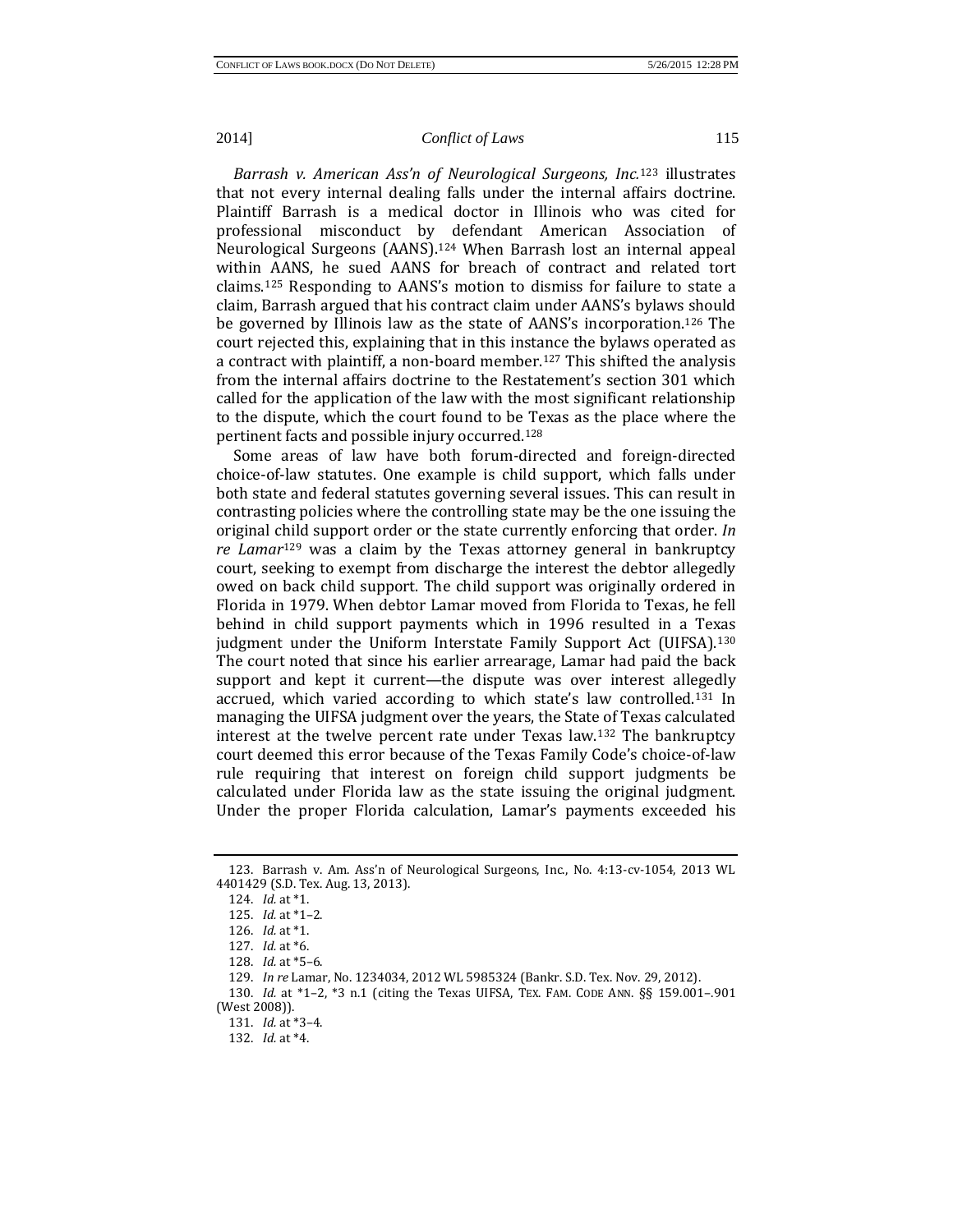obligation, and the court thus denied the claim by th[e St](#page-16-1)ate of Texas.[133](#page-16-0)

*Norman v. Experian Information Solutions, Inc.*<sup>134</sup> offers a different choice-of-law result on a child support issue. Norman's complaint was that Experian was reporting delinquent child support obligations that were more than seven years old and thus exempt from credit reports under federal law.[135](#page-16-2) According to Norman, the original support orders were from Shelby County, Tennessee and were later domesticated in Illinois when Norman moved there.<sup>[136](#page-16-3)</sup> After several complaints to Experian starting in 2008, Norman eventually sued Experian for false credit reporting under the Fair Credit Reporting Act.[137](#page-16-4) The issue was whether subsequently-issued child support judgments were new judgments and thus reportable, or judgments that became unreportable after seven years.[138](#page-16-5) Norman argued that Tennessee law controlled as the original issuing state and that under Tennessee law the judgments were not new.[139](#page-16-6) Illinois law, on the other hand, treated each successive judgment as new and thus still reportable[.140](#page-16-7) Applying a federal choice-of-law rule under the full-faith-and-credit statute governing child support, the court ruled that Illinois law governed because it was the state of Norman's residence and thus the enforcing state.[141](#page-16-8)

Texas family law also offers an example of a forum-directed statute. *Tener v. Short Carter Morris, LLP* was a legal malpractice claim arising from a Texas divorce involving a Colorado husban[d.1](#page-16-10)[42](#page-16-9) Tener's wife had moved to Houston where she filed for divorce.143 Tener hired the defendant law firm to represent him in the Texas case and afterward sued for malpractice. Among other claims, Tener argued that his lawyers failed to offer the court adequate proof of Colorado law regarding Tener's claim to marital property.[144](#page-16-11) In making this argument, Tener relied on a line of Texas cases that were superseded in 2003 when the Texas legislature amended the Family Code to provide that Texas law governs the characterization of property acquired by a spouse in another state[.145](#page-16-12) The trial court ruled for defendant law firm on this issue and the court of

<sup>133.</sup> *Id.* at \*5.

<span id="page-16-1"></span><span id="page-16-0"></span><sup>134.</sup> Norman v. Experian Info. Solutions, Inc., No. 3:12-CV-128-B, 2013 WL 1774625 (N.D. Tex. Apr. 25, 2013).

<sup>135.</sup> *See* Fair Credit Reporting Act, 15 U.S.C.A. 1681c(a)(4) (West 2009).

<span id="page-16-4"></span><span id="page-16-3"></span><span id="page-16-2"></span><sup>136.</sup> *Norman*, 2013 WL 1774625, at \*4. The facts are vague because Norman, a *pro se* plaintiff, argued several choice-of-law points without supporting evidence, including arguing for Tennessee as the originating forum. *Id.* at \*4 n.2. The court assumed the validity of Norman's assertions as a basis of ruling against him.

<sup>137.</sup> *Id.* at \*3. Norman also sued the Illinois official in charge of child support collections.

<sup>138.</sup> *Id.* at \*5.

<sup>139.</sup> *Id.* at \*4.

<sup>140.</sup> *Id.* at \*4–5.

<sup>141.</sup> *Id.* (citing 28 U.S.C.A. § 1738(b)(1) (West 2005)).

<span id="page-16-12"></span><span id="page-16-11"></span><span id="page-16-10"></span><span id="page-16-9"></span><span id="page-16-8"></span><span id="page-16-7"></span><span id="page-16-6"></span><span id="page-16-5"></span><sup>142.</sup> Tener v. Short Carter Morris, LLP, No. 01-12-00676-CV, 2013 WL 4007802 (Tex. App.—Houston [1st Dist.] Aug. 6, 2013, no pet.).

<sup>143.</sup> *Id.* at \*1.

<sup>144.</sup> *Id.*

<sup>145.</sup> *Id.* at \*1.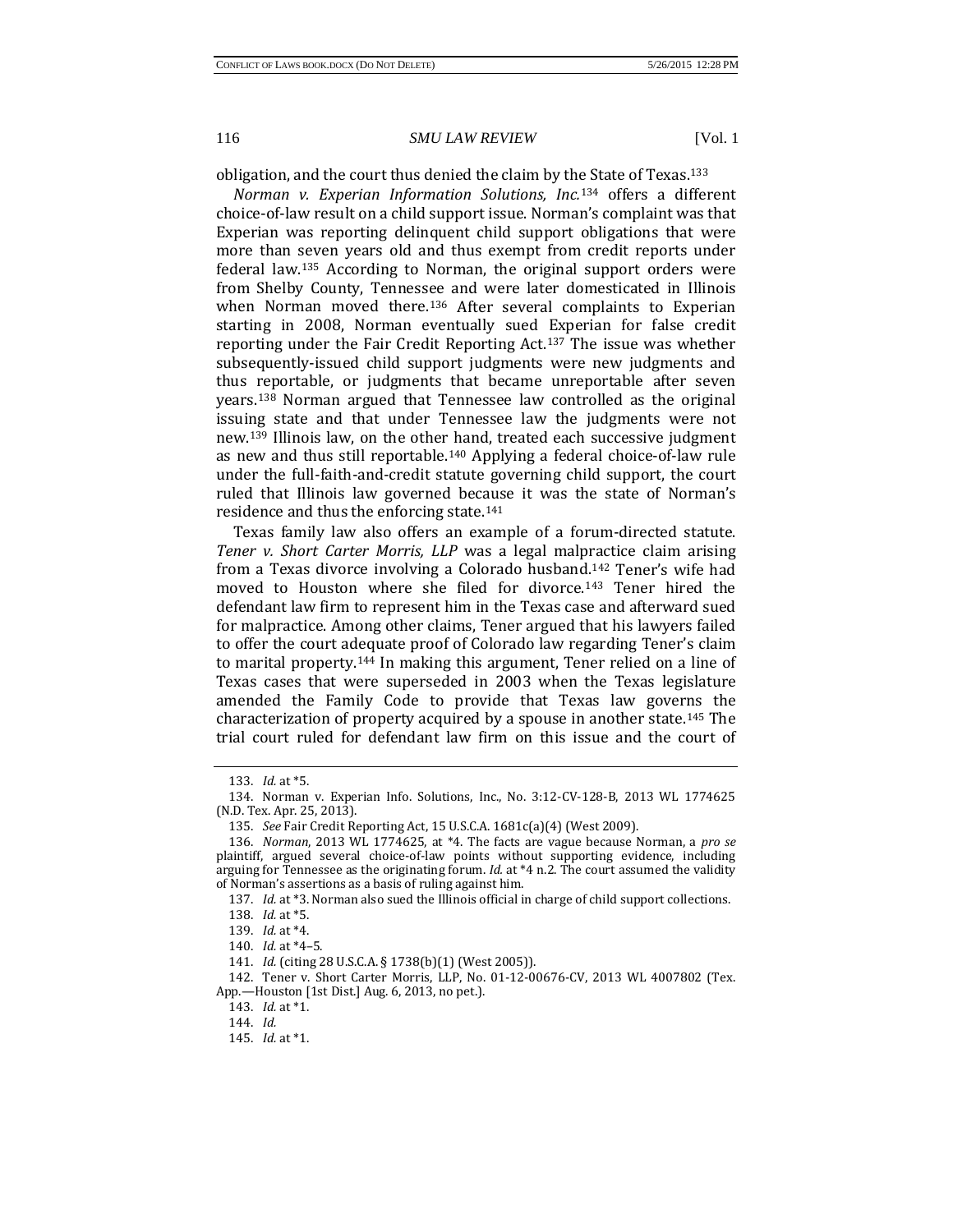appeals affirmed.[146](#page-17-0)

Logic suggests that statutes based on uniform laws would not require choice-of-law provisions, and as is often true, logic fails in legal reasoning. In *BMW Financial Services, N.A., LLC v. Rio Grande Valley Motors, Inc.*[,147](#page-17-1) BMW sued to foreclose on secured property held by two car dealerships in McAllen, Texas. The court applied a Texas UCC choice-of-law statute subjecting the perfection of security interests to the law of the state of the debtor's loca[tion](#page-17-3),<sup>[148](#page-17-2)</sup> which in turn is defined as the state where the debtor is organized.149 Because the dealer was a Delaware corporation, that state's law governed issues regarding perfection.[150](#page-17-4)

#### B. THE MOST SIGNIFICANT RELATIONSHIP TEST

In the absence of a statutory choice-of-law rule, Texas courts apply the most significant relationship test, a seven-factor balancing test from the Restatement[.151](#page-17-5)

# *1. Choice-of-Law Clauses in Contracts*

Texas law and the Restatement permit contracting parties to choose a governing law,[152](#page-17-6) which is reflected in forty-eight Survey-period cases. Thirty-five of those cases involve the courts' summary acquiescence to the parties' choice of law with little or no analysis, a judicial practice also noted in the 2012 Conflicts Survey.[153](#page-17-7) It may be tempting to accept this practice with the idea that the parties' choice should be presumed valid, especially in the absence of a party's objection and adequate opposing argument. The Restatement, however, makes it clear that parties' contractual choices of law do not control unless (1) the choice bears a reasonable relationship to the dispute, and (2) the result does not contravene a fundamental interest of a jurisdiction with a materially

<span id="page-17-6"></span>152. *See* DeSantis v. Wackenhut Corp., 793 S.W.2d 670, 677 (Tex. 1990); *see also* RESTATEMENT (SECOND) OF CONFLICT OF LAWS § 187 (1971).

<span id="page-17-7"></span>153. *See* George, et al., *supra* note 5, at 409–10. The thirty-five cases, on file with the authors, comprise twenty-seven cases from federal district courts in Texas and eight cases from Texas intermediate state appellate courts.

<sup>146.</sup> *Id.* at \*9 (citing TEX. FAM. CODE ANN. § 7.002(b) (West 2006)).

<span id="page-17-2"></span><span id="page-17-1"></span><span id="page-17-0"></span><sup>147.</sup> BMW Fin. Servs., N.A., LLC v. Rio Grande Valley Motors, Inc., No. M-11-292, 2012 WL 4623198 (S.D. Tex. Oct. 1, 2012).

<sup>148.</sup> *See* TEX. BUS. & COM. CODE ANN. § 9.301(1) (West 2011).

<sup>149.</sup> *See* TEX. BUS. & COM. CODE ANN. § 9.307(e) (West Supp. 2013).

<sup>150.</sup> *BMW Fin. Servs*., 2012 WL 4623198, at \*8.

<span id="page-17-5"></span><span id="page-17-4"></span><span id="page-17-3"></span><sup>151.</sup> The embodiment of the most significant relationship test are within the seven factors to be balanced according to the needs of the particular case. They are: "(a) the needs of the interstate and international systems; (b) the relevant policies of the forum; (c) the relevant policies of other interested states and the relative interests of those states in the determination of the particular issue; (d) the protection of justified expectations; (e) the basic policies underlying the particular field of law; (f) certainty, predictability and uniformity of result; and (g) ease in the determination and application of the law to be applied." RESTATEMENT (SECOND) OF CONFLICT OF LAWS § 6(2) (1971). This listing is not by priority, which varies from case to case. *Id.* at cmt. c. In a larger sense, the most significant relationship test includes the other choice-of-law sections throughout the Restatement.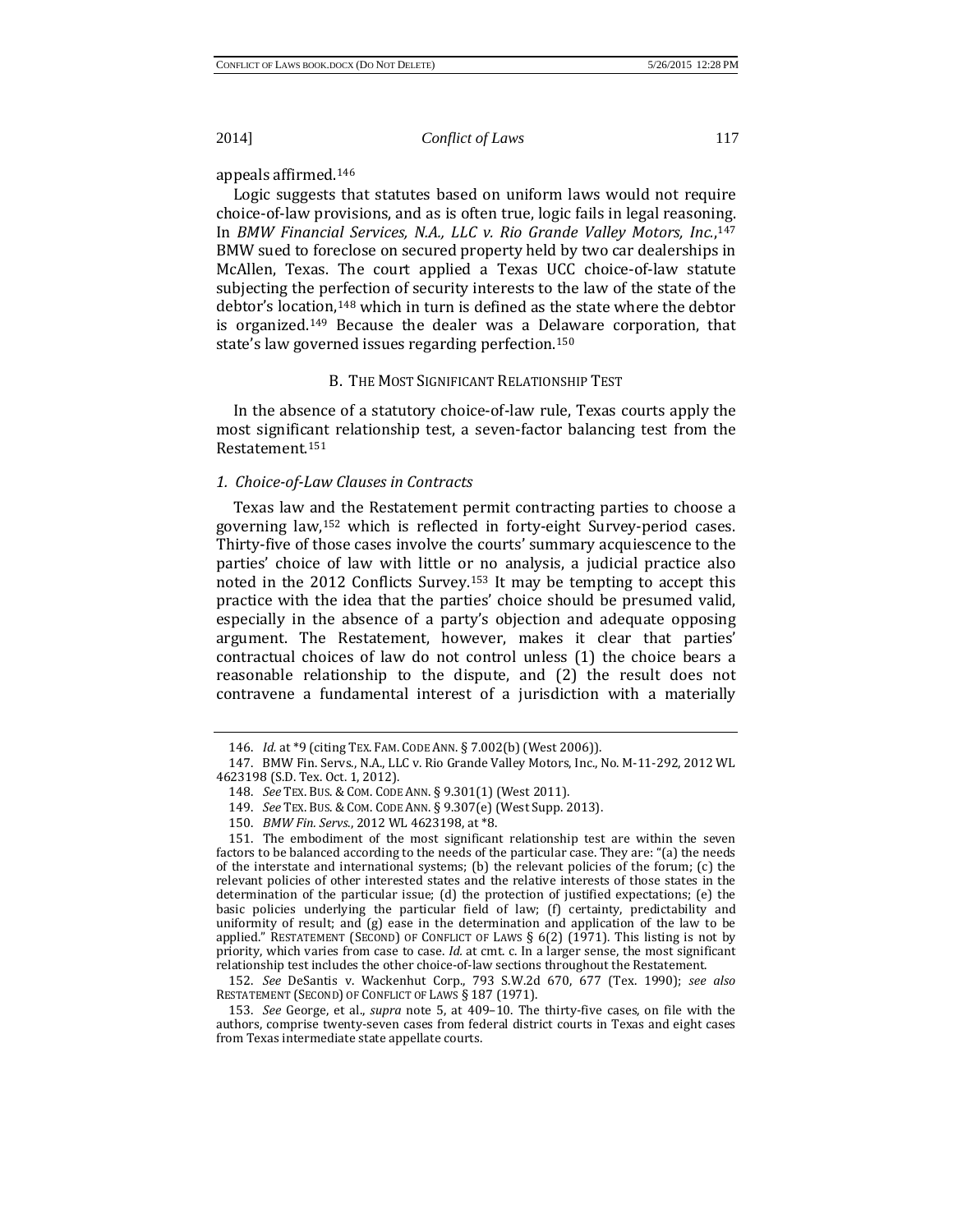greater interest. Case law in both Texas[154](#page-18-0) and federal[155](#page-18-1) courts adopt the Restatement's structured view.

One of the acquiescing opinions offers insight into a source for the error, which not surprisi[ngly](#page-18-2) is an earlier opinion misstating the law. *Yesh Music v. Lakewood Church*<sup>156</sup> was a copyright infringement action alleging that a Houston-based religious broadcaster exceeded the parties' licensing agreement on certain songs. The license designated British Columbia law as controlling[.157](#page-18-3) The court appropriately noted that as a copyright claim, this was a federal question that invoked a choice-of-law rule from federal common law rather than the local state's rule, and federal common law used the Restatement.[158](#page-18-4) The court then drew from a 1997 Fifth Circuit opinion—*Mitsui & Co. (USA) Inc. v. Mira M/V*—that "choice-of-law clauses are presumatively valid."[159](#page-18-5) The *Mitsui* opinion took the error further, stating that "[t]he Supreme Court has consistently held forum-selection and choice-of-law clauses presumptively valid," citing four cases in support, all dealing with forum-selection clauses and none dealing with choice-of-law clauses.[160](#page-18-6) Further analysis requires more space than the Survey affords, but the correct view is stated in both Fifth Circuit and Texas Supreme Court opinions cited above.[161](#page-18-7) The *Yesh* opinion did attempt a Restatement analysis, finding that the transaction had a reasonable relationship to British Columbia.[162](#page-18-8) But in doing so, the opinion confused Restatement sections 187(1) and 187(2). Section 187(1) allows contracting parties to designate a controlling law for any issues that could have been resolved explicitly in the contract and does not require a reasonable relationship between the chosen law and the facts underlying the contract.[163](#page-18-9) Section 187(2), on the other hand, sets the guidelines for contracting parties designating a law for issues that could not have been explicitly resolved in the contract and imposes the

<sup>154.</sup> *See DeSantis*, 793 S.W.2d at 677–81.

<span id="page-18-1"></span><span id="page-18-0"></span><sup>155.</sup> Provident Fin., Inc. v. Strategic Energy L.L.C., 404 Fed. App'x 835, 839 (5th Cir. 2010) (per curiam) (citing Int'l Interests, L.P. v. Hardy, 448 F.3d 303, 306–07 (5th Cir. 2006); Griffin v. BAC Home Loans Servicing, LP, No. H-09-03842, 2011 WL 675285, at \*1 (S.D. Tex. Feb. 16, 2011) (citing RESTATEMENT (SECOND) OF CONFLICT OF LAWS § 187(2)(b) (1971)).

<span id="page-18-3"></span><span id="page-18-2"></span><sup>156.</sup> Yesh Music v. Lakewood Church, No. 4:11-CV-03095, 2012 WL 524187 (S.D. Tex. Feb. 14, 2012).

<sup>157.</sup> *Id.* at \*4.

<sup>158.</sup> *Id.* at \*3.

<sup>159.</sup> *Id.* (citing Mitsui & Co. (USA) Inc. v. Mira M/V, 111 F.3d 33, 35 (5th Cir 1997)).

<span id="page-18-6"></span><span id="page-18-5"></span><span id="page-18-4"></span><sup>160.</sup> *Mitsui*, 111 F.3d at 35 (citing Vimar Seguros y Reaseguros, S.A. v. M/V Sky Reefer, 515 U.S. 528 (1995)); Carnival Cruise Lines, Inc. v. Shute, 499 U.S. 585 (1991); M/S Bremen v. Zapata Off–Shore Co., 407 U.S. 1 (1972); Kevlin Servs., Inc. v. Lexington State Bank, 46 F.3d 13 (5th Cir. 1995); Mitsubishi Motors Corp. v. Soler Chrysler–Plymouth, Inc., 473 U.S. 614 (1985).

<sup>161.</sup> *See supra* notes 121–22 and accompanying text.

<span id="page-18-8"></span><span id="page-18-7"></span><sup>162.</sup> Yesh Music v. Lakewood Church, No. 4:11-CV-03095, 2012 WL 524187, at \*3 (S.D. Tex. Feb. 14, 2012).

<span id="page-18-9"></span><sup>163.</sup> *See* DCS Sanitation Mgmt., Inc. v. Castillo, 475 F.3d 892, 896–97 (8th Cir. 2006) (discussing the difference between RESTATEMENT (SECOND) CONFLICT OF LAWS §§ 187(1), 187(2)).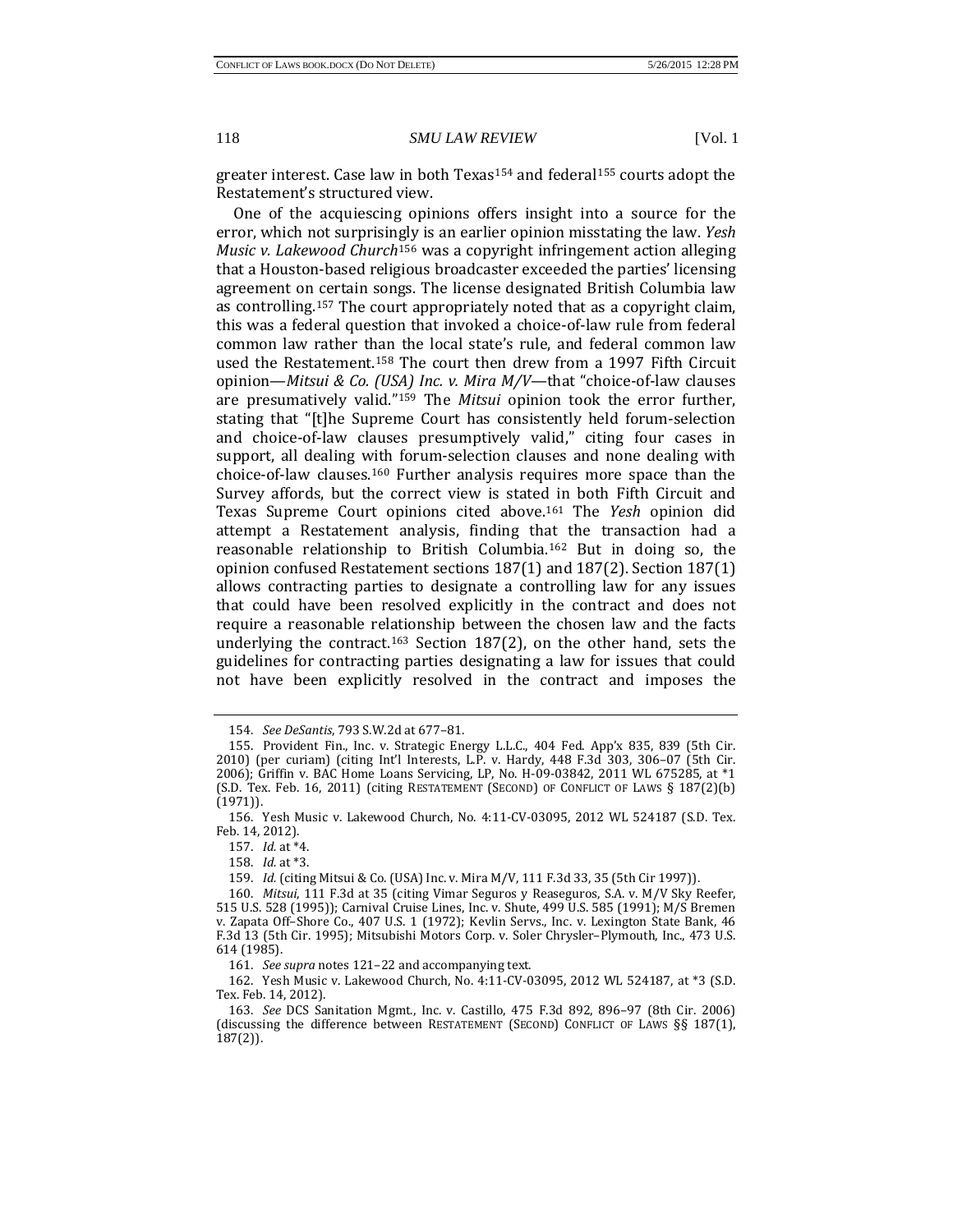reasonable relationship test, along with not contravening the fundamental interests of a state with a greater relationship.[164](#page-19-0) In basing its analysis on section 187(1), the opinion also failed to identify the issue that the parties could have resolved in the contract[.165](#page-19-1)

Two of the Survey-period's best examples of contract-clause analysis are in personal injury c[ase](#page-19-2)s with collateral contract issues. *Williams-Smith v. Designers Edge, Inc.*<sup>166</sup> offers a textbook application of Restatement sections 187 and 188, negating the parties' chosen law for violating Washington law. The underlying case was an action to recover damages for burns from the explosion of a halogen work lamp at a work site in Texas.[167](#page-19-3) The accident killed one worker and severely burned two others.[168](#page-19-4) After the accident, the lamp's manufacturer—Designers Edge sold its assets to Coleman Cable, Inc. (Coleman) with an asset purchase agreement designating Illinois law as controlling. Ordinarily that contract's impact would rest only on Designers Edge and Coleman.[169](#page-19-5) But in this case, the plaintiffs—third parties to the contract—sought successor liability from purchaser Coleman, and the acquisition agreement controlled that issue.[170](#page-19-6) Coleman moved for summary judgment on the grounds that both Texas forum law and the contract's designated Illinois law made them immune.<sup>[171](#page-19-7)</sup> Washington law did not, under the "product line exception" apply to asset transfers, which Washington recognized and the other states did not.[172](#page-19-8) Plaintiffs argued that Washington law controlled as the home state of Designers Edge and the locale of the sale to Coleman.[173](#page-19-9) In an excellent analysis of Restatement sections 187 and 188, the court ruled that Washington had greater interest than either Texas (the forum state and accident situs) or Illinois (the contract's designated law), thus rejecting Coleman's motion for summary ju[dgm](#page-19-11)ent.<sup>[174](#page-19-10)</sup>

*CMA-CGM (America), Inc. v. Empire Truck Lines, Inc.*<sup>175</sup> was an action for

175. *CMA-CGM (Am.), Inc. v. Empire Truck Lines, Inc.*, No. 01-12-00354-CV, 2013 WL

<span id="page-19-0"></span><sup>164.</sup> *See* DeSantis v. Wackenhut Corp., 793 S.W.2d 670, 677–81 (Tex. 1990) (discussing RESTATEMENT (SECOND) CONFLICT OF LAWS § 187(2)).

<span id="page-19-1"></span><sup>165.</sup> *Yesh Music*, 2012 WL 524187, at \*3. Two Survey–period cases did a partly correct law-clause analysis, in each case requiring the adequate relationship between the dispute and the chosen law, but failing to require a showing that the chosen law did not contravene a fundamental interest of a state with a greater interest. Gernsbacher v. Campbell (*In re* Equip. Equity Holdings, Inc.), 491 B.R. 792 (Bankr. N.D. Tex. 2013); *In re* Texas Rangers Baseball Partners, No. 10-43400-DML, 2012 WL 4464550 (Bankr. N.D. Tex. Sept. 25, 2012).

<span id="page-19-5"></span><span id="page-19-4"></span><span id="page-19-3"></span><span id="page-19-2"></span><sup>166.</sup> *Williams-Smith v. Designers Edge, Inc.*, No. G–10–590, 2012 WL 1201926 (S.D. Tex. Apr. 10, 2012).

<sup>167.</sup> *Id.* at \*1.

<sup>168.</sup> *Id.*

<sup>169.</sup> *Id.*

<sup>170.</sup> *Id.*

<sup>171.</sup> *Id.*

<sup>172.</sup> *Id.* at \*1–2.

<sup>173.</sup> *Id.* at \*2.

<span id="page-19-11"></span><span id="page-19-10"></span><span id="page-19-9"></span><span id="page-19-8"></span><span id="page-19-7"></span><span id="page-19-6"></span><sup>174.</sup> *Id.* at \*3–4. In a subsequent ruling on Coleman's claim of indemnity against Designers Edge, the court found false conflict among Washington, Texas, and Illinois because this indemnity claim would be recognized in all three states. *See* Williams-Smith v. Designers Edge, Inc., No. G-10-00590, 2012 WL 6554372 (S.D. Tex. Dec. 14, 2012).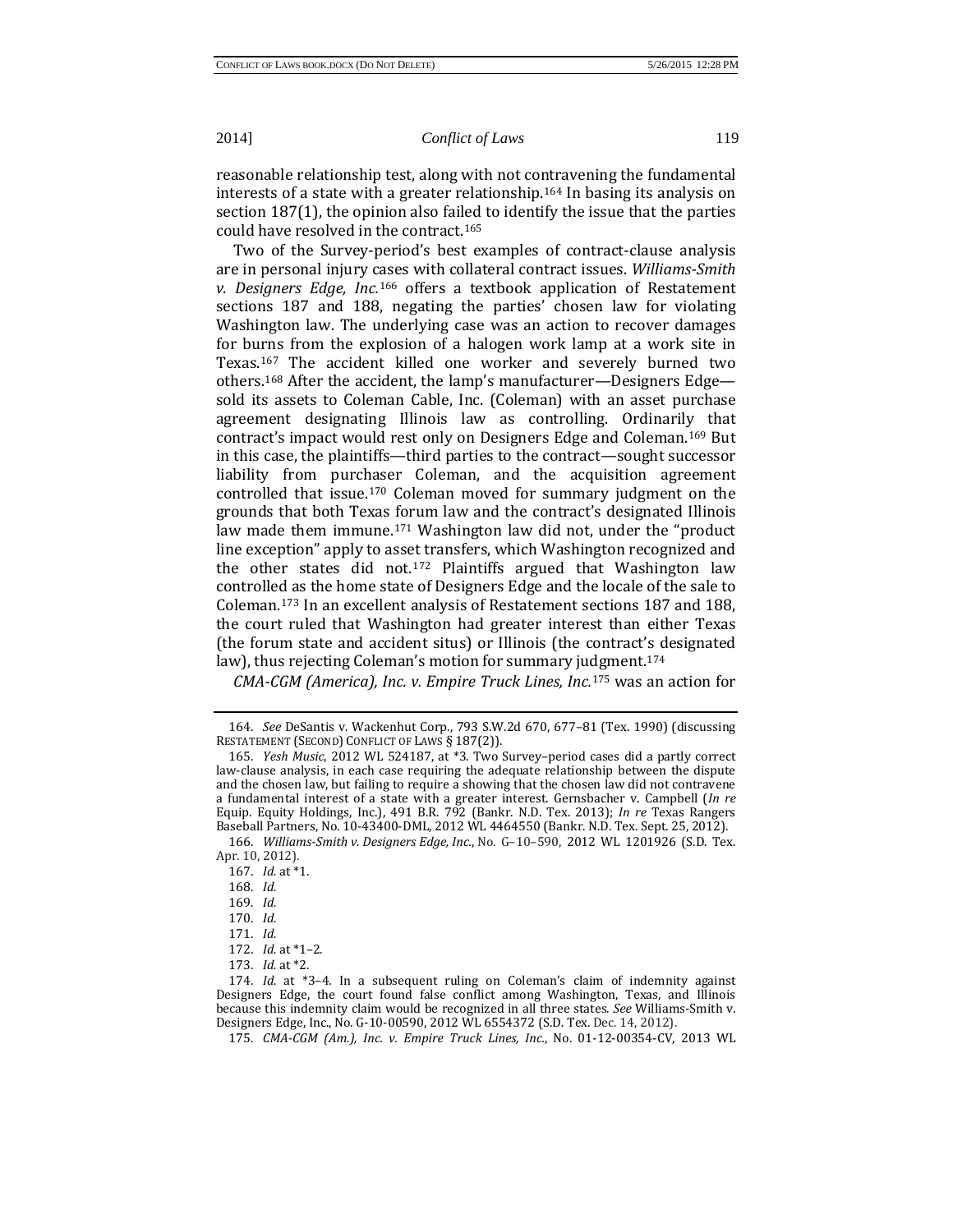personal injury and indemnity regarding a truck driver's injury when a new chassis was being attached to his truck. Acquire, the driver, sued Empire (his employer) and CMA (the chassis owner). CMA filed a crossclaim against Empire under the Uniform Intermodal Interchange and Facilities Access Agreement, which CMA argued required Empire to defend and indemnify CMA.[176](#page-20-0) The Intermodal Agreement had a Maryland choice-of-law clause. After Acquire settled with CMA and Empire, the trial court granted summary judgment to Empire, finding that CMA's defense/ indemnity claim was not enforceable.[177](#page-20-1) CMA won reversal on appeal, arguing that the trial court failed to apply Maryland law as chosen by the parties.[178](#page-20-2) As part of the appeal, Empire raised the point (not argued below) that Maryland law violated the Texas Transportation Code's limitations on indemnity provisions, which it argued was a fundamental Texas policy.[179](#page-20-3) The court of appeals declined to rule on that argument but directed that it be considered on retrial. On remand, the trial court again ruled for Empire on a finding that Maryland law contravened Texas policy as codified in the Transportation Code.[180](#page-20-4) In a careful application of *DeSantis*, the court of appeals affirmed, finding that Maryland law contravened a fundamental Texas policy and that Texas had a materially greater interest than Maryland.[181](#page-20-5)

*Solotko v. LegalZoom.com, Inc.*<sup>182</sup> is a good example of a choice-of-law clause affecting class action for[mati](#page-20-6)on. It further shows the importance of a Restatement section187 analysis that a contractually-designated law cannot be applied without considering the possibly greater interests of other affected jurisdictions. This was an attempted class action for overcharged filing fees on a trademark application website. During the pertinent time period it was possible to file under two federal trademark laws, one with a \$275 fee and the other a \$325 fee. Legalzoom's website stated that the government filing fee was \$325 for both.[183](#page-20-7) Solotko filed a nationwide class action in a Texas state court, alleging violations under California law which Legalzoom's contract with its users (the putative class) identified as controlling.<sup>[184](#page-20-8)</sup> In denying class formation, the court explained the burden on the party proposing the class to furnish information on the laws of all affected states where members live.[185](#page-20-9) Even though there was a contractual choice-of-law clause arguably governing

184. *Id.* at \*1 n.1.

<span id="page-20-2"></span><span id="page-20-1"></span><span id="page-20-0"></span><sup>3422666 (</sup>Tex. App.—Houston [1st Dist.] July 9, 2013, no pet.).

<sup>176.</sup> *Id.* at \*1.

<sup>177.</sup> *Id.*

<sup>178.</sup> *Id.*

<sup>179.</sup> *Id.* at \*2 (referring to TEX. TRANS. CODE ANN. § 623.0155 (West 2011)).

<sup>180.</sup> *Id.* at \*3.

<sup>181.</sup> *Id.* at \*9–17 (applying DeSantis v. Wackenhut Corp., 793 S.W.2d 670 (Tex. 1990)).

<span id="page-20-6"></span><span id="page-20-5"></span><span id="page-20-4"></span><span id="page-20-3"></span><sup>182.</sup> *Solotko v. LegalZoom.com, Inc.*, No. 03-10-00755-CV, 2013 WL 3724770 (Tex. App.—Austin July 11, 2013, pet. denied).

<span id="page-20-9"></span><span id="page-20-8"></span><span id="page-20-7"></span><sup>183.</sup> *Id.* at \*1 (referring to the Trademark Electronic Application Service (TEAS, a \$275 fee) and the TEAS Plus (a  $$325$  fee)).

<sup>185.</sup> *Id.*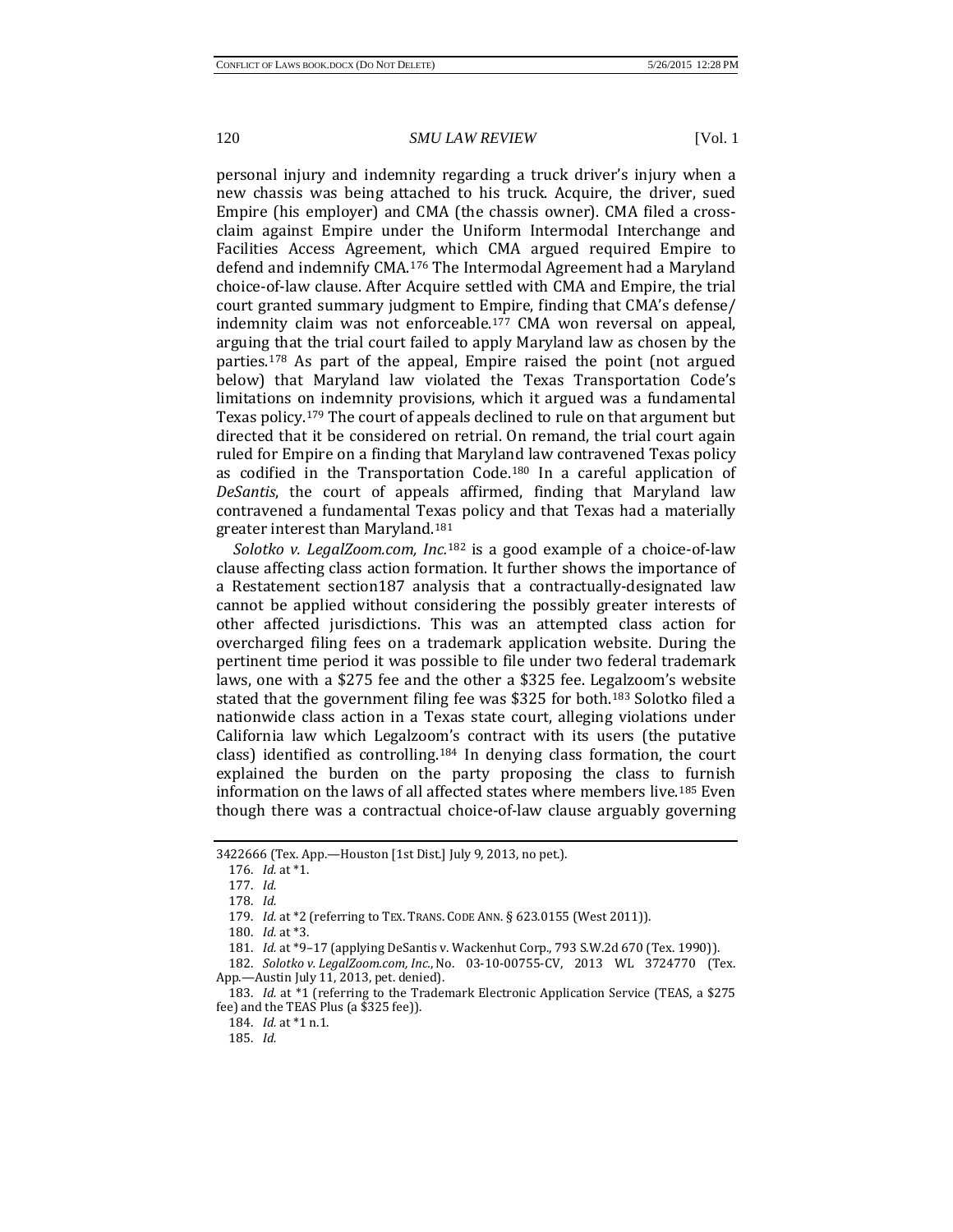defendant's conduct, the court explained that the potential governing law does not do away with the requirement of conducting a fifty-state analysis to see if the chosen law violate[s o](#page-21-1)ther states' fundamental policies.[186](#page-21-0)

*Giner v. Estate of Higgins*<sup>187</sup> was a claim by an attorney and an accountant for their contractual fees for the title transfer of a manufacturing site in Juarez, Mexico. The transfer was from one corporation to another, both owned by Higgins. Plaintiffs, an accountant and a lawyer and both Mexican citizens, sued to collect fees for their participation in a series of title transfers.[188](#page-21-2) The series of transactions (allegedly fraudulent, which is irrelevant here), began in 2004[.189](#page-21-3) Higgins died in 2009 without paying plaintiffs, who sued his estate and another defendant in 2011[.190](#page-21-4) The disputed agreement on which plaintiffs claimed fees designated the "Laws of the United Mexican States" as controlling. Ruling on summary judgment motions from all parties, the court noted the distinction between Mexican federal law and the law of the State of Chihuahua, and further noted that in Mexico, commercial matters such as this one are governed by federal law.[191](#page-21-5) Applying the Restatement, the court found that Mexican law had a reasonable relationship to the dispute, that the applicable law was not contrary to a fundamental policy of Texas, and that Mexican law favored plaintiffs' recovery.[192](#page-21-6)

Justice Hecht's opinion in *DeSantis* is the model for law-clause analyses in Texas. *DeSantis* rejected a Florida law clause that validated a noncompete agreement for services performed in Houston.[193](#page-21-7) Two noncompete cases during the Survey-period also provide choice-of-law clause analysis, each case choosing Texas law over the chosen laws of New York<sup>[194](#page-21-8)</sup> and Delaware.<sup>[195](#page-21-9)</sup>

Two cases gave examples of the interaction of choice-of-law clauses

193. DeSantis v. Wackenhut Corp., 793 S.W.2d 670 (Tex. 1990).

<span id="page-21-9"></span>195. Heritage Operating, L.P. v. Rhine Bros., LLC, No. 02-10-00474-CV, 2012 WL 2344864 (Tex. App.—Fort Worth June 21, 2012, no pet.) (court of appeals reversed the trial court's application of the contract-designated Delaware law regarding a non-compete agreement because Texas had a materially greater interest).

<sup>186.</sup> *Id.* at \*4–7.

<span id="page-21-3"></span><span id="page-21-2"></span><span id="page-21-1"></span><span id="page-21-0"></span><sup>187.</sup> *Giner v. Estate of Higgins*, No. EP-11-CV-126-KC, 2012 WL 123973 (W.D. Tex. Jan. 13, 2012).

<sup>188.</sup> *Id.* at \*1.

<sup>189.</sup> *Id.*

<sup>190.</sup> *Id.* at \*3.

<sup>191.</sup> *Id.* at \*5.

<span id="page-21-6"></span><span id="page-21-5"></span><span id="page-21-4"></span><sup>192.</sup> *Id.* at \*5–13. As to the reasonable relation, the court recited that the agreement was entered in Mexico for a sale of property in Mexico, several of the parties were Mexican citizens, and contained confidentiality obligations to non-contracting entities in Mexico. As to Mexican law not contradicting a more-interested state's fundamental interests, the court simply noted that none of the parties had argued that. *Id.* at \*4.

<span id="page-21-8"></span><span id="page-21-7"></span><sup>194.</sup> Drennan v. Exxon Mobil Corp., 367 S.W.3d 288 (Tex. App.—Houston [14th Dist.] 2013) (employment contract's "detrimental activity" clause was impermissible noncompete agreement under Texas law), *rev'd*, No. 12-0621, 2014 WL 4782974 (Tex. Aug. 29, 3014) (finding uniformity a worthy goal under the Restatement (Second) of Conflict of Laws and a logical rationale for choosing New York law, and such choice did not contravene fundamental policy in Texas). Reversal came after Survey period.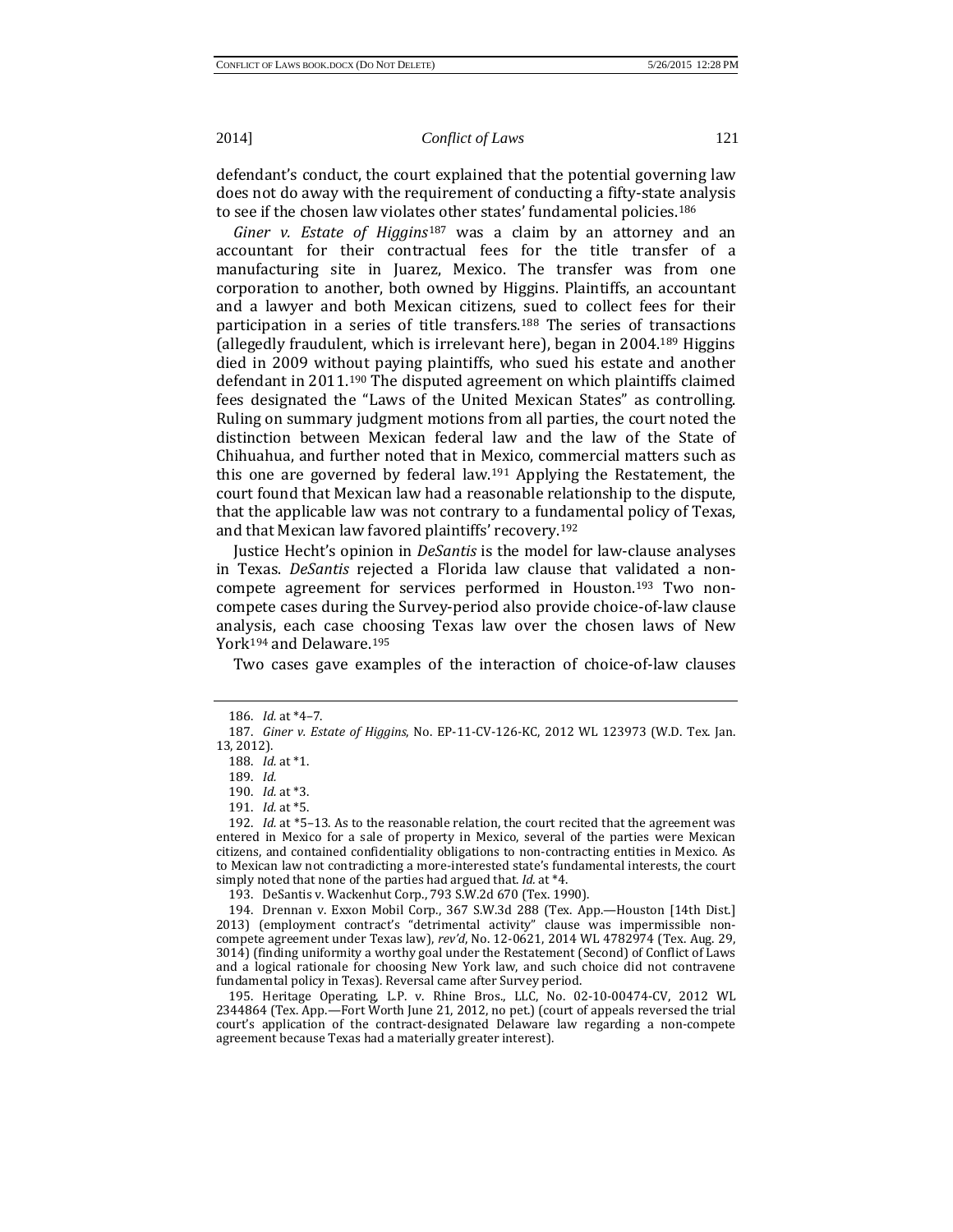with federal law. *Dyna Torque Technologies, Inc. v. Helix Energy Solutions Group, Inc.*, an action for breach of contract and related tort claims regarding an offshore pipeline construction project, held that a choice of law agreement could not create a federal question.[196](#page-22-0) *Diamond Offshore Co. v. Survival Systems International, Inc.*, an action for injuries in an oil rig accident attributed to defendant's faulty equipment, held that a choice-oflaw clause cannot divest federal preemption.[197](#page-22-1) Considered together, *Diamond Offshore* and *Dyna Torque* provide bookend rules that choice-of-law clauses neither create nor destroy federal questions.<sup>[198](#page-22-2)</sup>

Other valuable points raised during the Survey-period include that in addition to preemption by another state's fundamental interests, choiceof-law clauses may be preempted by federal law,[199](#page-22-3) and that disclaimers in employee handbooks stating that the handbooks are not contracts may invalidate the handbooks' designation of law[.200](#page-22-4)

# *2. Contracts Not Designating a Governing Law*

The Survey-period produced only two contract cases not involving a choice-of-law clause, compared with forty-eight involving law clauses. Two reasons for the disparity come to mind, one good, one bad, neither provable. The good reason is that more contracts now include law clauses. The bad reason is that parties litigating multi-jurisdictional claims on contracts lacking law clauses do not routinely consider raising a choice-oflaw issue.

Both cases involved inadequate responses to motions to dismiss, one at the law level and the second at the factual level. The two cases were wellanalyzed by the respective courts and bear mentioning here only because of the lessons in various parties' [ina](#page-22-5)dequate advocacy.

*Murthy v. Abbott Laboratories*<sup>201</sup> was a pharmaceutical products liability action raising both contract and tort claims. Abbott moved to dismiss for failure to state a claim and made its argument under Texas law.<sup>[202](#page-22-6)</sup> Although all the pertinent facts were centered in Texas—plaintiff's residence from first dosage through follow-up treatment—plaintiff's

<span id="page-22-0"></span><sup>196.</sup> Dyna Torque Techs., Inc. v. Helix Energy Solutions Grp., Inc., No. 4:12-CV-1529, 2013 WL 1204927 (S.D. Tex. Mar. 20, 2013). The court added the point that until the court had subject matter jurisdiction, it lacked authority to determine which law governed the claims, and that the parties obviously could not confer that jurisdiction on their own. *Id.* at \*4.

<span id="page-22-1"></span><sup>197.</sup> Diamond Offshore Co. v. Survival Sys. Int'l, Inc., 902 F. Supp. 2d 912, 935–40 (S.D. Tex. 2012).

<sup>198.</sup> *See Dyna Torque*, 2013 WL 1204927; *Diamond Offshore*, 902 F. Supp. 2d 912.

<span id="page-22-3"></span><span id="page-22-2"></span><sup>199.</sup> Shamrock Foods Co. v. Munn & Assocs., Ltd., 392 S.W.3d 839, 843 n.2 (Tex. App.— Texarkana 2013, no pet.) (choice of law clause preempted by the contract's arbitration clause and the Federal Arbitration Act, 9 U.S.C. §§ 1–14(2012)).

<span id="page-22-5"></span><span id="page-22-4"></span><sup>200.</sup> Little v. Technical Specialty Prods., LLC, No. 4:11-CV-717, 2012 WL 695719, at \*3 n.2 (E.D. Tex. Feb. 8, 2012). The court further found that even though the handbook's choice of law clause was invalid as such, that Louisiana law might nonetheless govern the employer's claim to force arbitration. *Id.* at \*4.

<span id="page-22-6"></span><sup>201.</sup> Murthy v. Abbott Labs., 847 F. Supp. 2d 958 (S.D. Tex. 2012).

<sup>202.</sup> *Id.* at 965–67.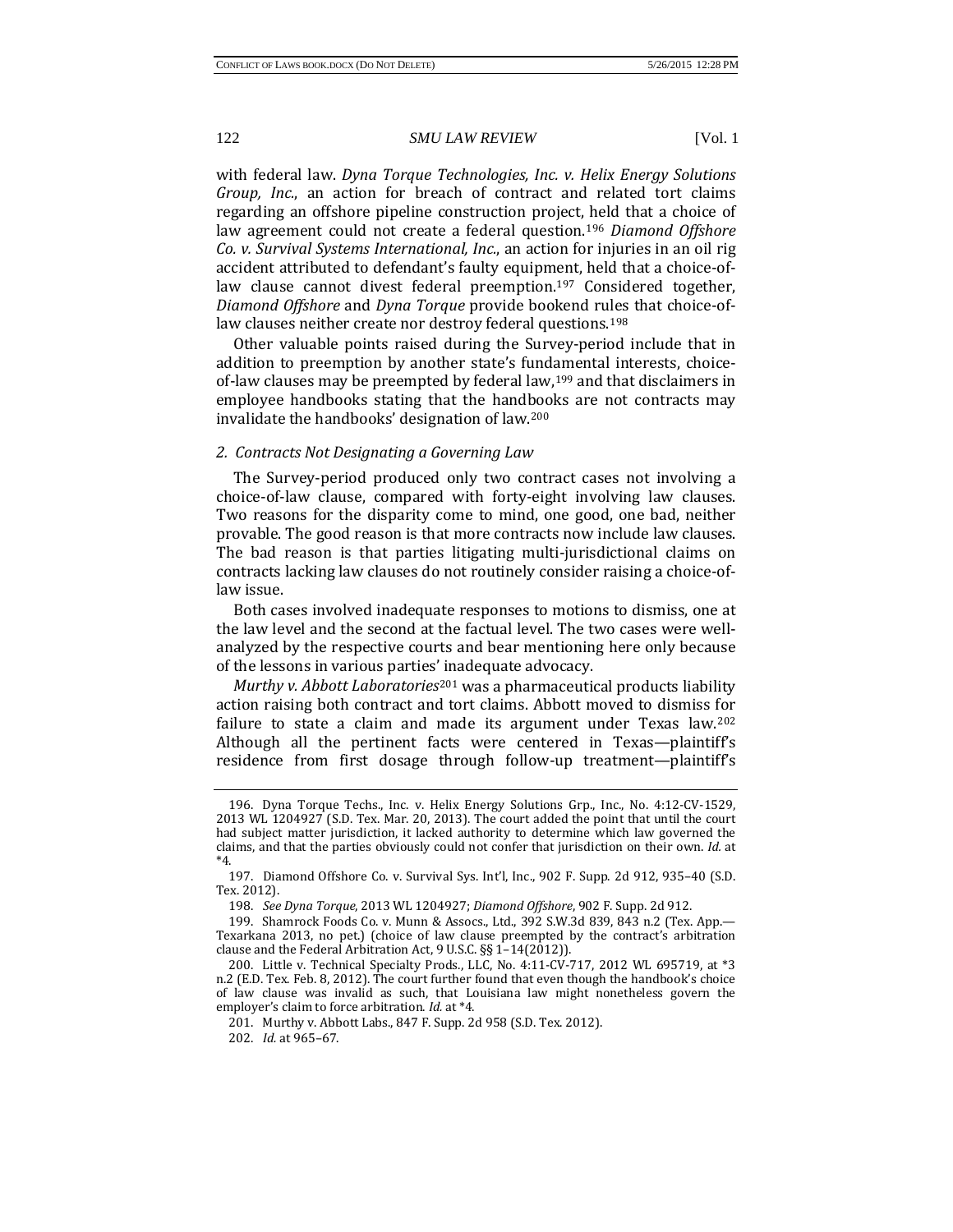response was that she would assume arguendo that Texas law applied, and she raised no other choice-of-law arguments.[203](#page-23-0) In spite of plaintiff's weak response, the court thoroughly listed the Restatement factors governing tort and contract claims, then in one paragraph listed the Texas contacts that supported applying Texas law under which plaintiff's contract action survived but her tort claim did not.[204](#page-23-1) The one paragraph was adequate in light of the absence of contrary argument or facts, but was unnecessary in light of the presumption that forum law governs absent any showing to the contrary.[205](#page-23-2)

*National Oilwell Varco, L.P. v. Elite Coil Tubing Solutions, LLC*<sup>206</sup> was a contract action for failure to pay for pipe, but the issue at [ba](#page-23-3)r was defendant's counterclaim for faulty pipe. National Oilwell, the pipe seller, is headquartered in Louisiana and Elite Tubing is based in Texas where the damage occurred.[207](#page-23-4) Elite Tubing alleged its claims under Louisiana contract and tort law, and National Oilwell moved to dismiss with the argument that Texas law controlled and did not support Elite Tubing's claims[.208](#page-23-5) Unlike Murthy's acquiescence on Abbott Labs' choice of law argument, Elite argued for Louisiana law under Restatement section 188, that is, supporting the contract but not the tort claims.<sup>[209](#page-23-6)</sup> The court noted that Elite's counterclaims sounded in tort and then examined the pertinent Restatement sections for both tort and contract.<sup>[210](#page-23-7)</sup> None of the court's work mattered, though, because neither party had argued sufficient supporting facts to enable the court to apply the Restatement often placecentered factors.[211](#page-23-8) Because of the factual inadequacies, the court denied National Oilwell's motion without prejudice.[212](#page-23-9)

# *3. Torts*

Choice-of-law in tort cases is directed by Restatement section 145, a four-factor test prioritizing (1) the injury situs, (2) the conduct situs, (3) the parties' "domicile residence, nationality, place of incorporation and place of business," and (4) the situs of the parties' relationship, if any.[213](#page-23-10) Section 145 is augmented by forty additional tort sections addressing

<sup>203.</sup> *Id.* at 967. Plaintiff apparently now lives in Massachusetts. *See id.* at 964 n.2.

<sup>204.</sup> *Id.* at 966–67.

<span id="page-23-2"></span><span id="page-23-1"></span><span id="page-23-0"></span><sup>205.</sup> TEX. R. EVID. 202 allows a Texas court to take judicial notice of sister states' laws on its own motion and requires it to do so upon a party's motion, but parties must supply "sufficient information" for the court to comply. *See, e.g.*, Ogletree v. Crates, 363 S.W.2d 431, 435 (Tex. 1963) (applying TEX. R. CIV. P. 184a, the predecessor to TEX. R. EVID. 202).

<span id="page-23-4"></span><span id="page-23-3"></span><sup>206.</sup> Nat'l Oilwell Varco, L.P. v. Elite Coil Tubing Solutions, LLC, No. 4:13-cv-00374, 2013 WL 4735574 (S.D. Tex. Sept. 3, 2013).

<sup>207.</sup> *Id.* at \*3.

<sup>208.</sup> *Id.* at \*2.

<sup>209.</sup> *Id.*

<span id="page-23-10"></span><span id="page-23-9"></span><span id="page-23-8"></span><span id="page-23-7"></span><span id="page-23-6"></span><span id="page-23-5"></span><sup>210.</sup> *Id.* at \*3 n.2. The court discussed Restatement section 188 for contracts, and sections 6, 145, and 147 (injury to land) for the tort claims. *Id.* at \*2–3.

<sup>211.</sup> *Id.* at \*3.

<sup>212.</sup> *Id.* at \*3–5.

<sup>213.</sup> RESTATEMENT (SECOND) OF CONFLICT OF LAWS § 145 (1971).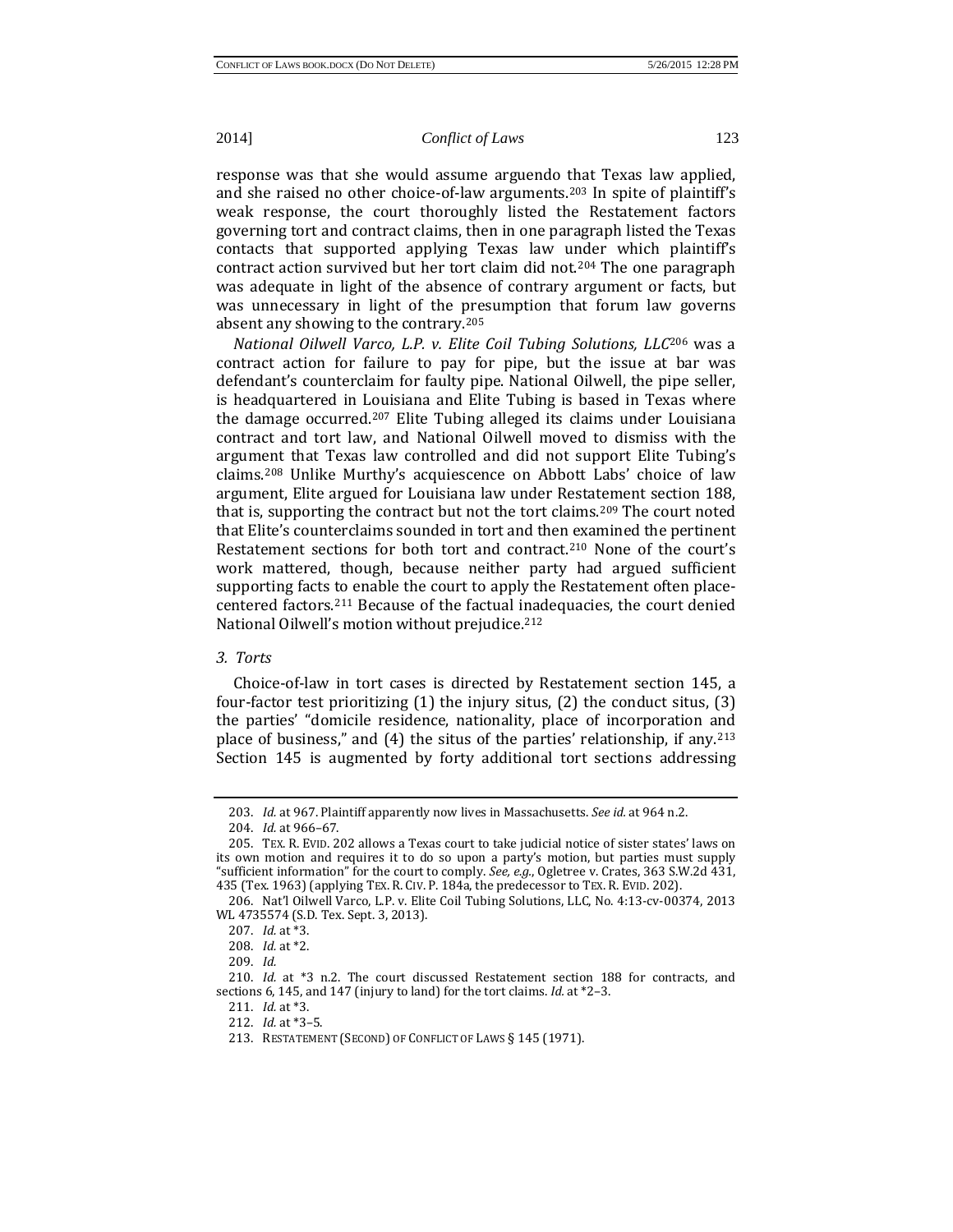specific claims s[uch](#page-24-1) as fraud,<sup>214</sup> or issues common to torts such as standard of care.215 As noted in the introduction, Texas case law is showing a better application of these Restatement sections.[216](#page-24-2) This is not to say that opinions failing to use those sections reach an incorrect result or that the use of those sections is necessary for the correct results. It is to say that the Restatement is structured with presumptions keyed to specific claims or issues, and the use of those presumptions adds a good measure of the predictability inherent in the First Restatement and its *lex loci* rules. Application of these presumptions could dispel criticisms of the most-significant relationship test's re[put](#page-24-3)ation for unpredictability.

*Sulak v. American Europcoter Corp.*<sup>217</sup> offers the most thorough analysis in the Survey-period and shows the proper analytical sequence for Restatement analysis. Sulak died in a helicopter crash in Hawaii and his survivors sued the helicopter's French manufacturer and Texas owner.<sup>[218](#page-24-4)</sup> The court first rejected arguments for Hawaii law as governing subsequent remedial measures and defendants' wish to implead a third party; both were procedural issues governed by forum law, in this case federal.[219](#page-24-5) As to the case's substantive issues, the court noted the presumption in Restatement sections 175 and 178 favoring the accident's situs law for wrongful death unless another law has a more significant relationship.[220](#page-24-6) Applying Restatement sections 145 and then 6, the court considered Texas law (argued by defendants) and French law (which the parties neither argued nor presented evidence for), and chose Hawaii law as the accident's situs[.221](#page-24-7)

In spite of *Sulak*'s accurate disposition of its procedural issues as governed by forum law, there are times when party joinder and indemnity are governed by a[not](#page-24-9)her state's law.[222](#page-24-8) *Insurance Co. of State of Pennsylvania v. Neese*<sup>223</sup> is a good example how intervention can have a greater mix of underlying substantive law. The case was a wrongful death claim from a pipeline explosion in Texas, where the decedent and his employer were from Oklahoma but several other defendants were from Texas.[224](#page-24-10) The Dallas Court of Appeals applied Restatement sections 145 and 185 to decide that Oklahoma law governed intervention because of the insurer's relation with the decedent's employer.<sup>[225](#page-24-11)</sup>

<span id="page-24-0"></span><sup>214.</sup> *Id.* § 148.

<sup>215.</sup> *Id.* § 157.

<sup>216.</sup> *See supra* text accompanying note 3.

<span id="page-24-4"></span><span id="page-24-3"></span><span id="page-24-2"></span><span id="page-24-1"></span><sup>217.</sup> Sulak v. Am. Europcoter Corp., 901 F. Supp. 2d 834 (N.D. Tex. 2012).

<span id="page-24-5"></span><sup>218.</sup> *Id.* at 837.

<sup>219.</sup> *Id.* at 838–41.

<span id="page-24-6"></span><sup>220.</sup> *Id.* at 842.

<span id="page-24-7"></span><sup>221.</sup> *Id.* at 842–46.

<span id="page-24-8"></span><sup>222.</sup> *Id.*

<span id="page-24-9"></span><sup>223.</sup> Ins. Co. of State of Pa. v. Neese, 407 S.W.3d 850 (Tex. App.—Dallas 2013, no pet.).

<span id="page-24-10"></span><sup>224.</sup> *Id.* at 852.

<span id="page-24-11"></span><sup>225.</sup> *Id.* at 853–54.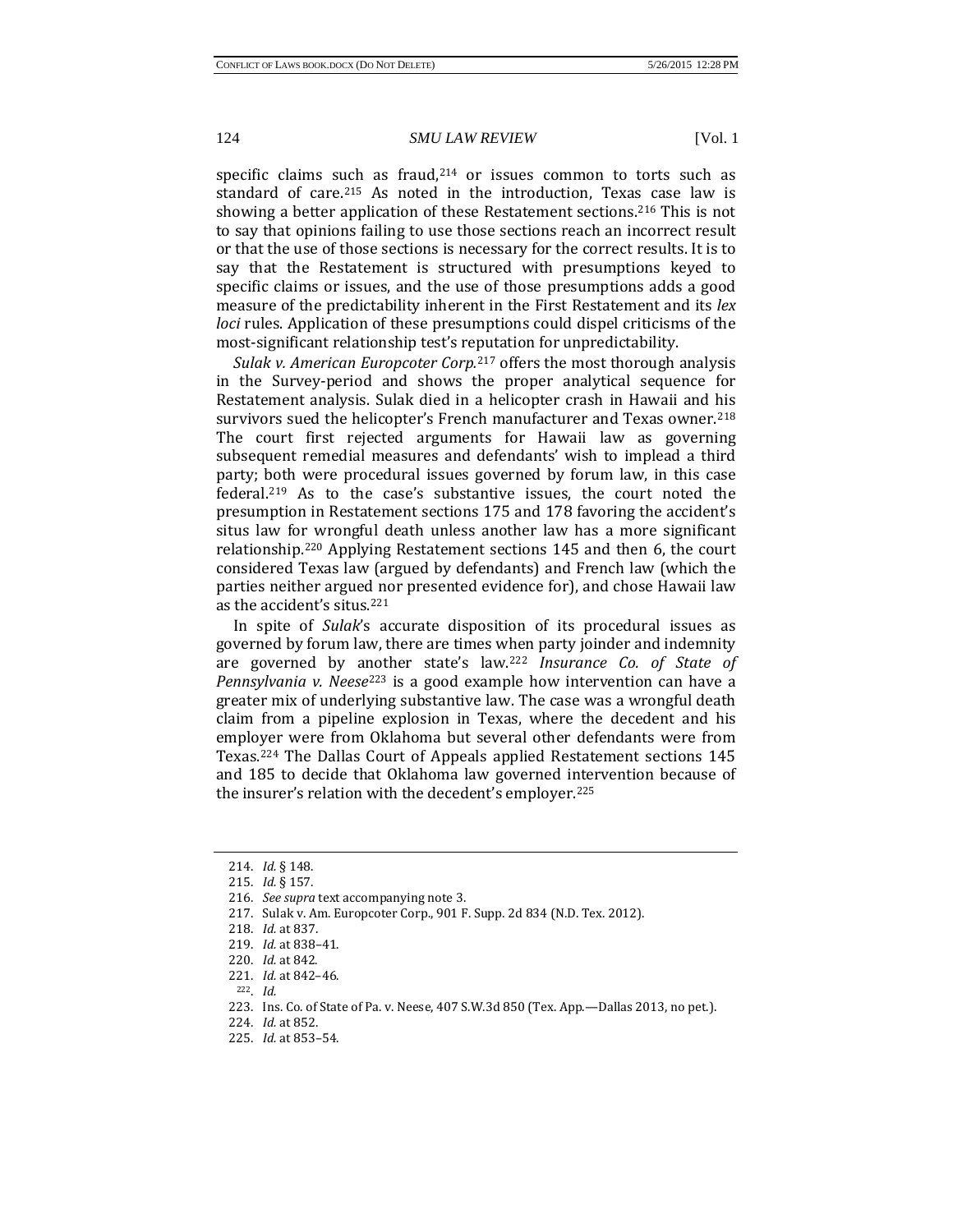*Engine Components, Inc. v. A.E.R.O. Aviation Co.*<sup>226</sup> did the same with indemnity. This was the crash of a Cessna aircr[aft i](#page-25-0)n Wisconsin which killed three Wisconsin residents.<sup>[227](#page-25-1)</sup> As a corollary to a wrongful death claim in Ohio, defendant A.E.R.O. sued ECI in Texas seeking indemnity.[228](#page-25-2) After the Texas trial court rejected ECI's summary judgment motion under Wisconsin law, A.E.R.O. later won a judgment for costs in the Wisconsin suit[.229](#page-25-3) The Texas court of appeals reversed and rendered in ECI's favor, holding that under Restatement sections 6, 145, and 173, Wisconsin law governed indemnit[y fo](#page-25-5)r the Wisconsin lawsuit.[230](#page-25-4)

*Janvey v. Suarez*<sup>231</sup> illustrates a different Restatement presumption that unproven foreign law is the same as forum law. *Janvey* was an action by the receiver for the Stanford Financial Group (Stanford) to recoup money transferred to defendant Suarez, who was Stanford's chief of staff.[232](#page-25-6) On state law claims for fraudulent transfer, Suarez argued for Florida law and plaintiffs for Texas law[.233](#page-25-7) Suarez failed to supply the court with any evidence that Florida law differed from Texas, and the court thus applied the presumption that unproven foreign law is the same as that of the forum state.[234](#page-25-8)

Three other Survey-period cases applied Restatement presumptions favoring the situs law of the tort after analyzing whether another state had a more significant relationship: (1) Indiana products liability law compelled denial of defendant's summary judgment motion in a claim for a child's fall from an infant seat[;235](#page-25-9) (2) Ohio law governed a slip-and-fall claim arising in Ohio but where the victim had treatment and ongoing injury at his home in Texas; $236$  and (3) Texas defamation law governed a Houston doctor's claim based on a disparaging email sent from Missouri to recipients in Missouri, Wisconsin, and Texas.[237](#page-25-11)

#### C. FEDERAL CHOICE-OF-LAW RULES

Federal common law has various choice-of-law rules for use in federal

<span id="page-25-3"></span><span id="page-25-2"></span><span id="page-25-1"></span><span id="page-25-0"></span><sup>226.</sup> Engine Components, Inc. v. A.E.R.O. Aviation Co., No. 04-10-00812-CV, 2012 WL 666648 (Tex. App.—San Antonio Feb. 29, 2012, pet. denied).

<sup>227.</sup> *Id.* at \*1.

<sup>228.</sup> *Id.*

<sup>229.</sup> *Id.*

<span id="page-25-4"></span><sup>230.</sup> *Id.* at \*1–5.

<sup>231.</sup> Janvey v. Suarez, No. 3:10-CV-02581-N, 2013 WL 5663107 (N.D. Tex. Oct. 17. 2013). 232. *Id.* at \*1–2.

<sup>233.</sup> *Id.* at \*2–3.

<sup>234.</sup> *Id.* at \*3–4.

<span id="page-25-9"></span><span id="page-25-8"></span><span id="page-25-7"></span><span id="page-25-6"></span><span id="page-25-5"></span><sup>235.</sup> O'Neal v. Bumbo Int'l Trust, No. 6:11-CV-72, 2013 WL 4083281, at \*2 (S.D. Tex., Aug. 1, 2013) (applying RESTATEMENT sections 6, 145, & 156 (presumption favoring situs law for personal injury claims)).

<span id="page-25-10"></span><sup>236.</sup> Hooper v. Marriott Int'l, Inc., No. 3:12-CV-5078-G, 2013 WL 5786294, at \*2–6 (N.D. Tex. Oct. 28, 2013) (applying RESTATEMENT sections 6, 145, & 156 (presumption favoring situs law for personal injury claims)).

<span id="page-25-11"></span><sup>237.</sup> Tyson v. Austin Eating Disorders Partners, LLC, No. A-13-CA-180-SS, 2013 WL 3197641, at \*1, \*5–6 (W.D. Tex. June 21, 2013).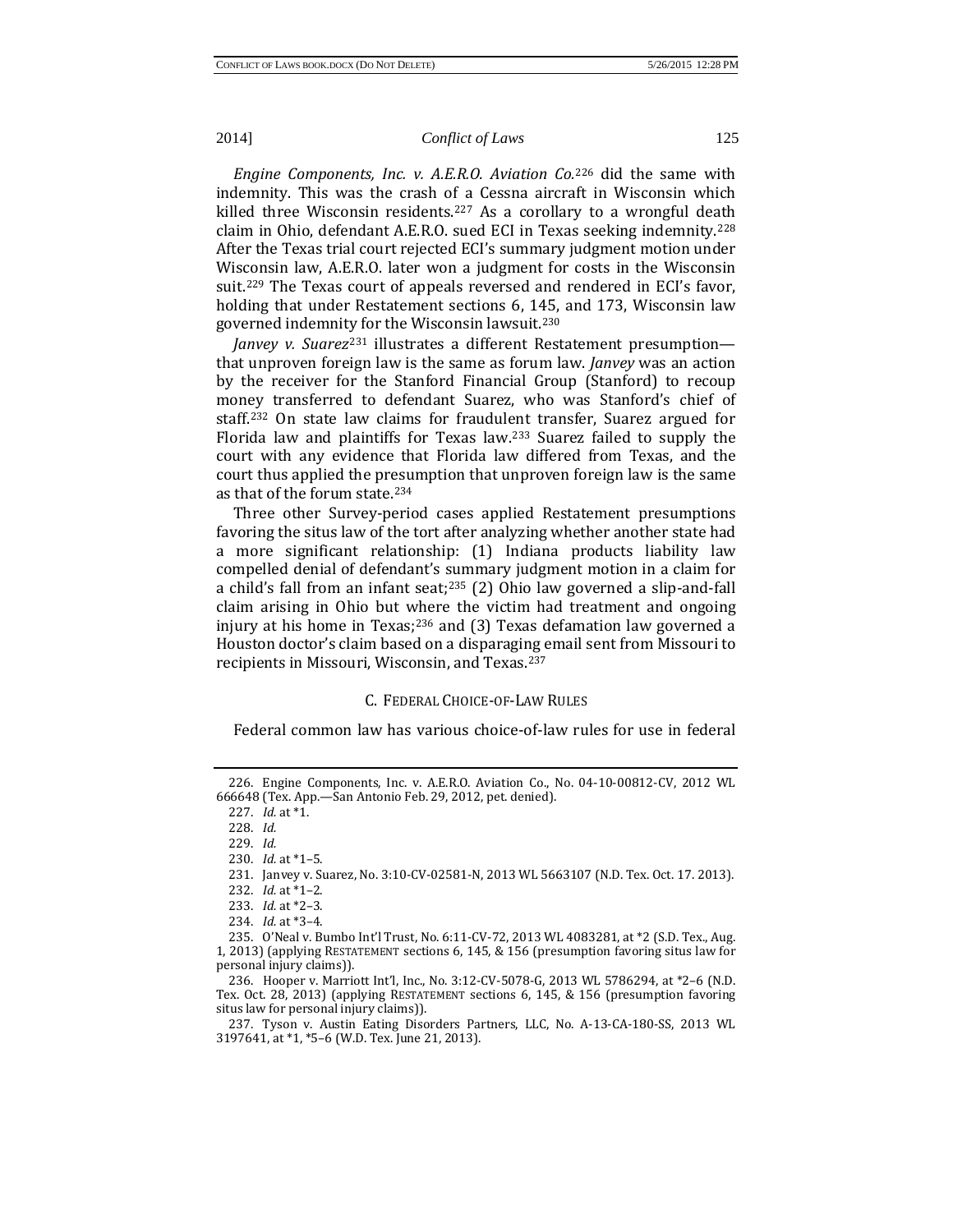question cases having a gap that requires using non-federal law. Bankruptcy law has the "independent judgment rule" which provides that when bankruptcy obligations involve claims arising under multiple states' laws, the choice of governing law "requires the exercise of an informed judgment in the balancing of all the interests of the states with the most significant contacts in order best to accommodate the equities among the parties to the policies of those states."[238](#page-26-0) This rule, however, is subject to circuit splits. The Fifth Circuit, for example, has not decided in bankruptcy cases whether to use the independent judgment rule or the forum state's choice-of-law rule.[239](#page-26-1) This conflict between these choice-of-law rules was at issue in three cases during the Survey-period, all of which found it to be a false conflict. That is, federal common law uses factors similar to and sometimes interchangeable with those in the Restatement. The lack of a conflict in these cases does not mean, however, that the differing circuit views will always produce the same result.

*In re Mirant Corp.*[240w](#page-26-2)as an action by the debtor to avoid guaranties made in a failed venture. The basis for the guaranty avoidance was fraudulent transfer.[241](#page-26-3) The debtor company was based in Georgia but the lenders were not.<sup>[242](#page-26-4)</sup> The bankruptcy court concluded that New York law governed, but the federal district court reversed under an independentjudgment-rule analysis (using Restatement sections 6 and 145) that Georgia law had the stronger interest.<sup>[243](#page-26-5)</sup> Georgia law favored the lenders and the trial court dismissed the debtor's claims[.244](#page-26-6) The Fifth Circuit reversed, noting that the intangible nature of the injury minimized the relevance of the section 145 factors which are (1) the injury situs, (2) the injury-causing conduct situs, (3) the parties' domicile, residence, nationality, place of incorporation, and place of business, and (4) the place where the parties' relationship is centered.<sup>[245](#page-26-7)</sup> The court held instead that the injury's intangible nature made the section 145 factors difficult to assess and should yield to the policy of helping injured parties rather than deterring conduct.<sup>[246](#page-26-8)</sup> The court accordingly turned to the broader balancing factors in Restatement section 6 which pointed to New York law.[247](#page-26-9) Two other Survey opinions noted the similarity of the two bankruptcy conflicts rules in choosing North Carolina law over those of

<sup>238.</sup> Vanston Bondholders Protective Comm. v. Green, 329 U.S. 156, 161–62 (1946).

<span id="page-26-2"></span><span id="page-26-1"></span><span id="page-26-0"></span><sup>239.</sup> *See* MC Asset Recovery LLC v. Commerzbank A.G. (*In Re* Mirant Corp.), 675 F.3d 530, 537 (5th Cir. 2012).

<sup>240.</sup> *Id.*

<sup>241.</sup> *Id.* at 532.

<sup>242.</sup> *Id.* at 532, 538

<span id="page-26-5"></span><span id="page-26-4"></span><span id="page-26-3"></span><sup>243.</sup> MC Asset Recovery LLC v. Commerzbank A.G., 441 B.R. 791, 810–12 (Bankr. N.D. Tex. 2010).

<sup>244.</sup> *Id.* at 804–12.

<span id="page-26-7"></span><span id="page-26-6"></span><sup>245.</sup> *In re* Mirant, 675 F.3d at 537–38 (citing RESTATEMENT (SECOND) OF CONFLICT OF LAWS § 145 (1971)).

<sup>246.</sup> *Id.* at 537.

<span id="page-26-9"></span><span id="page-26-8"></span><sup>247.</sup> *Id.* at 537–38 (citing RESTATEMENT (SECOND) OF CONFLICT OF LAWS § 145 cmt. c (1971) and remanding to the district court for application of New York law).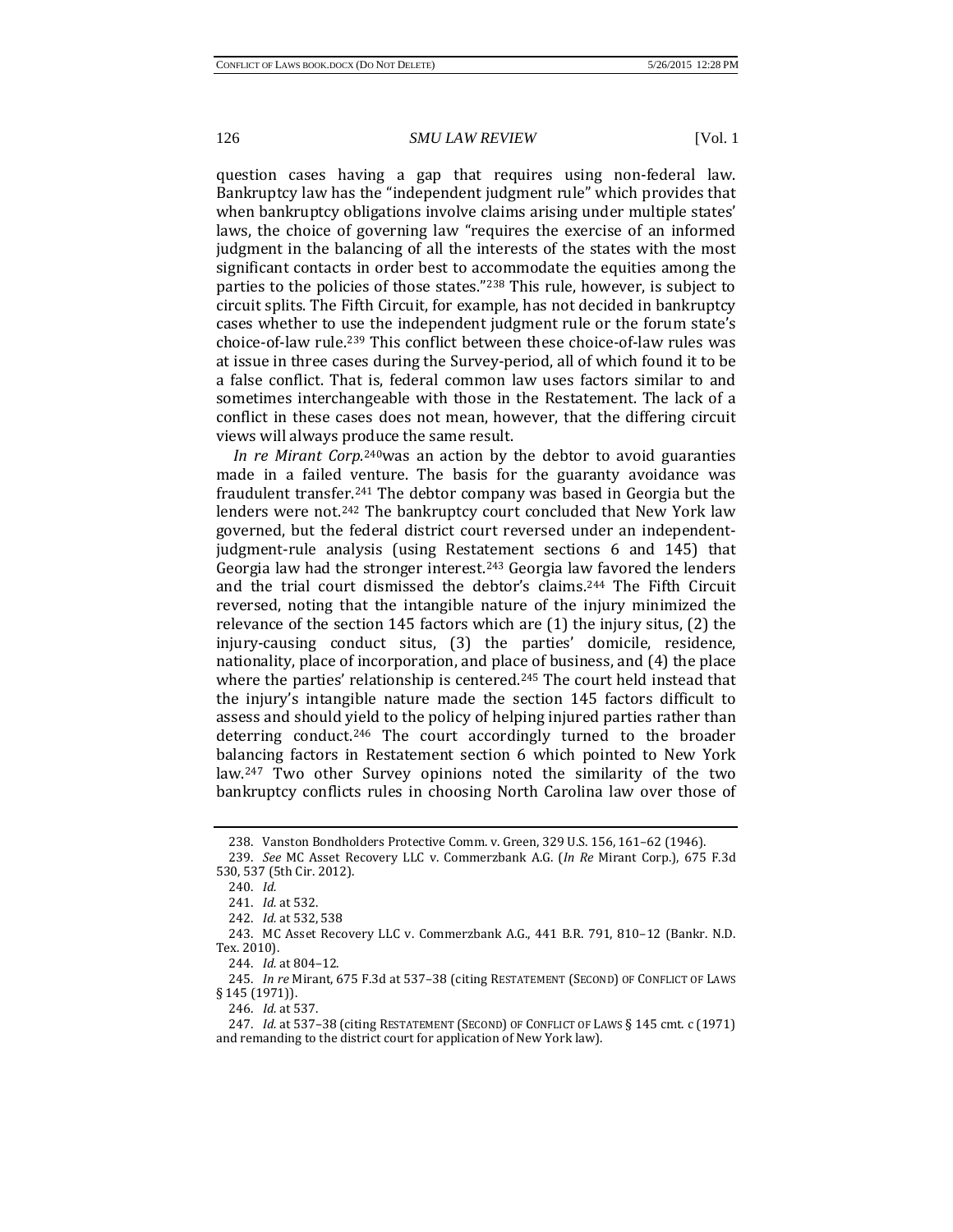Delaware, Texas, and Georgia in a wrongful distribution [clai](#page-27-1)m[,248](#page-27-0) and Texas rather than Colorado law in a fraudulent transfer claim.249

Another federal-common-law rule arose to defeat a third-party clai[m in](#page-27-2)  a criminal forfeiture action. *United States v. 2004 Ferrari 360 Modeno*<sup>250</sup> was the forfeiture of a car seized in a conspiracy to pass counterfeit money. Evens Claude came from Pennsylvania to Houston and bought the car that was later seized after his arrest for possession of counterfeit money.[251](#page-27-3) When the government filed an *in rem* action to seize the car, Claude's mother, Josette Claude, intervened to claim an ownership interest even though her name was not on the title.<sup>[252](#page-27-4)</sup> She argued that Texas law controlled as the site of the seizure, and under Texas law she was an innocent bailee because the money used for the car was hers.[253](#page-27-5) The court noted that Texas no longer recognized a joint-venture corporate form that coul[d es](#page-27-7)tablish bailment.[254](#page-27-6) Pennsylvania law, however, did recognize that form.255 On the issue of ownership interest, the court held that Pennsylvania law governed under a federal-common-law choice-of-law rule that the law of the jurisdiction creating the property right determines a claimant's legal interest<sup>256</sup> and that Claude's claim failed because her son was the car's only legal owner.<sup>[257](#page-27-9)</sup> On Claude's second claim based on bailment, the court found a false conflict between Texas and Pennsylvania law, both defeating Claude's claim[.258](#page-27-10)

*W & T Offshore, Inc. v. Apache Corp.*<sup>259</sup> is a well-done analysis of the complex federal choice-of-law rule for [no](#page-27-11)n-federal claims arising under the Outer Continental Shelf Land Act (OCSLA)[.260](#page-27-12) W & T alleged that Apache breached a production handling agreement by misallocating oil from W & T's Gulf platforms, including instances of fraud and related state-law torts by misrepresenting those allocations.<sup>[261](#page-27-13)</sup> For the state law claims, the OCSLA directs that such claims be controlled by the law of the adjacent state, which are incorporated into federal common law for the purposes of that case.<sup>[262](#page-27-14)</sup> To fall under this rule, the torts must be

<span id="page-27-0"></span><sup>248.</sup> Crescent Res. Litig. Trust v. Duke Energy Corp., 500 B.R. 464, 483 (Bankr. W.D. Tex. 2013).

<span id="page-27-4"></span><span id="page-27-3"></span><span id="page-27-2"></span><span id="page-27-1"></span><sup>249.</sup> Feuerbacher v. Moser, No. 4:11-CV-272, 2012 WL 1070138, at \*9–10 (E.D. Tex. Mar. 29, 2012).

<sup>250.</sup> United States v. 2004 Ferrari 360 Modeno, 902 F. Supp. 2d 944 (S.D. Tex. 2012).

<sup>251.</sup> *Id.* at 948.

<sup>252.</sup> *Id.* at 947–48.

<span id="page-27-5"></span><sup>253.</sup> *Id.* at 948–49.

<sup>254.</sup> *Id.* at 953.

<span id="page-27-8"></span><span id="page-27-7"></span><span id="page-27-6"></span><sup>255.</sup> *Id.*

<sup>256.</sup> *Id.*

<sup>257.</sup> *Id.* at 953–54.

<sup>258.</sup> *Id.* at 955–57.

<span id="page-27-13"></span><span id="page-27-12"></span><span id="page-27-11"></span><span id="page-27-10"></span><span id="page-27-9"></span><sup>259.</sup> W & T Offshore, Inc. v. Apache Corp., 918 F. Supp. 2d 601 (S.D. Tex. 2013).

<sup>260.</sup> 43 U.S.C. § 1349(b)(1) (2012).

<sup>261.</sup> *W & T Offshore*, 918 F. Supp. 2d at 604.

<span id="page-27-14"></span><sup>262.</sup> *Id.* at 609–10.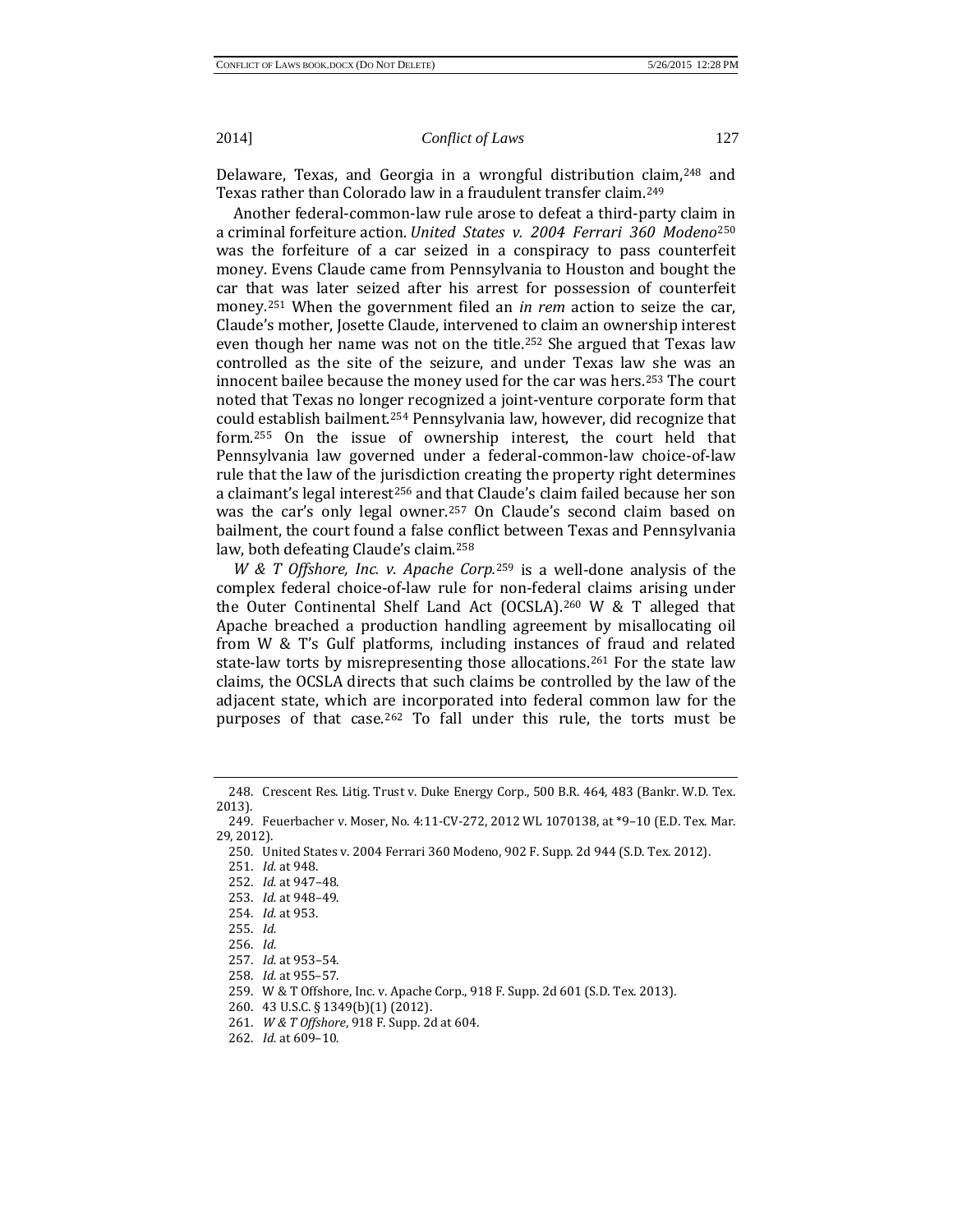committed on a fixed platform anchored to the seabed.[263](#page-28-0) The court did a lengthy analysis of the function of the OCSLA choice-of-law rule and the case law confusion surrounding the concept of where the events occurred, giving rise to the claims.[264](#page-28-1) The court found that in spite of the lack of clear direction from precedent, the events giving rise to the claims occurred sufficiently on the fixed platform to point to the application of Louisiana law as surrogate federal law.[265](#page-28-2)

# D. OT[HER](#page-28-3) CHOICE-OF-LAW ISSUES

*Taylor v. Tesco Corp. (US)*<sup>266</sup> offered an informative example of the need to apply another state's choice-of-law methodology. The action was for a worker's injuries on an oil rig off the coast of Mexico, originally filed in federal court in Louisiana and transferred on an inconvenient forum motion to the Southern District of Texas.[267](#page-28-4) Such intra-federal transfers of diversity cases require the transferee court to apply the transferor court's choice-of-law rule.<sup>[268](#page-28-5)</sup> The issue here was a motion to sever by various insurers which was opposed by the primary defendants.<sup>[269](#page-28-6)</sup> The opinion is a good application of Louisiana's comparative impairment choice-of-law test, and also illustrates the function of a choice-of-law analysis in a motion to sever.[270](#page-28-7)

The choice-of-law function generally applies to substantive legal matters and not procedure, which is generally governed by forum law.

Two Survey-period cases reach opposite but correct results in the substance/procedure dichotomy, both considering atto[rne](#page-28-8)y fees. *Man Industries (India) Ltd. v. Midcontinent Express Pipeline, LLC*<sup>271</sup> was a series of claims, counterclaims, and crossclaims among parties to a pipeline purchase agreement, along with the bank which financed the agreement. One issue was the bank's request for attorney fees and expenses after prevailing on its declaratory judgment action that it had not wrongfully dishonored a letter of credit.[272](#page-28-9) Plaintiff Man Industries argued that New York law, which governed the letter of credit, did not provide for attorney fees.[273](#page-28-10) Both the trial and appellate courts disagreed, holding that the

<sup>263.</sup> *Id.*

<sup>264.</sup> *Id.* at 609–14.

<span id="page-28-2"></span><span id="page-28-1"></span><span id="page-28-0"></span><sup>265.</sup> *Id.* at 613–14. For a more straightforward application based on simpler facts, see *In re* Seahawk Drilling, Inc., No. 11-20089, 2012 WL 1123864, at \*2–4 (Bankr. S.D. Tex. Mar. 30, 2012); SM Energy Co. v. Smackco, Ltd., No. 11-cv-3028, 2012 WL 4760841, at \*4 (S.D. Tex. Oct. 5, 2012).

<span id="page-28-5"></span><span id="page-28-4"></span><span id="page-28-3"></span><sup>266.</sup> Taylor v. Tesco Corp. (US), No. H-11-00517, 2012 WL 4470461 (S.D. Tex. Sept. 26, 2012).

<sup>267.</sup> *Id.* at \*1.

<sup>268.</sup> *Id.* at \*3 (citing Piper Aircraft Co. v. Reyno, 454 U.S. 235, 243 n.8 (1981)).

<sup>269.</sup> *Id.* at \*1.

<sup>270.</sup> *Id.* at \*3 (applying LA. CIV. CODE ANN. art. 3537 (2011)).

<span id="page-28-10"></span><span id="page-28-9"></span><span id="page-28-8"></span><span id="page-28-7"></span><span id="page-28-6"></span><sup>271.</sup> Man Indus. (India) Ltd. v. Midcontinent Express Pipeline, LLC, 407 S.W.3d 342 (Tex. App.—Houston [14th Dist.] 2013, pet. denied).

<sup>272.</sup> *Id.* at 345–46.

<sup>273.</sup> *Id.* at 354–55.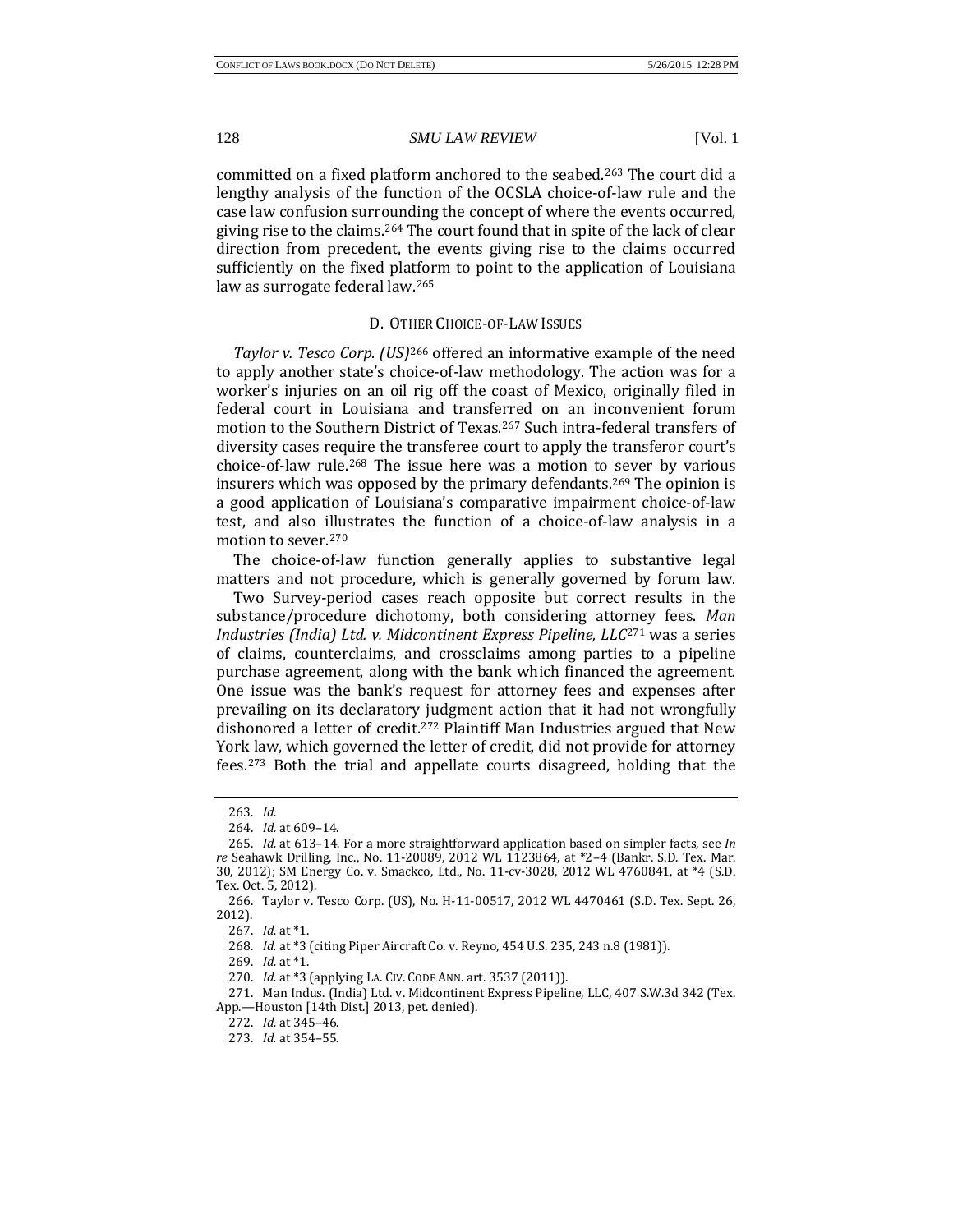bank's entitlement to fees was based on the Texas Uniform Declaratory Judgment Act, that is, the issue was a matter of forum procedure and not based on substantive law[.274](#page-29-0)

*HealthTronics Inc. v. Lisa Laser USA, Inc.*<sup>275</sup> held in contrast that California law governed the issue of admissi[bilit](#page-29-1)y of evidence to prove attorney fees in a contract dispute. The court explained that although forum law ordinarily governs procedure, another state's law is appropriate if "the primary purpose of the relevant rule of the state of the otherwise applicable law is to affect decision of the issue rather than to regulate the conduct of the trial."[276](#page-29-2)

# III. FOREIGN JUDGMENTS

Foreign judgments from other states and countries create Texas conflict-of-laws issues in two ways:  $(1)$  their local enforcement,<sup>[277](#page-29-3)</sup> and  $(2)$ their preclusive effect on local lawsuits. Page limits preclude any detailed discussion beyond brief statements of holdings of the more notable foreign judgment cases in the twenty-four month Survey-period.

# A. SIST[ER-](#page-29-4)STATE JUDGMENTS

*Liberty Bank, F.S.B. v. Etter*<sup>278</sup> is an interesting example of rejecting enforcement of an earlier judgment based on subsequent collateral judgment. Etter leased telecommunications equipment from NonVergence

<span id="page-29-0"></span><sup>274.</sup> *Id.* at. 352–55; *see also* Thygesen v. Strange, Nos. 14-09-00866-CV:4-10-0324-CV, 2013 WL 2247381, at \*2 (Tex. App.—Houston [14th Dist.] May 21, 2013, pet. denied) (holding entitlement to jury trial controlled by forum law and not Delaware law) (citing RESTATEMENT (SECOND) OF CONFLICT OF LAWS § 129 (1971)).

<span id="page-29-1"></span><sup>275.</sup> HealthTronics Inc. v. Lisa Laser USA, Inc., 382 S.W.3d 567 (Tex. App.—Austin 2012, no pet.).

<sup>276.</sup> *Id.* at 579 (quoting RESTATEMENT (SECOND) OF CONFLICT OF LAWS § 133 (1971)).

<span id="page-29-3"></span><span id="page-29-2"></span><sup>277.</sup> Texas recognizes two methods of enforcing foreign judgments: the common-law method using the foreign judgment as the basis for a local lawsuit, and since 1981, the more direct procedure under the two uniform judgments acts. The underlying mandate for the common-law enforcement is the full faith and credit clause of the U.S. Constitution, U.S. CONST. art. IV,  $\S$  1, and its statutory counterpart, 28 U.S.C.  $\S$  1738 (2012). The Uniform Enforcement of Foreign Judgments Act specifically reserves the common-law method as an alternative. *See* TEX. CIV. PRAC. & REM. CODE ANN. § 35.008 (West 2008). Under the two uniform acts, sister-state judgments are enforced under the Uniform Enforcement of Foreign Judgments Act (UEFJA). TEX. CIV. PRAC. & REM. CODE ANN. §§ 35.001-.003 (West 2008), 35.004 (West Supp. 2013), 35.005–.008 (West 2008). Foreign-country judgments for money are enforced under the Uniform Foreign Country Money-Judgments Recognition Act (UFCMJRA). TEX. CIV. PRAC. & REM. CODE ANN. § 36.001–.008 (West 2008). Texas laws also provide for enforcement of (1) arbitration awards (Federal Arbitration Act, 9 U.S.C. §§ 1- 307 (2012)); Texas International Arbitration Act (TEX. CIV. PRAC. & REM. CODE ANN. § 172.082(f) (West 2011)); (2) child custody decisions (TEX. FAM. CODE ANN. § 152.303 (West 2008)); and (3) child support awards (TEX. FAM. CODE ANN. § 159.601 (West 2008)). Federal judgments may be enforced in any other federal district as local judgments. *See* 28 U.S.C. § 1963 (2012). Federal judgments may also be enforced as sister-state judgments in Texas state courts. *See id.* § 1963.

<span id="page-29-4"></span><sup>278.</sup> Liberty Bank, F.S.B. v. Etter, No. 02-12-00337-CV, 2013 WL 5302719 (Tex. App.— Fort Worth, Sept. 19, 2013, pet. filed).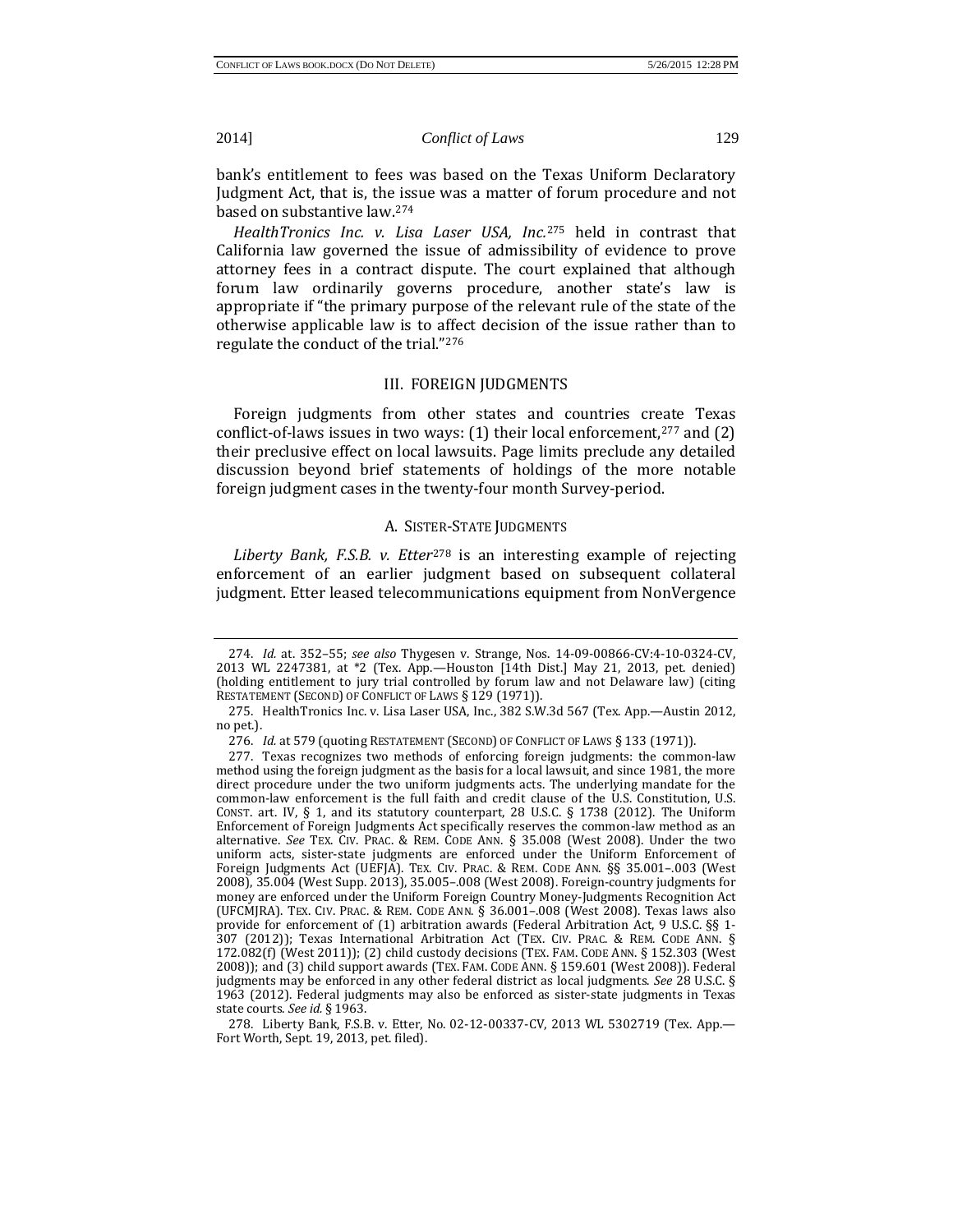who then assigned the lease to Liberty Bank.<sup>[279](#page-30-0)</sup> The equipment was faulty and Etter ceased payments, leading to Liberty Bank obtaining an Iowa judgment against Etter for the defaulted lease[.280](#page-30-1) In the meantime, the Texas Attorney General brought a consumer action against NonVergence and obtained a judgment nullifying Etter's and other consumers' leases[.281](#page-30-2) When Liberty Bank sought to enforce the Iowa judgment in Texas, the appellate court affirmed the trial court's rejection of the Iowa judgment based on the Attorney General's intervening judgment.[282](#page-30-3)

Two Survey-period cases involved judgment debtors' attempted relitigation of personal jurisdiction i[n th](#page-30-4)e judgment-rendering state. In *Peters v. Top Gun Executive Group*, <sup>283</sup> Houston-based Top Gun had contracted with New Jersey resident Peters to assist in job searches in New York and New Jersey. Peters eventually sued Top Gun in a New Jersey court for breach of contract, fraud, and related claims, and Top Gun defaulted.[284](#page-30-5) When Peters attempted enforcement in Texas, the Texas trial court rejected the New Jersey judgment, finding that Top Gun was not subject to New Jersey jurisdiction in its contract to assist a New Jersey resident in finding employment in New Jersey or New York.[285](#page-30-6) The Texas court of appeals reversed and rendered after conducting a detailed review of the trial record's recitation of Top Gun's contacts and the resulting jurisdiction under the New Jersey long-arm statute and due process.  $286$ The court conducted a similar analysis in *Chaseekhalili v. Cinemacar Leasing, Inc.* to affirm the trial court's finding that New York had personal jurisdiction over judgment debtor, based on proper service of process leading to default judgment.[287](#page-30-8)

In other cases, Texas courts of appeal refused a North Carolina probate court's determination of a will's validity, based on Texas's exclusive jurisdiction over the decedent's real property in Texas; $288$  and affirmed the enforcement of an Indiana judgment, rejecting the judgment debtor's challenge that proper authentication required certification on every page.[289](#page-30-10)

<sup>279.</sup> *Id.* at \*1.

<sup>280.</sup> *Id.* at \*2.

<sup>281.</sup> *Id.*

<sup>282.</sup> *Id.* at \*2–5.

<span id="page-30-5"></span><span id="page-30-4"></span><span id="page-30-3"></span><span id="page-30-2"></span><span id="page-30-1"></span><span id="page-30-0"></span><sup>283.</sup> Peters v. Top Gun Exec. Grp., 396 S.W.3d 57 (Tex. App.—Houston [14th Dist.] 2013, no pet.).

<sup>284.</sup> *Id.* at 60.

<sup>285.</sup> *Id.* at 60–61.

<sup>286.</sup> *Id.* at 60–61, 72.

<span id="page-30-8"></span><span id="page-30-7"></span><span id="page-30-6"></span><sup>287.</sup> Chaseekhalili v. Cinemacar Leasing, Inc., No. 02-11-00454-CV, 2012 WL 3207247, at \*1–3 (Tex. App.—Fort Worth Aug. 9, 2012, pet. denied).

<span id="page-30-9"></span><sup>288.</sup> Haga v. Thomas, 409 S.W.3d 731, 732–33, 738 (Tex. App.—Houston [1st Dist.] 2013, pet. filed).

<span id="page-30-10"></span><sup>289.</sup> Whitehead v. Bulldog Battery Corp., 400 S.W.3d 115, 116–19 (Tex. App.—Dallas 2013, pet denied).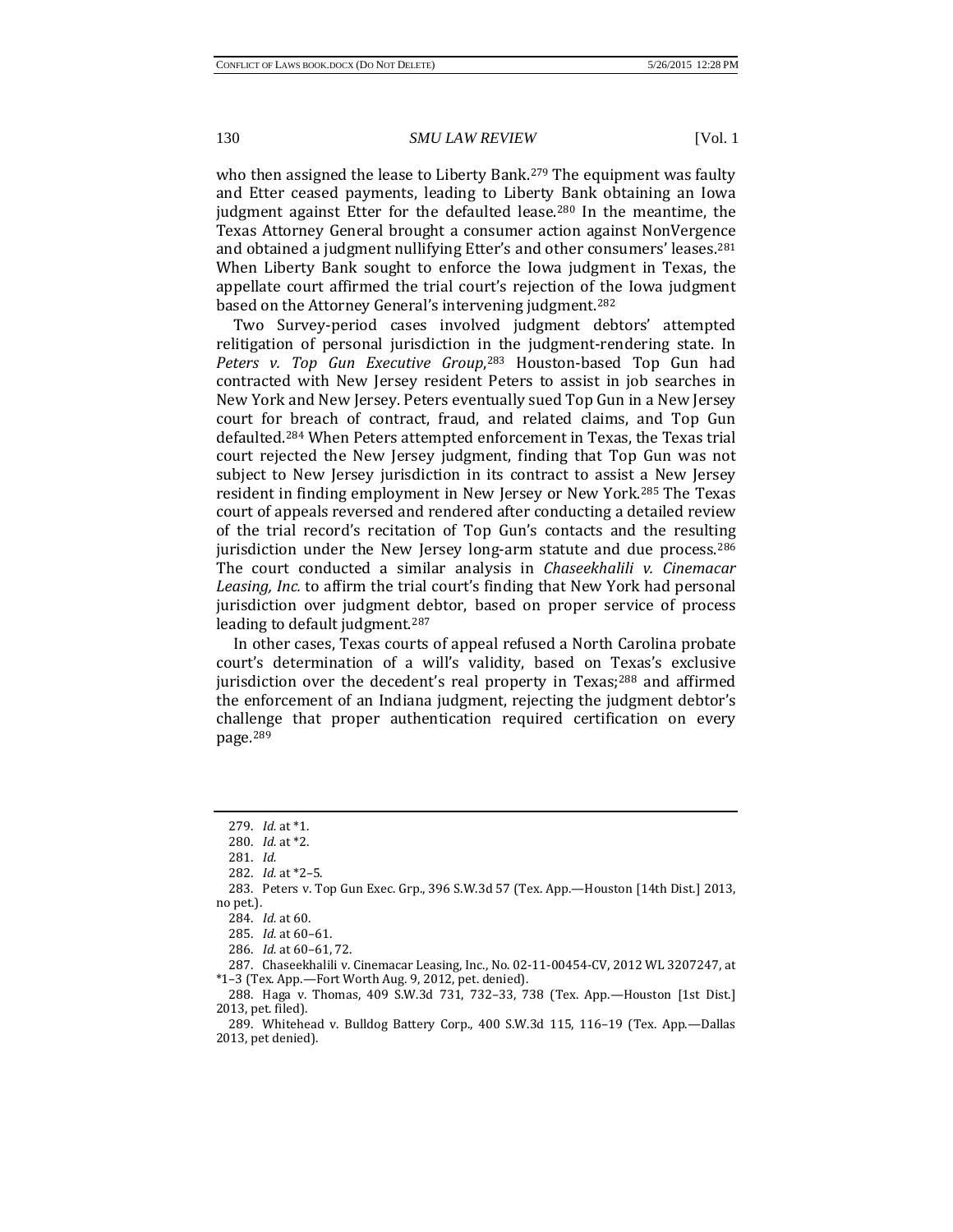#### B. FOREIGN COUNTY JUDGMENTS

*New Hampshire Insurance Co. v. Magellan Reinsurance Co.*<sup>290</sup> was a judgment from the Turks and Caicos Islands for reimbursem[ent](#page-31-0) of fees and costs in New Hampshire. Pursuant to Magellan's business wind up in the Turks and Caicos Islands, New Hampshire Insurance Company (NHIC) filed a claim.[291](#page-31-1) After several stages of litigation, NHIC lost and was assessed fees and costs for the litigation[.292](#page-31-2) Magellan filed its Turks and Caicos Islands judgment in a state court in Fort Worth where the trial court approved enforcement over NHIC's objection that the foreign judgment was for a penalty and thus improper.<sup>[293](#page-31-3)</sup> The trial court disagreed and found instead that it was a proper money judgment enforceable in Texas, and the court of appeals affirmed.[294](#page-31-4) In *Presley v. N.V. Masureel Veredeling*, the court enforced a Belgian judgment, rejecting the judgment debtor's argument that the Belgian court improperly ignored an arbitration clause.[295](#page-31-5)

#### C. PRECLUSION

*Certain Underwriters at Lloyd's, London v. Chicago Bridge & Iron Co.*<sup>296</sup> is an interesting and well-reasoned application of full faith and credi[t to](#page-31-6) a Massachusetts court's application of Illinois law to interpret an insurance policy. The Massachusetts case was for asbestos liability, with subsequent litigation in Texas for reimbursement of Chicago Bridge's litigation expenses.[297](#page-31-7) The Texas trial court granted Chicago Bridge's motion for partial summary judgment based on issue preclusion of coverage issues litigated in Massachusetts.<sup>[298](#page-31-8)</sup> The insurer appealed, arguing that the issues in the Texas reimbursement case differed on several points.[299](#page-31-9) In a meticulous analysis of the identity of the issues and other preclusion elements, the court of appeals rejected this argument and affirmed the trial court's ruling.[300](#page-31-10)

In other Survey-period cases, a Texas court of appeals applied claim preclusion to find that plaintiff's prior arbitration in Kentucky was dispositive of her claim in Texas for breach of fiduciary duty regarding

<span id="page-31-2"></span><span id="page-31-1"></span><span id="page-31-0"></span><sup>290.</sup> N.H. Ins. Co. v. Magellan Reinsurance Co., No. 02-11-00334-CV, 2013 WL 105654 (Tex. App.—Fort Worth Jan. 10, 2013, pet. denied).

<sup>291.</sup> *Id.* at \*1.

<sup>292.</sup> *Id.* at \*1–2.

<sup>293.</sup> *Id.* at \*2, \*11.

<sup>294.</sup> *Id.* at \*3–11.

<span id="page-31-5"></span><span id="page-31-4"></span><span id="page-31-3"></span><sup>295.</sup> Presley v. N.V. Masureel Veredeling, 370 S.W.3d 425, 431, 434 (Tex. App.—Houston [1st Dist.] 2012, no pet.).

<span id="page-31-9"></span><span id="page-31-8"></span><span id="page-31-7"></span><span id="page-31-6"></span><sup>296.</sup> Certain Underwriters at Lloyd's, London v. Chi. Bridge & Iron Co., 406 S.W.3d 326 (Tex. App.—Beaumont 2013, pet. denied).

<sup>297.</sup> *Id.* at 329–30.

<sup>298.</sup> *Id.* at 330.

<sup>299.</sup> *Id.* at 332.

<span id="page-31-10"></span><sup>300.</sup> *Id.*